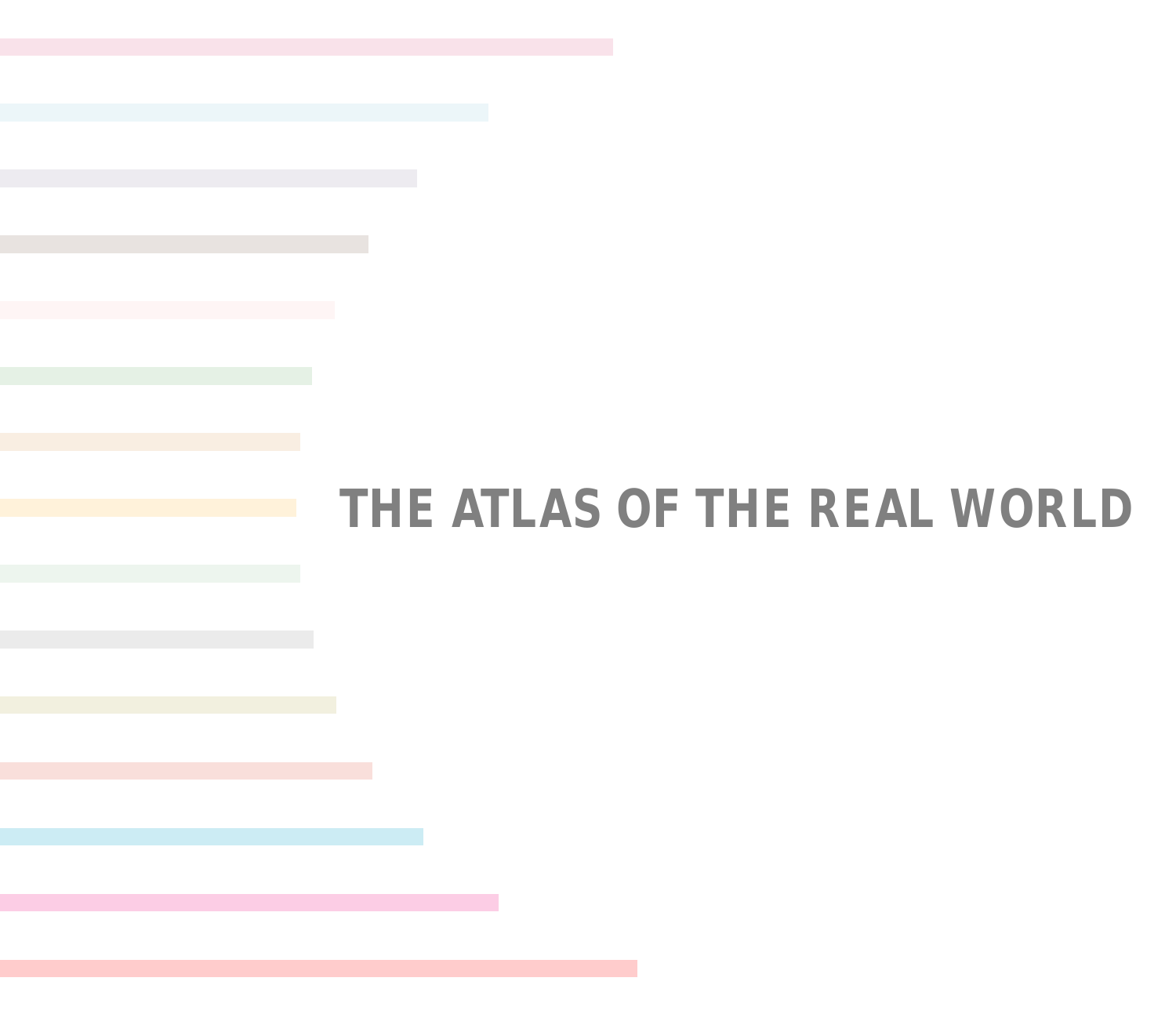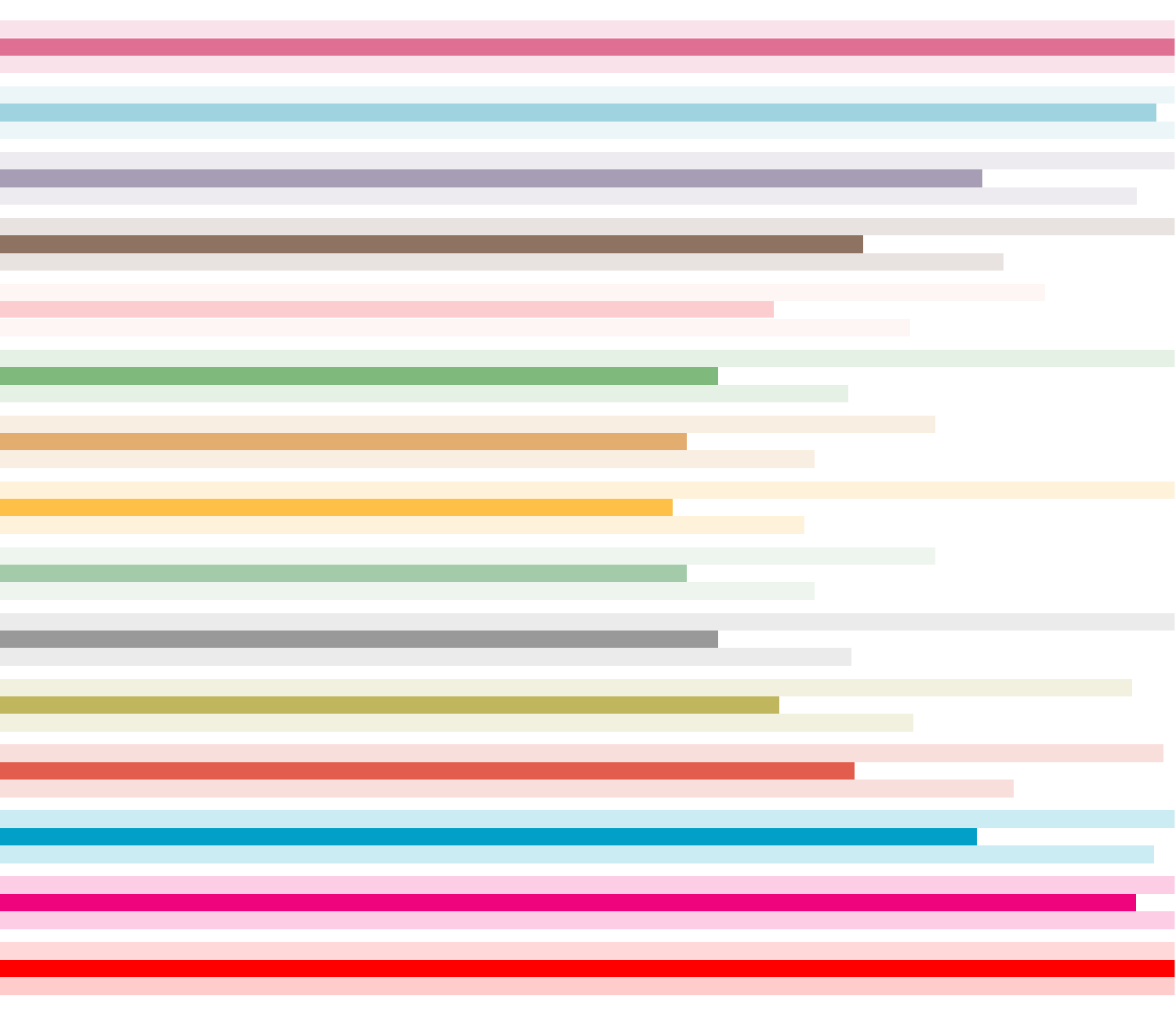**Daniel Dorling, Mark Newman and Anna Barford**

## **THE ATLAS OF THE REAL WORLD** *Mapping the Way We Live*

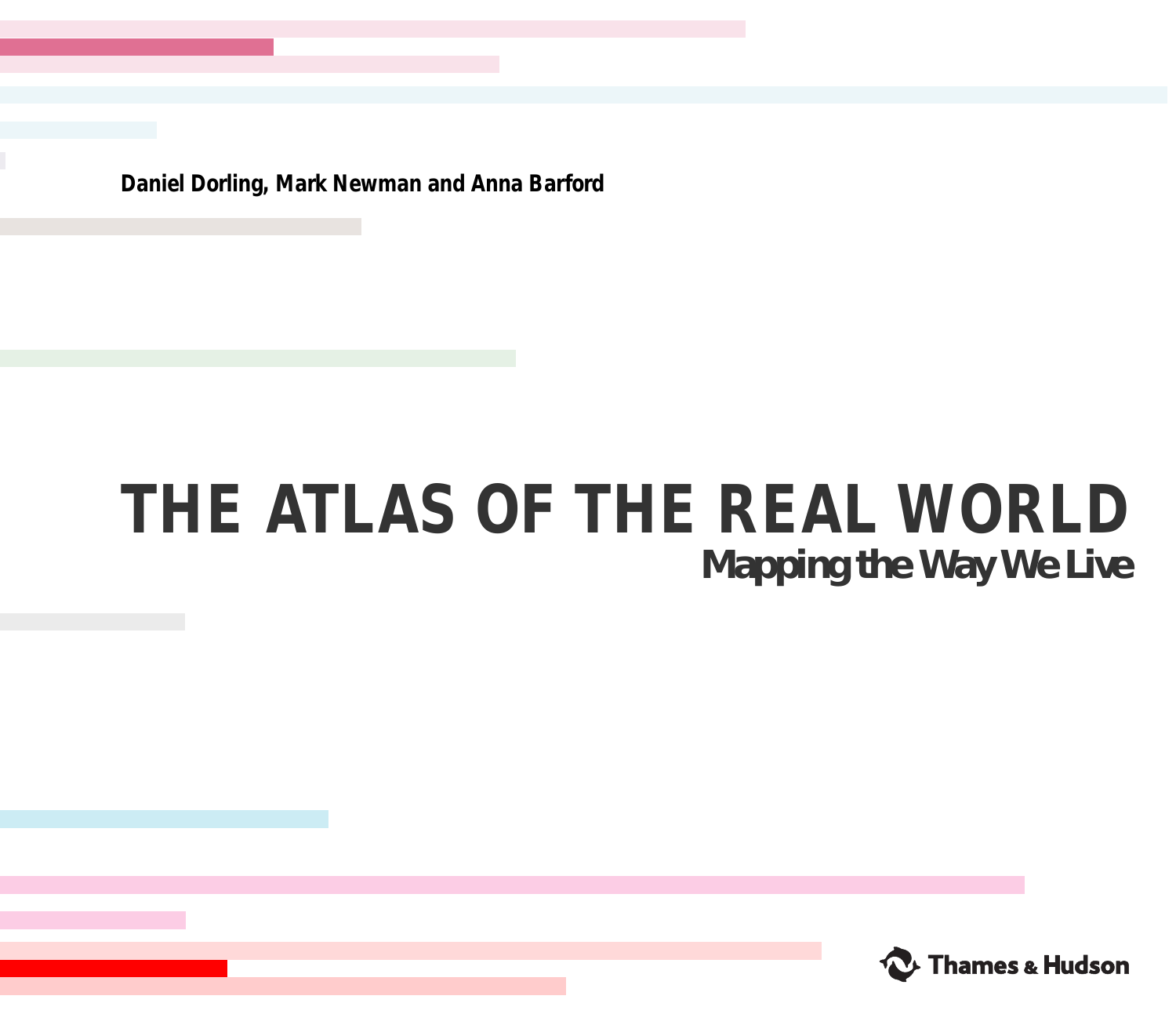# Contents

| Introduction                        | 008 |
|-------------------------------------|-----|
|                                     |     |
| <b>Land Area and Population</b>     | Map |
| I and Area                          | 001 |
| <b>Total Population</b>             | 002 |
| World Population Year 1             | 003 |
| World Population in 1500            | 004 |
| World Population in 1900            | 005 |
| World Population in 1960            | 006 |
| World Population in 2050            | 007 |
| World Population in 2300            | 008 |
| <b>Total Births</b>                 | 009 |
| <b>Rirths Attended</b>              | 010 |
| <b>Total Population of Children</b> | 011 |
| <b>Total Population of Elderly</b>  | 012 |
| <b>Right to Vote</b>                | 013 |
| <b>Voter Turnout</b>                | 014 |
| <b>International Emigrants</b>      | 015 |
| <b>International Immigrants</b>     | 016 |
| <b>Net Emigration</b>               | 017 |
| Net Immigration                     | 018 |
| Refugees and Displaced Persons:     |     |
| Origins                             | 019 |
| Refugees and Displaced Persons:     |     |
| <b>Destinations</b>                 | 020 |

| <b>Travel and Transport</b>        | Map |
|------------------------------------|-----|
| <b>Origins of Tourists</b>         | 021 |
| <b>Tourist Destinations</b>        | 022 |
| <b>Net Out-Tourism</b>             | 023 |
| Net In-Tourism                     | 024 |
| <b>Tourism Expenditure</b>         | 025 |
| <b>Tourism Receipts</b>            | 026 |
| <b>Tourism Profit</b>              | 027 |
| <b>Tourism Loss</b>                | 028 |
| <b>Aircraft Departures</b>         | 029 |
| <b>Aircraft Flights: Distances</b> | 030 |
| <b>Aircraft Passengers</b>         | 031 |
|                                    |     |

| <b>Rail Passengers</b>        | 032 |
|-------------------------------|-----|
| <b>Passenger Cars</b>         | 033 |
| <b>Mopeds and Motorcycles</b> | 034 |
| <b>Public Transport</b>       | 035 |
| <b>Commuting Time</b>         | 036 |
| <b>Road Network</b>           | 037 |
| <b>Vehicle Freight</b>        | 038 |
| <b>Rail Network</b>           | 039 |
| <b>Rail Freight</b>           | 040 |
| <b>Container Ports</b>        | 041 |
| <b>Cargo Shipping</b>         | 042 |
| <b>Oil Tankers</b>            | 043 |
| <b>Air Freight</b>            | 044 |
|                               |     |

| <b>Natural Resources and Energy</b> | Map |
|-------------------------------------|-----|
| <b>Total Annual Rainfall</b>        | 045 |
| <b>Total Freshwater Resources</b>   | 046 |
| Groundwater Recharge                | 047 |
| Water Lise                          | 048 |
| Forests 1990                        | 049 |
| <b>Forest 2000</b>                  | 050 |
| <b>Forest Growth</b>                | 051 |
| Forest Loss                         | 052 |
| <b>Fuel Use</b>                     | 053 |
| <b>Fuel Increase</b>                | 054 |
| <b>Electricity Production</b>       | 055 |
| <b>Electricity Increase</b>         | 056 |
| <b>Traditional Fuel</b>             | 057 |
| <b>Hydroelectric Power</b>          | 058 |
| Oil Power                           | 059 |
| <b>Gas Power</b>                    | 060 |
| <b>Coal Power</b>                   | 061 |
| Nuclear Power                       | 062 |

| Map |
|-----|
| 063 |
| 064 |
| 065 |
| 066 |
| 067 |
| 068 |
|     |

| Terms of Trade Decline 1980-2001    | 069 |
|-------------------------------------|-----|
| <b>Terms of Trade Improvement</b>   |     |
| 1980-2001                           | 070 |
| <b>Total Debt Service 1990</b>      | 071 |
| <b>Current Total Debt Service</b>   | 072 |
| <b>International Demonstrations</b> | 073 |
| <b>International Justice</b>        | 074 |
| <b>International Food Aid</b>       | 075 |
| <b>International Fast Food</b>      | 076 |
| <b>International Monetary Fund</b>  | 077 |
| Who's looking at us?                | 078 |

| <b>Food and Consumables</b>          | Map |
|--------------------------------------|-----|
| <b>Fruit Exports</b>                 | 079 |
| <b>Fruit Imports</b>                 | 080 |
| <b>Vegetables Exports</b>            | 081 |
| <b>Vegetables Imports</b>            | 082 |
| <b>Dairy Exports</b>                 | 083 |
| <b>Dairy Imports</b>                 | 084 |
| <b>Cereals Exports</b>               | 085 |
| <b>Cereals Imports</b>               | 086 |
| <b>Meat Exports</b>                  | 087 |
| <b>Meat Imports</b>                  | 088 |
| <b>Fish Exports</b>                  | 089 |
| <b>Fish Imports</b>                  | 090 |
| <b>Groceries Exports</b>             | 091 |
| <b>Groceries Imports</b>             | 092 |
| <b>Alcohol and Cigarette Exports</b> | 093 |
| <b>Alcohol and Cigarette Imports</b> | 094 |

| <b>Minerals, Natural Products and</b><br>Petrochemicals | Map |
|---------------------------------------------------------|-----|
| <b>Ores Exports</b>                                     | 095 |
| <b>Ores Imports</b>                                     | 096 |
| <b>Metals Exports</b>                                   | 097 |
| <b>Metals Imports</b>                                   | 098 |
| <b>Steel Exports</b>                                    | 099 |
| <b>Steel Imports</b>                                    | 100 |
| <b>Fuel Exports</b>                                     | 101 |
| <b>Fuel Imports</b>                                     | 102 |
| <b>Crude Petroleum Exports</b>                          | 103 |
|                                                         |     |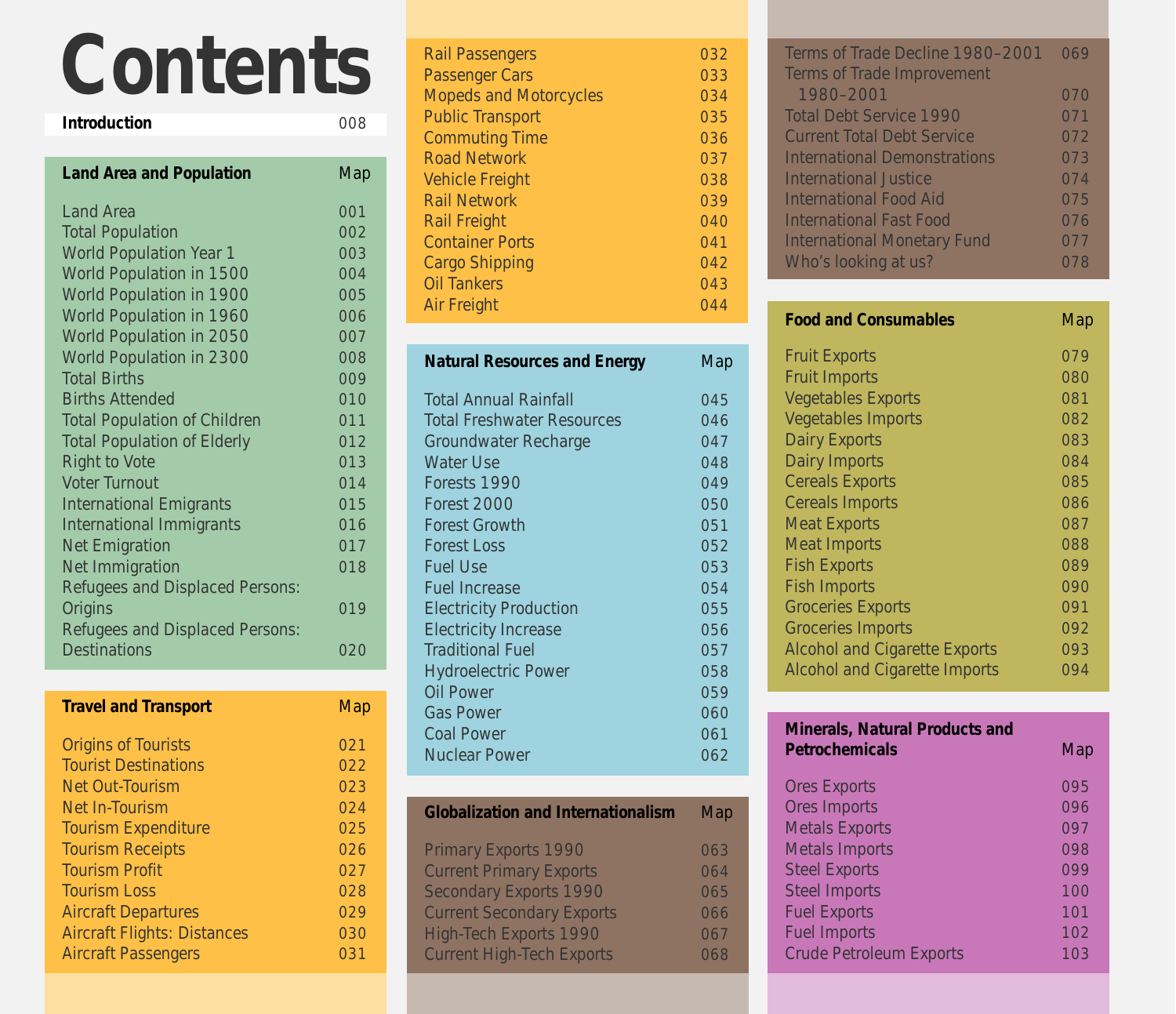| <b>Crude Petroleum Imports</b>   | 104 |
|----------------------------------|-----|
| <b>Refined Petroleum Exports</b> | 105 |
| <b>Refined Petroleum Imports</b> | 106 |
| <b>Chemicals Exports</b>         | 107 |
| <b>Chemicals Imports</b>         | 108 |
| <b>Gas and Coal Exports</b>      | 109 |
| <b>Gas and Coal Imports</b>      | 110 |
| <b>Wood and Paper Exports</b>    | 111 |
| <b>Wood and Paper Imports</b>    | 112 |
| <b>Natural Products Exports</b>  | 113 |
| <b>Natural Products Imports</b>  | 114 |
|                                  |     |

#### **Manufactured Goods and Services** Map

| <b>Machines Exports</b>                   | 115 |
|-------------------------------------------|-----|
| <b>Machines Imports</b>                   | 116 |
| <b>Electronics Exports</b>                | 117 |
| <b>Electronics Imports</b>                | 118 |
| <b>Computers Exports</b>                  | 119 |
| <b>Computers Imports</b>                  | 120 |
| <b>Transport and Travel Exports</b>       | 121 |
| <b>Transport and Travel Imports</b>       | 122 |
| <b>Vehicles Exports</b>                   | 123 |
| <b>Vehicles Imports</b>                   | 124 |
| <b>Cars Exports</b>                       | 125 |
| <b>Cars Imports</b>                       | 126 |
| <b>Clothing Exports</b>                   | 127 |
| <b>Clothing Imports</b>                   | 128 |
| <b>Toys Exports</b>                       | 129 |
| <b>Toys Imports</b>                       | 130 |
| <b>Valuables Exports</b>                  | 131 |
| <b>Valuables Imports</b>                  | 132 |
| <b>Mercantile and Business Exports</b>    | 133 |
| Mercantile and Business Imports           | 134 |
| <b>Finance and Insurance Exports</b>      | 135 |
| Finance and Insurance Imports             | 136 |
| <b>Patents Granted</b>                    | 137 |
| <b>Royalty Fees</b>                       | 138 |
| <b>Royalties and License Fees Exports</b> | 139 |
| Royalties and License Fees Imports        | 140 |
| <b>Research and Development</b>           |     |
| Expenditure                               | 141 |
| Research and Development Employees 142    |     |

| <b>Wealth and Poverty</b>          | Map |
|------------------------------------|-----|
| <b>Wealth Year 1</b>               | 143 |
| Global Wealth in 1500              | 144 |
| Global Wealth in 1900              | 145 |
| Global Wealth in 1960              | 146 |
| Global Wealth in 1990              | 147 |
| Global Wealth in 2015              | 148 |
| <b>Poorest Tenth</b>               | 149 |
| <b>Richest Tenth</b>               | 150 |
| <b>Poorest Fifth</b>               | 151 |
| <b>Richest Fifth</b>               | 152 |
| <b>The Wretched Dollar</b>         |     |
| (up to \$1 a day)                  | 153 |
| Absolute Poverty (up to \$2 a day) | 154 |
| Living on up to \$10               | 155 |
| Living on \$10 to \$20             | 156 |
| Living on \$20 to \$50             | 157 |
| Living on \$50 to \$100            | 158 |
| Living on \$100 to \$200           | 159 |
| Living on over \$200               | 160 |
| <b>GDP Wealth</b>                  | 161 |
| Wealth 2002                        | 162 |
| <b>Wealth Growth</b>               | 163 |
| <b>Wealth Decline</b>              | 164 |
| National Income                    | 165 |
| <b>National Savings</b>            | 166 |
| <b>Adjusted Savings</b>            | 167 |
| <b>Negative Savings</b>            | 168 |
| <b>Human Development</b>           | 169 |
| <b>Human Poverty</b>               | 170 |
| <b>Development Increase</b>        | 171 |
| <b>Development Decrease</b>        | 172 |
| Undernourishment in 1990           | 173 |
| Undernourishment in 2000           | 174 |
| <b>Underweight Children</b>        | 175 |
| <b>Gender Empowerment</b>          | 176 |
| Men's Income                       | 177 |
| Women's Income                     | 178 |
|                                    |     |

| <b>Employment and Productivity</b> | Map |
|------------------------------------|-----|
| <b>Cereals Production</b>          | 179 |
| <b>Meat Production</b>             | 180 |
|                                    |     |

| <b>Vegetables Consumed</b>     | 181 |
|--------------------------------|-----|
| <b>Meat Consumed</b>           | 182 |
| <b>Tractors Working</b>        | 183 |
| <b>Tractors Increase</b>       | 184 |
| <b>Agricultural Men</b>        | 185 |
| <b>Agricultural Women</b>      | 186 |
| <b>Industrial Men</b>          | 187 |
| <b>Industrial Women</b>        | 188 |
| <b>Services Men</b>            | 189 |
| <b>Services Women</b>          | 190 |
| Home-Hours Women               | 191 |
| Home-Hours Men                 | 192 |
| <b>Teenage Mothers</b>         | 193 |
| Child Labour                   | 194 |
| Market-Hours Men               | 195 |
| Market-Hours Women             | 196 |
| <b>Male Managers</b>           | 197 |
| <b>Female Managers</b>         | 198 |
| <b>Unemployed People</b>       | 199 |
| Long-Term Unemployed           | 200 |
| Male Youth Unemployed          | 201 |
| <b>Female Youth Unemployed</b> | 202 |
| <b>Trade Unions</b>            | 203 |
| Strikes and Lockouts           | 204 |
|                                |     |

| <b>Housing and Education</b>                   | Map |
|------------------------------------------------|-----|
| <b>Urban Living</b>                            | 205 |
| Urban Growth by 2015                           | 206 |
| <b>Households</b>                              | 207 |
| <b>Housing Prices</b>                          | 208 |
| <b>Overcrowded Homes</b>                       | 209 |
| <b>Durable Dwellings</b>                       | 210 |
| <b>Urban Slums</b>                             | 211 |
| <b>Slum Growth</b>                             | 212 |
| <b>Poor Sanitation</b>                         | 213 |
| <b>Basic Sanitation</b>                        | 214 |
| <b>Sewerage Sanitation</b>                     | 215 |
| <b>Poor Water</b>                              | 216 |
| <b>Primary Education</b>                       | 217 |
| <b>Gender Balance in Primary Education 218</b> |     |
| <b>Secondary Education</b>                     | 219 |
| <b>Gender Balance in</b>                       |     |
| <b>Secondary Education</b>                     | 220 |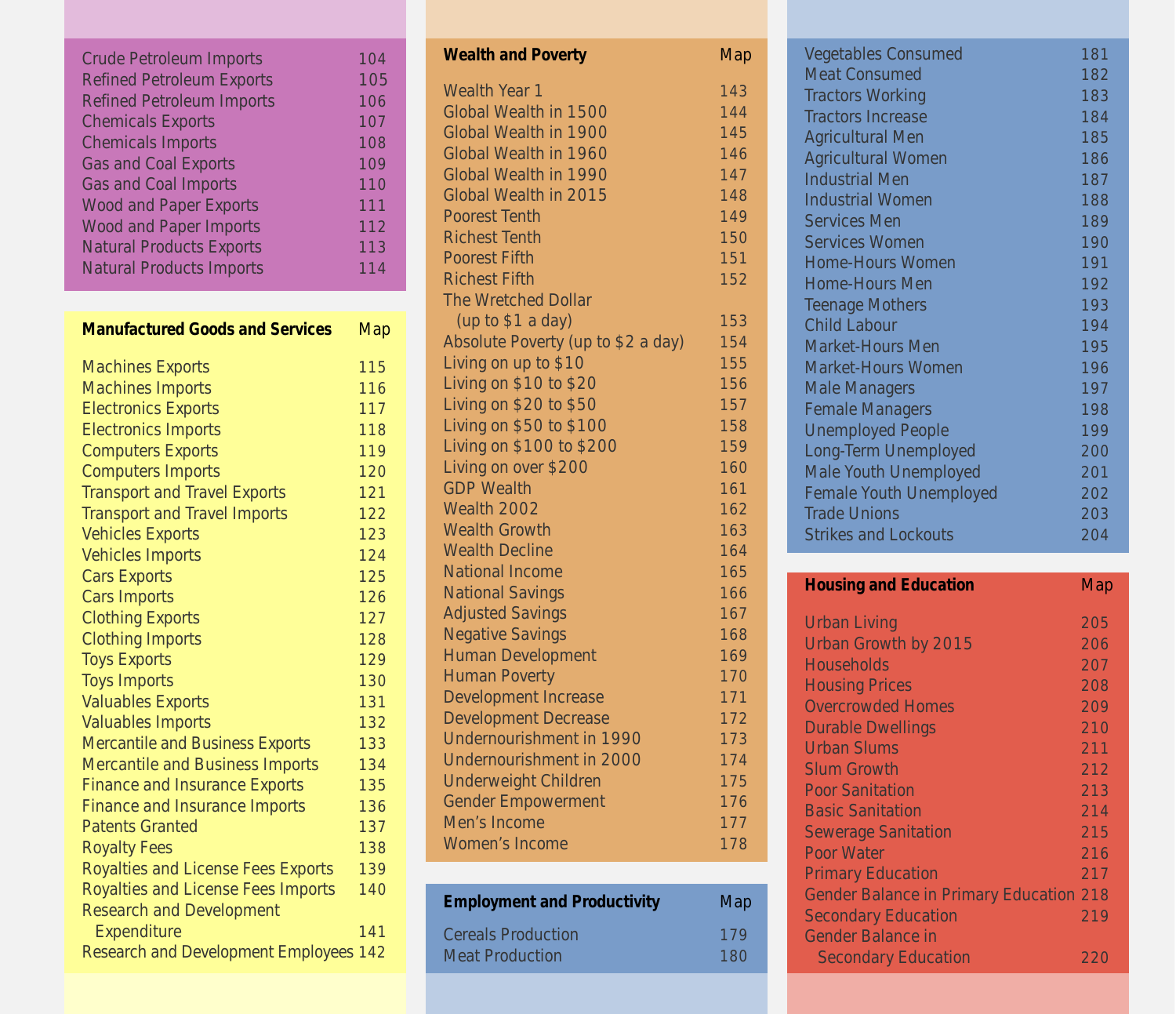| <b>Tertiary Education</b>                   | 221 |
|---------------------------------------------|-----|
| <b>Gender Balance in Tertiary Education</b> | 222 |
| <b>Primary Education Spending</b>           | 223 |
| <b>Primary Education</b>                    |     |
| <b>Spending Growth</b>                      | 224 |
| <b>Secondary Education Spending</b>         | 225 |
| <b>Secondary Education</b>                  |     |
| <b>Spending Growth</b>                      | 226 |
| <b>Tertiary Education Spending</b>          | 227 |
| <b>Tertiary Education Spending Growth</b>   | 228 |
| <b>Youth Literacy</b>                       | 229 |
| <b>Gender Balance in Youth Literacy</b>     | 230 |
| <b>Adult Literacy</b>                       | 231 |
| <b>Gender Balance in Adult Literacy</b>     | 232 |
| <b>Science Research</b>                     | 233 |
| <b>Science Growth</b>                       | 234 |
|                                             |     |

| <b>Communication and Media</b> | Map |
|--------------------------------|-----|
| <b>Telephone Revenue</b>       | 235 |
| <b>Telephone Faults</b>        | 236 |
| Telephone Lines 1990           | 237 |
| Telephone Lines 2002           | 238 |
| Cellular Subscribers 1990      | 239 |
| Cellular Subscribers 2002      | 240 |
| Internet Users 1990            | 241 |
| Internet Users 2002            | 242 |
| <b>Personal Computers</b>      | 243 |
| <b>Cable Subscriptions</b>     | 244 |
| <b>Televisions in Use</b>      | 245 |
| Radios in Use                  | 246 |
| <b>Daily Newspapers</b>        | 247 |
| <b>Weekly Newspapers</b>       | 248 |
| <b>New Books Published</b>     | 249 |
| <b>Books Borrowed</b>          | 250 |
| <b>Films Watched</b>           | 251 |
| <b>Electricity Access</b>      | 252 |
|                                |     |

| <b>Health and Illness</b>      | Map |
|--------------------------------|-----|
| <b>Public Health Spending</b>  | 253 |
| <b>Private Health Spending</b> | 254 |
| <b>Midwives Working</b>        | 255 |

| <b>Nurses Working</b>         | 256 |
|-------------------------------|-----|
| <b>Pharmacists Working</b>    | 257 |
| <b>Dentists Working</b>       | 258 |
| Physicians Working            | 259 |
| <b>Health Service Quality</b> | 260 |
| <b>Hospital Beds</b>          | 261 |
| <b>Affordable Drugs</b>       | 262 |
| <b>Medicines Exports</b>      | 263 |
| <b>Medicines Imports</b>      | 264 |
| <b>Measles Immunisation</b>   | 265 |
| Infants Not at Risk from TB   | 266 |
| Condom Use by Men             | 267 |
| Condom Use by Women           | 268 |
| <b>HIV Prevalence</b>         | 269 |
| <b>Tuberculosis Cases</b>     | 270 |
| Malaria Cases                 | 271 |
| <b>Malaria Deaths</b>         | 272 |
| <b>Cholera Cases</b>          | 273 |
| <b>Cholera Deaths</b>         | 274 |
| <b>Childhood Diarrhoea</b>    | 275 |
| <b>Blinding Disease</b>       | 276 |
| <b>Polio Cases</b>            | 277 |
| <b>Yellow Fever</b>           | 278 |
| <b>Rabies Deaths</b>          | 279 |
| <b>Influenza Outbreaks</b>    | 280 |
| Diabetes Prevalence           | 281 |
| <b>Alcohol Consumption</b>    | 282 |
| Men Smoking                   | 283 |
| <b>Women Smoking</b>          | 284 |
| <b>Road Deaths</b>            | 285 |
| <b>Unhealthy Life</b>         | 286 |

| <b>Death and Disaster</b>         | Map |
|-----------------------------------|-----|
| Life Expectancy                   | 287 |
| <b>Increased Life Expectancy</b>  | 288 |
| Gender Balance in Life Expectancy | 289 |
| <b>Maternal Mortality</b>         | 290 |
| <b>Stillbirths</b>                | 291 |
| <b>Early Neonatal Mortality</b>   | 292 |
| <b>Infant Mortality</b>           | 293 |
| <b>Infant Mortality Change</b>    | 294 |
| Mortality 1-4 Year Olds           | 295 |

| Mortality Change 1-4 Year Olds      | 296 |
|-------------------------------------|-----|
| Male Mortality 15-60 Year Olds      | 297 |
| Female Mortality 15-60 Year Olds    | 298 |
| <b>Affected by Disasters</b>        | 299 |
| <b>People Killed by Disasters</b>   | 300 |
| People Killed by Earthquakes        | 301 |
| People Killed by Volcanoes          | 302 |
| Deaths Caused by Drought            | 303 |
| <b>Deaths Caused by Floods</b>      | 304 |
| <b>Deaths Caused by Storms</b>      | 305 |
| Killed by Avalanches and Landslides | 306 |
| Killed by Extreme Temperature       | 307 |
| Affected by Insect Infestation      | 308 |

| <b>War and Crime</b>            | Map |
|---------------------------------|-----|
| <b>Military Spending 1990</b>   | 309 |
| <b>Military Spending 2002</b>   | 310 |
| <b>Arms Exports</b>             | 311 |
| <b>Arms Imports</b>             | 312 |
| <b>Nuclear Weapons</b>          | 313 |
| Landmine Casualties             | 314 |
| <b>Armed Forces 1985</b>        | 315 |
| Armed Forces 2002               | 316 |
| Armed Forces At War 1945-2004   | 317 |
| Population At War 1945-2004     | 318 |
| <b>War Deaths 1945-2000</b>     | 319 |
| War Deaths 2002                 | 320 |
| <b>Violent Deaths</b>           | 321 |
| <b>Self-Inflicted Deaths</b>    | 322 |
| <b>Prisoners</b>                | 323 |
| <b>Prisoners Awaiting Trial</b> | 324 |
|                                 |     |

| <b>Pollution and Depletion</b>       | Map |
|--------------------------------------|-----|
| <b>Carbon Dioxide Emissions 1980</b> | 325 |
| <b>Carbon Dioxide Emissions 2000</b> | 326 |

| Calbull Diuxide Elilissiulis 2000        | 370 |
|------------------------------------------|-----|
| Increase of Carbon Dioxide Emissions 327 |     |
| Decrease of Carbon Dioxide Emissions 328 |     |
| <b>Carbon Damage</b>                     | 329 |
| Particulate Damage                       | 330 |
| <b>Greenhouse Gases</b>                  | 331 |
| Methane and Nitrous Oxide                | 332 |
|                                          |     |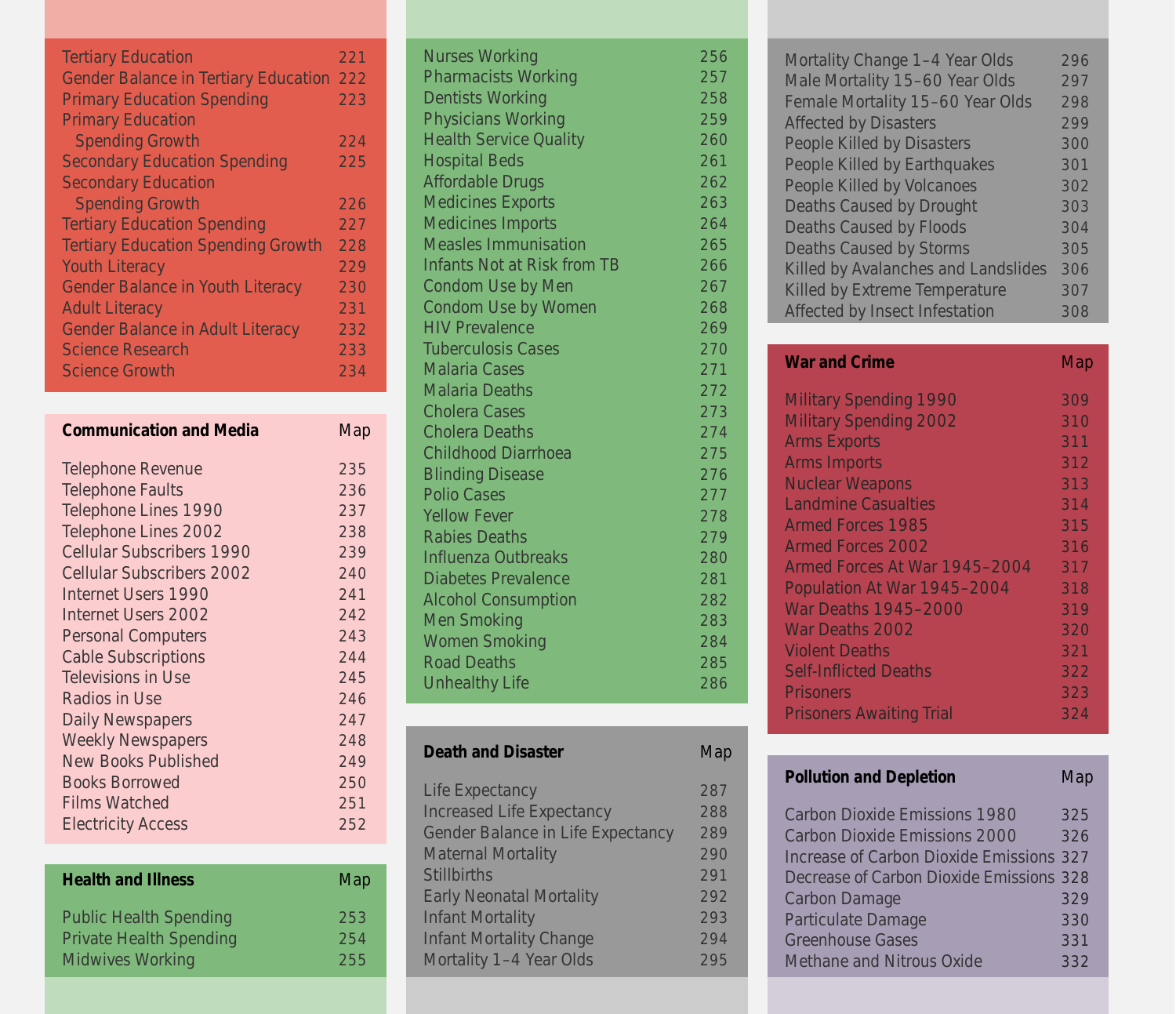| <b>Sulphur Dioxide</b>        | 333 |
|-------------------------------|-----|
| Nitrogen Oxides               | 334 |
| Chlorofluorocarbons           | 335 |
| <b>Nuclear Waste</b>          | 336 |
| <b>Hazardous Waste</b>        | 337 |
| Sewage Sludge                 | 338 |
| Waste Collected               | 339 |
| <b>Waste Recycled</b>         | 340 |
| <b>Capital Consumption</b>    | 341 |
| <b>Energy Depletion</b>       | 342 |
| <b>Gas Depletion</b>          | 343 |
| <b>Oil Depletion</b>          | 344 |
| <b>Mineral Depletion</b>      | 345 |
| <b>Forest Depletion</b>       | 346 |
| <b>Water Depletion</b>        | 347 |
| Domestic Water Use            | 348 |
| <b>Industrial Water Use</b>   | 349 |
| <b>Agricultural Water Use</b> | 350 |
| <b>Water Connected</b>        | 351 |
| <b>Water Connecting</b>       | 352 |
| Biocapacity                   | 353 |
| <b>Ecological Footprint</b>   | 354 |
|                               |     |

| <b>Species Extinct</b><br>355      |  |
|------------------------------------|--|
|                                    |  |
| <b>Species in Zoos Only</b><br>356 |  |
| <b>Species at Risk</b><br>357      |  |
| <b>Species Lower Risk</b><br>358   |  |
| <b>Plants at Risk</b><br>359       |  |
| <b>Mammals at Risk</b><br>360      |  |
| <b>Birds at Risk</b><br>361        |  |
| <b>Reptiles at Risk</b><br>362     |  |
| <b>Amphibians at Risk</b><br>363   |  |
| <b>Fish at Risk</b><br>364         |  |
| <b>Molluscs at Risk</b><br>365     |  |
| Other Invertebrates at Risk<br>366 |  |

#### **Endmatter**

| Acknowledgments        | 411 |
|------------------------|-----|
| Notes and Data Sources | 412 |
| <b>Further Reading</b> | 414 |
| Index                  | 415 |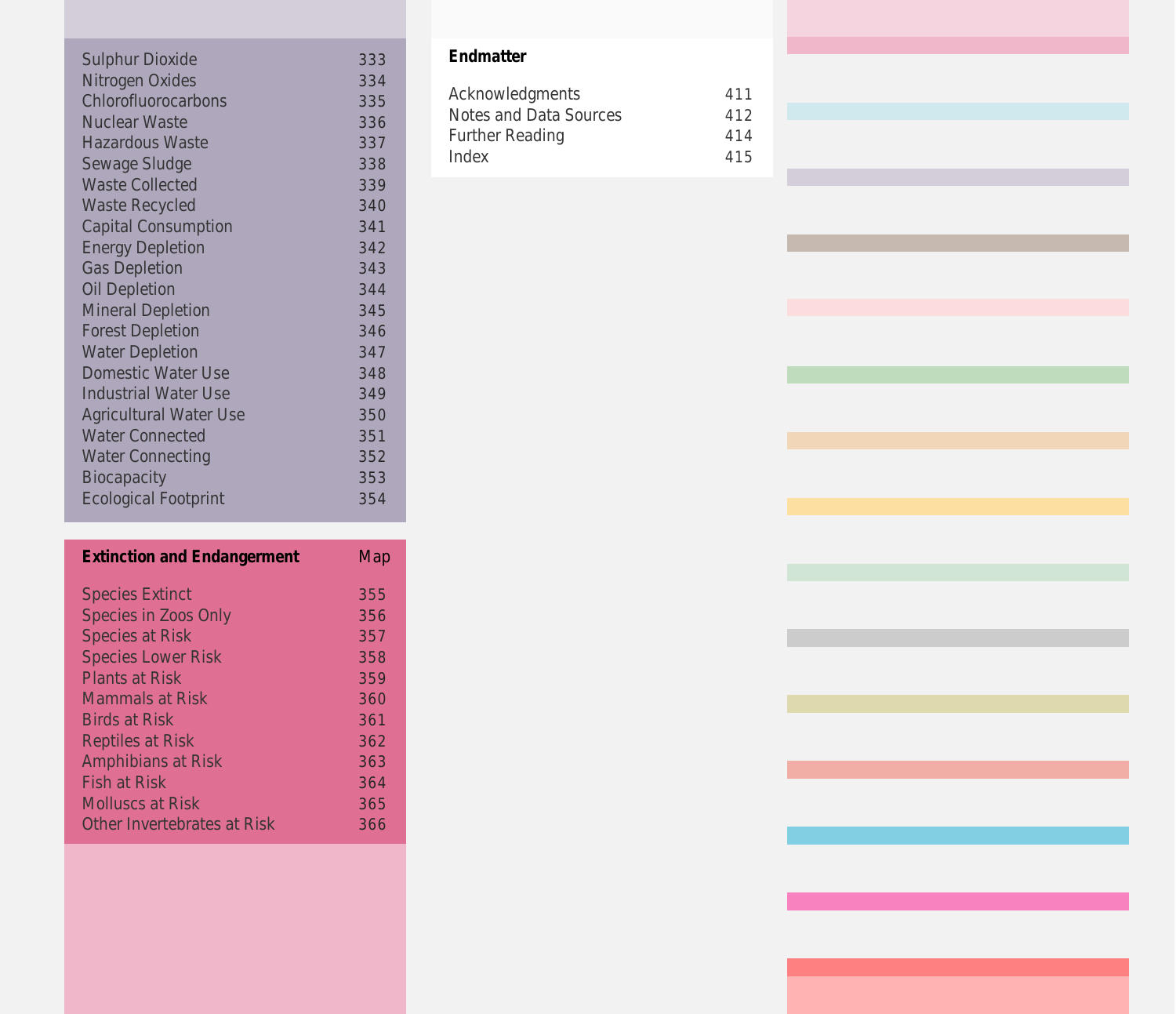## **Introduction**

We know a lot more about the world than we used to. Even ten years ago our knowledge was a good deal less complete than it is today. Certainly, if at any time in the last fifty years you had wanted to know the population of Brazil or the number of televisions in France, you could probably, with a little determination, have found an answer. But until recently not many statistics were available for nearly everywhere in the world. If you wanted to know the number of televisions in Burkina Faso, for example, you might have been out of luck.

But as we move into the 21st century, things are changing. The changes are partly technological: the arrival of the Internet and the widespread availability of computers have made reliable data gathering enormously easier. And they are partly political: a number of major new projects have been set in motion by the United Nations and others with the aim of measuring and recording a broad range of global statistics. Worldwide statistics are now available about such diverse entities as income, literacy rates, numbers of doctors, nurses and dentists, numbers of teenage mothers, how many people smoke, military spending, endangered species, greenhouse gas emissions and mobile phones.

All of these data are freely available on the web but unfortunately they are mostly in the form of rows of numbers in tables, which are difficult to read and difficult to understand. Japan has a domestic water consumption of 17 billion cubic metres a year. Is that a lot or a little? How does it compare to other countries? It is hard to answer such questions without spending a long time poring over the tables. A much better way to show what is going on in the world is to make a map, which is what this book does.

*The Atlas of the Real World* contains 366 maps showing all sorts of geographic and social statistics, ranging from basic data on population, health, wealth and occupation to how many toys we import and who's eating their vegetables. Open this book at almost any page and you will learn something you never knew about the world.

Cartography, the art of map making, is as old as the oldest literate civilizations, though an accurate picture of the world (except for Antarctica) did not emerge until the 16th century. Extensive exploration of the globe and improved techniques for navigation and surveying resulted in the first true maps of the world, including the known portions of the Americas, around 1500 AD .

One of the things map makers quickly discovered was that it is quite difficult to draw a picture of a spherical world in two

dimensions. If you want to map just a small portion of the world, such as the town you live in, then, even though the surface of the Earth is curved, the area you are depicting is small enough to be almost flat, which makes a flat map perfectly adequate for most purposes. But if you want to map the whole planet, this is no longer true, and you need to allow for the fact that the world is round. The only truly correct way to map the planet is to draw the map on a sphere, which ensures that every part of the world is in the right proportion to every other and that they all fit together as they should. But for many purposes globes are inconvenient, so most maps of the world are two-dimensional. And to make a flat map one has to 'unroll' the world and lay it down on paper. Imagine the surface of the globe as a rubber sheet, unwrapped from the sphere and spread out on a page. Inevitably parts of the map must be compressed and others stretched to make it flat. And the end result is that, no matter how it is done, any flat depiction of the world must distort some regions, and often all of them.

There are a variety of different ways of distorting the true dimensions of different regions in order to depict the Earth in a map – 'projections' in cartographic terminology; each distorts different regions by different amounts. The most commonly used projections distort the areas near the north and south poles quite severely but represent the areas nearer the equator relatively accurately. In many cases this is a reasonable compromise, since rather few people live near the poles and so for most purposes it is less important to represent them exactly.

The most famous projection of the world is the Mercator projection, created by the Flemish cartographer Gheert Cremer (or Gerardus Mercator) in 1569 (Figure 1). This projection has the nice property that the shapes of regions on the map are represented faithfully, but it greatly exaggerates the sizes of features near the poles. An alternative projection is the Gall–Peters projection, first described by clergyman James Gall in 1855. This projection depicts areas accurately: the area covered by a feature on the map is proportional to the true land area of that same feature in real life (Figure 2). But in this case an accurate representation of area comes at the price of a distortion in the shapes of land masses and other features; again, this distortion is greatest near the poles.

There are an enormous number of other projections of the world, including ones that are not rectangular, ones that come in several disconnected parts, and even ones on which the same features appear more than once in different parts of the map.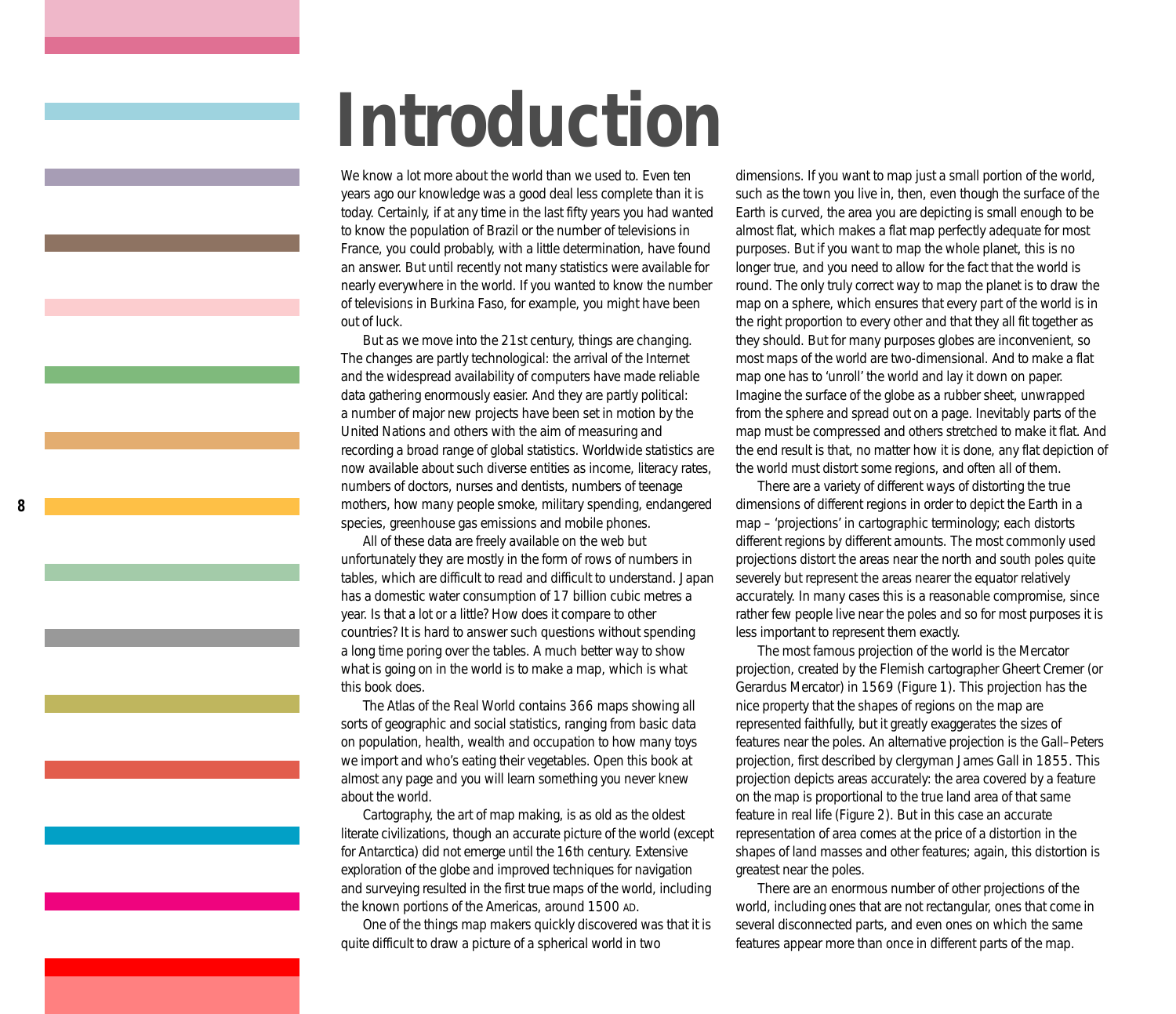

Figure 2 (right). Version of the Gall-Peters Projection Figure 1 (left). Version of the Mercator Projection

All of them have their uses, but all of them, inevitably, distort our view of the world.

A common use for maps is the visual representation of data. For example, a map of the population of the world may use the standard technique of colouring the countries of the world in different shades to represent the density of their population. However, such a map has considerable limitations: while it might show, for instance, that Russia is large with a low population density and Bangladesh is small with a high population density, it will not show whether Russia or Bangladesh has a larger population. In this book we take a different approach to representing data, changing not the colour of the country but its size to indicate how 'big' it is in terms of the subject matter of the map. As the sizes and / or shapes of countries are inevitably distorted, why not exploit that property of two-dimensional mapping? Put simply, on a population map in this atlas, a country with twice as many people as another is drawn twice as large; on a map of wealth a country with half the GDP of another is drawn at half the size.

Maps of this kind are called 'cartograms'. They have been in common use only since the 1960s, partly because until the advent of powerful computers the calculations and the mapping itself were laborious and prone to error. The cartograms in this book were produced using a method devised in 2004 by two physicists, Michael Gastner and Mark Newman, and based on ideas borrowed from theoretical physics.

Cartograms are very easy to read, and in most cases the countries retain enough of their correct shape to be recognizable despite changes in size. In some cases, however, the changes in size are so extreme and so many territories are totally absent because there are no data for the subject matter in question that the countries become unrecognizable. For example, a map of deaths resulting from volcanic eruptions represents statistics from only 17 territories and these are distorted almost beyond recognition. In this book, therefore, each territory is always depicted in the same colour to aid identification. Each map is accompanied by a commentary and a table showing (for the most part) the ten territories that score highest and the ten that score lowest in the subject matter of the map. Bar and pie charts present



the data depicted in the map in a different form where this is helpful, often aggregated by region.

Each map tells its own story but a comparison between maps adds another dimension of information and interest. Related maps are arranged on facing pages of the atlas: for instance, maps showing exports and imports are presented together, as are those showing the poorest and richest territories in the world. These juxtapositions offer many immediate insights into the state of trade, economics, politics, social welfare, and environmental issues. But there are many other interesting comparisons to be made in addition to those suggested by the map pairs.

Many of the maps in this atlas paint a picture of a global humanitarian and environmental disaster. Billions of people are living in slums, in poverty, without clean water, adequate medical attention or shelter. Worldwide inequality in health and living standards is on the increase, with the rich getting richer and the poor poorer. In some places living standards and average incomes are actually declining. The maps of life expectancy from 1972 to the present day show significant improvements in the wealthier countries of the world, but essentially none in many parts of Africa. The map of airline travel shows you in which countries people are flying most often, but also shows that most people in the world never fly. More people do not have access to a car with every year that passes. Our maps of trade flows show that production is concentrated on one side of the planet while consumption is concentrated on the other. And population is increasing in the poorest parts of the world while at the same time it is roughly static or even decreasing in the richer ones, thereby concentrating wealth in the hands of an ever smaller proportion of the world's population.

The picture is not entirely bleak, however. For instance, the rapid growth in production and the healthy export market in China have allowed near universal access to electricity and many other benefits of the modern world, though it is unlikely that most of the population of China will achieve the affluent living standards of the richest nations in the near future. High living standards tend to be associated not with industrial production but with business, finance, and intellectual property such as books, music and software.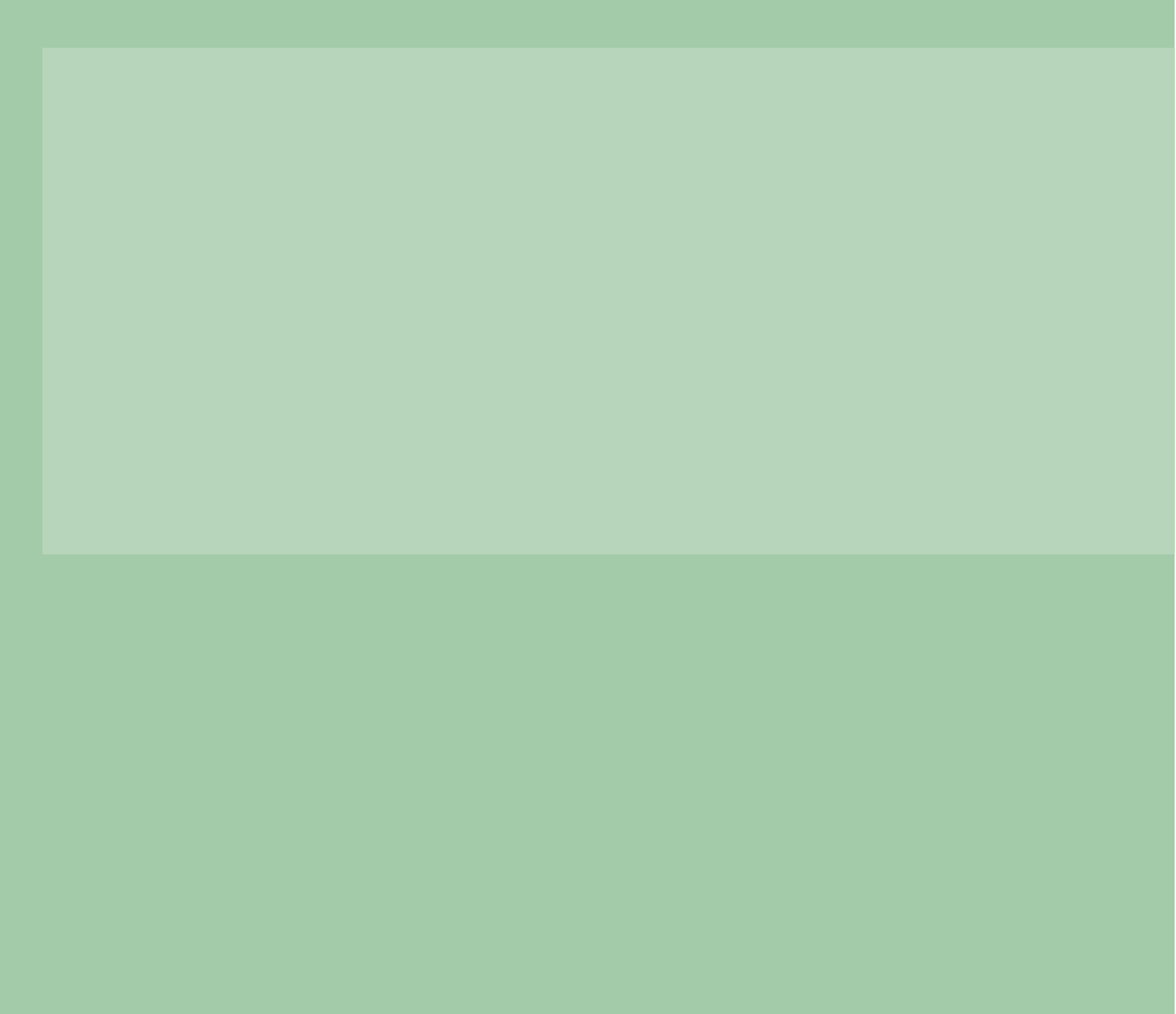# **Land Area and Population**

| Land Area                           | 001 |
|-------------------------------------|-----|
| <b>Total Population</b>             | 002 |
| <b>World Population Year 1</b>      | 003 |
| World Population in 1500            | 004 |
| World Population in 1900            | 005 |
| World Population in 1960            | 006 |
| World Population in 2050            | 007 |
| World Population in 2300            | 008 |
| <b>Total Births</b>                 | 009 |
| <b>Births Attended</b>              | 010 |
| <b>Total Population of Children</b> | 011 |
|                                     |     |

| 012 |
|-----|
| 013 |
| 014 |
| 015 |
| 016 |
| 017 |
| 018 |
|     |
| 019 |
|     |
| 020 |
|     |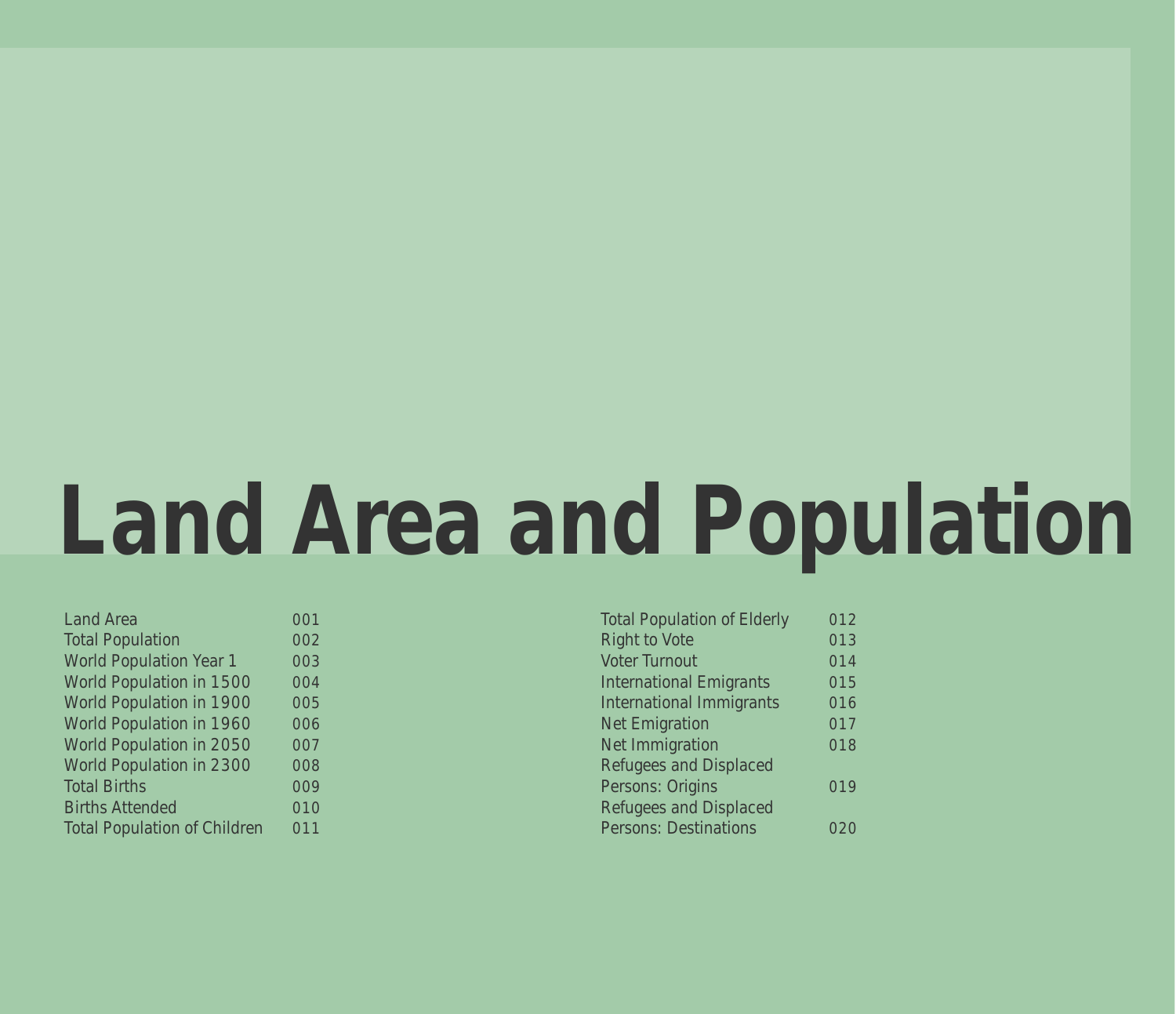

#### **TERRITORIES WITH THE LARGEST AND SMALLEST LAND AREA**

| Rank    | Territory            | Hectares      |
|---------|----------------------|---------------|
| 001     | Russia               | 1.689.000.000 |
| 002     | China                | 933.000.000   |
|         | 003 Canada           | 922.000.000   |
| 004     | <b>Holted States</b> | 916.000.000   |
| 005     | <b>Rrazil</b>        | 846,000,000   |
| 005     | Australia            | 768.000.000   |
| 007     | India                | 297.000.000   |
| 008     | Argentina            | 274,000,000   |
| COR     | Kazakhstan           | 270.000.000   |
| 010     | Algeria              | 238.000.000   |
|         |                      |               |
| 191     | St Kitts and Nevis   | 36.000        |
| 192     | Nise                 | 26.000        |
| 193     | Cook Islands         | 23.800        |
| $194 -$ | Marshall Islands     | 18,000        |
| 195     | Liechtenstein        | 16.000        |
| 196     | San Marino           | 6.000         |
| 197     | Tuvalu               | 3.000         |
| 198     | Naunu                | 2.000         |
| $199 -$ | Monaco               | 200           |
| 200     | Vatican City         | 40            |

### **001 Land Area**

The relative size of the territories as shown on the map represents exactly the land area of each territory in proportion to the others.

Maps based on the most commonly used projection – the Mercator projection – enormously distort the size of land masses at the poles, making Greenland and Antarctica disproportionately large by comparison with Africa and South America. This map uses land area data for each of the 200 territories shown throughout the atlas and scales it so as to represent accurately in two dimensions the relative sizes of the territories in reality. The total

land area of the 200 territories is 13,056 million hectares (a hectare is 100 metres x 100 metres). The pie chart (right) shows the proportion of the total land area of the world occupied by each regional group of territories.



*'Secure access to land remains essential for diverse landbased livelihoods and is a precondition for sustainable agriculture, economic growth and poverty reduction.'*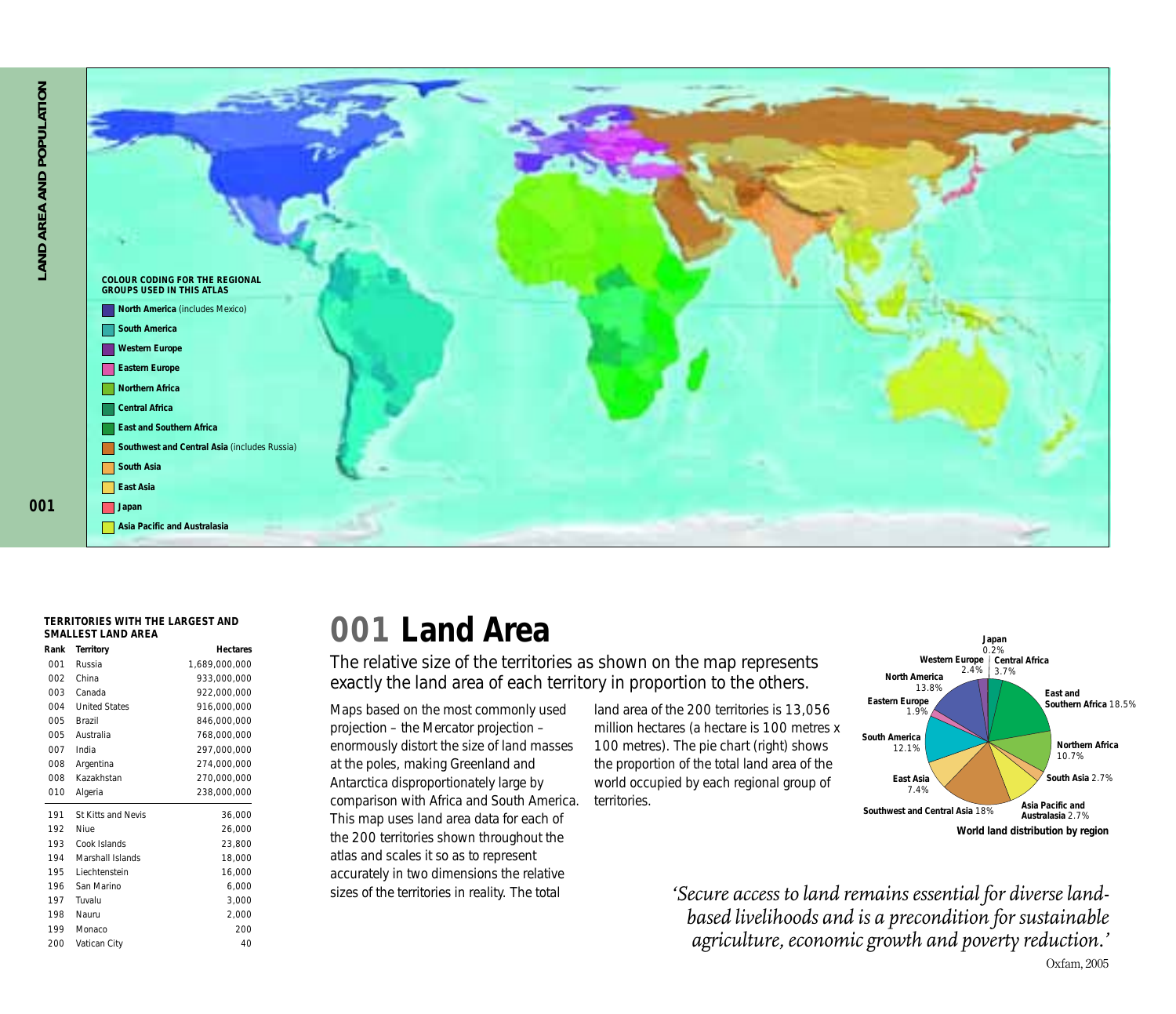

#### **TERRITORIES WITH THE LARGEST AND SMALLEST POPULATIONS**

| Rank    | Territory            | Population    |
|---------|----------------------|---------------|
| 001     | China                | 1.295.000.000 |
| coo     | India                | 1.050.000.000 |
| 003     | <b>Holted States</b> | 291.000.000   |
| 004     | Indonesia            | 217.000.000   |
| 005     | <b>Rrazil</b>        | 176.000.000   |
| 006     | Pakistan             | 150.000.000   |
| 007     | Bangladesh           | 144.000.000   |
| 007     | <b>Russia</b>        | 144.000.000   |
| one     | Japan                | 128.000.000   |
| 010     | Nigeria              | 121.000.000   |
|         |                      |               |
| 191     | St Kitts and Nevis   | 42.000        |
| 192     | Monaco               | 34,000        |
| 193     | Liechtenstein        | 33.000        |
| 194.    | San Marino           | 27.000        |
| 195     | Paulu                | 20.000        |
| 196     | Cook Islands         | 18.000        |
| 197     | Naunu                | 13.000        |
| 198     | Tovalo               | 10.000        |
| $199 -$ | Nine                 | 2.000         |

#### **TERRITORIES WITH THE MOST AND LEAST LAND AREA PER PERSON**

| Rank       | Territory                     | Hectares per person |
|------------|-------------------------------|---------------------|
| 001        | Greenland                     | 821                 |
| 002        | Western Sahara                | 97                  |
| $003 -$    | Mongolia                      | 60                  |
| $004 -$    | Namihia                       | 41                  |
|            | 005 Australia                 | 39                  |
| 005        | Suriname                      | 39                  |
| 007        | Mauritania                    | 37                  |
|            | 008 Ineland                   | 33                  |
| <b>BOO</b> | St Vincent and The Grenadines | 33                  |
| $010 -$    | <b>Rotswana</b>               | 31                  |
| 191        | Nauru                         | 0.154               |
| 192        | <b>Rarbados</b>               | 0.143               |
| 193        | Rahrain                       | 0.101               |
| 194        | Maldives                      | 0.100               |
| 195        | Bangladesh                    | 0.091               |
| 196        | Malta                         | 0.080               |
| 197        | Vatican City                  | 0.044               |
| 198        | Singapore                     | 0.016               |
| 199        | Hong Kong (China)             | 0.015               |
| 200        | Monaco                        | 0.006               |
|            |                               |                     |

### **002 Total Population**

The proportion of the world's population living in each territory is indicated by the relative size of the territories on the map.

In spring 2000 (the latest date for which comprehensive and reliable data are available) the world's population was estimated at 6 billion (6,000,000,000). (By July 2007 that figure had probably reached 6.6 billion.) India and China appear large on the map because they have large populations; Panama, Namibia and Guinea-Bissau are barely visible because they have small populations.

Population is very unequally distributed across the world and is very weakly related to land area. If the land area of the world were

divided up equally there would be 2.1 hectares for each person, but in some territories there are far fewer and in others far more hectares person. Australia's land area is 21 times bigger than Japan's, but Japan's population is more than six times bigger than Australia's. Similarly, Sudan, which is the largest territory in Africa by land area, is quite small on the map by comparison with the more populous Egypt, Ethiopia and South Africa.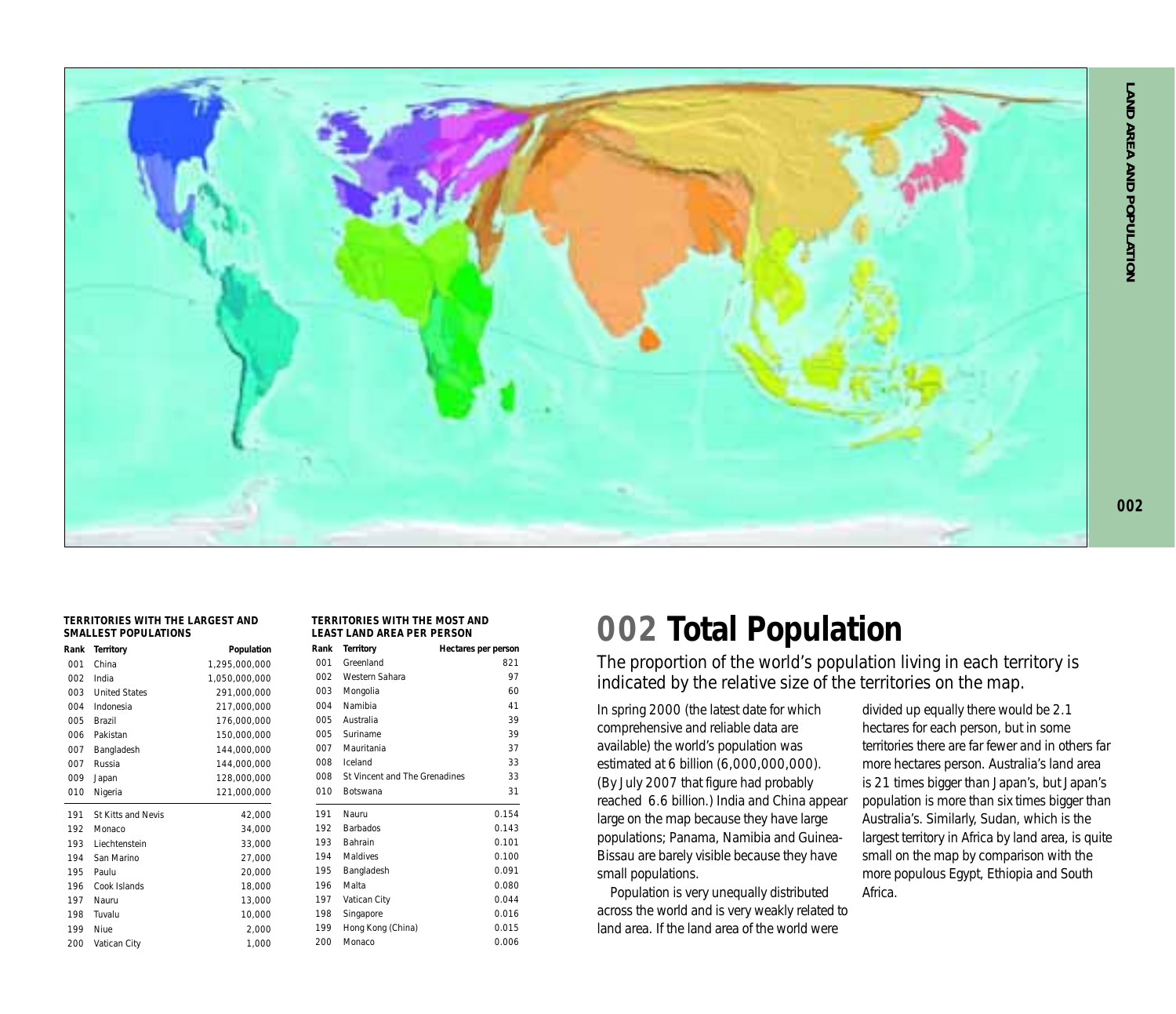

#### **THE TERRITORIES PREDICTED TO HAVE THE HIGHEST POPULATIONS IN 2050**

| Rank | Territory            | Population    |
|------|----------------------|---------------|
| 001  | India                | 1.593.000.000 |
| 002  | China                | 1.372.000.000 |
| 003  | <b>Holled States</b> | 395.000.000   |
| 004  | Pakistan             | 305.000.000   |
| 005  | Indonesia            | 285.000.000   |
| 006  | Nigeria              | 258.000.000   |
| 007  | <b>Rrazil</b>        | 253.000.000   |
| COR  | Bangladesh           | 243.000.000   |
| 009  | DR Congo             | 177.000.000   |
| 010  | Ethiopia             | 170.000.000   |
| 011  | Mexico               | 139.000.000   |
| 012  | Philippines          | 127.000.000   |
| 012  | Uganda               | 127.000.000   |
| 014  | Eqypt                | 126.000.000   |
| 015  | Vietnam              | 117.000.000   |
| 016  | Japan                | 112.000.000   |
| 016  | <b>Russia</b>        | 112.000.000   |
| 018  | Iran                 | 102.000.000   |
| 019  | Turkey               | 101.000.000   |
| 020  | Afghanistan          | 97.000.000    |

### **007 World Population in 2050**

The size of territories on the map indicates the proportion of the predicted world population in 2050 that will live in each one.

Predictions of the increase in world population are contentious, and subject to error, so the data used in this and the following map are based on calculations from current trends – for example, that birth rates in Sub-Saharan Africa are the highest in the world. Other factors cannot be taken into account: if HIV / AIDS were to be controlled, or even eradicated, population increase could be far greater.

By the year 2050 the United Nations estimates that the human population of the Earth will be 9.07 billion (9,070 million). 62% will live in Africa, southern Asia and eastern Asia, whose combined populations will by then be equal to the entire population of the world today. Within just 50 years there will be three people alive for every two today.



*'The choices that today's generation of young people aged 15–24 years make about the size and spacing of their families will determine whether Planet Earth will have 8, 9 or 11 billion people in the year 2050.'* United Nations Population Fund, 2005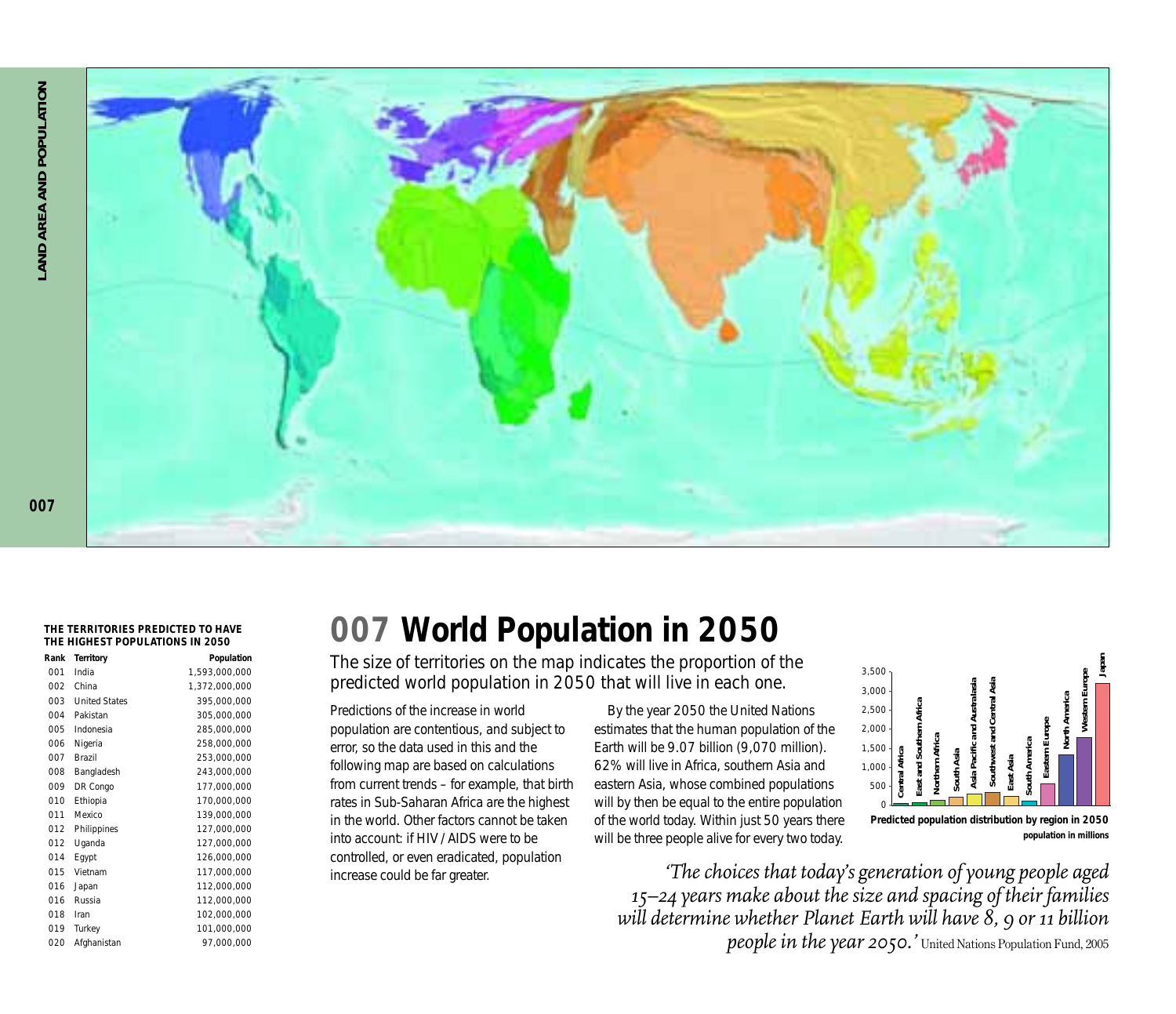

#### **THE TERRITORIES PREDICTED TO HAVE THE HIGHEST POPULATIONS IN 2300**

| Rank | Territory            | Population    |
|------|----------------------|---------------|
| 001  | India                | 1.372.000.000 |
| 002  | China                | 1.285.000.000 |
| 003  | <b>Holted States</b> | 493.000.000   |
| 004  | Pakistan             | 359.000.000   |
| 005  | Nigeria              | 283,000,000   |
| 006  | Indonesia            | 276.000.000   |
| 007  | Bangladesh           | 243.000.000   |
| 008  | <b>Rrazil</b>        | 223.000.000   |
| 009  | Ethiopia             | 207.000.000   |
| 010  | DR Congo             | 183.000.000   |
| 011  | Uganda               | 155.000.000   |
| 012  | <b>Yemen</b>         | 130.000.000   |
| 013  | Mexico               | 127.000.000   |
| 014  | <b>Philippines</b>   | 126.000.000   |
| 015  | Egypt                | 125.000.000   |
| 016  | Vietnam              | 114.000.000   |
| 017  | Iran                 | 101.000.000   |
| 017  | Japan                | 101.000.000   |
| 019  | Niger                | 94.000.000    |
| 020  | <b>Russia</b>        | 92.000.000    |

### **008 World Population in 2300**

In 2300 the world's population is predicted to be 9 billion. The proportion of the population predicted to be living in each territory is indicated here by the relative sizes of the territories.

World population is expected to grow, peak in 2050 and then decline slightly between 2050 and 2300. These estimates are based on calculations from current trends. Birth rates are expected to decline slightly on average: in developed countries it may be at or below replacement levels and in developing countries it is likely to be affected by the growing use of methods of birth control. All data here are estimates based on predicted future behaviour, and are therefore subject to error.

The United Nations forecasts that the world's human population will by just below 9 billion by the year 2300. The greatest long-term population growth is predicted to occur in Africa, which is currently under-populated by comparison with other continents and has the lowest average life expectancy. Populations in other regions are predicted to remain the same as in 2050 or to decline from those levels. India, China, the United States and Pakistan (in that order) are expected to remain the most populous countries.

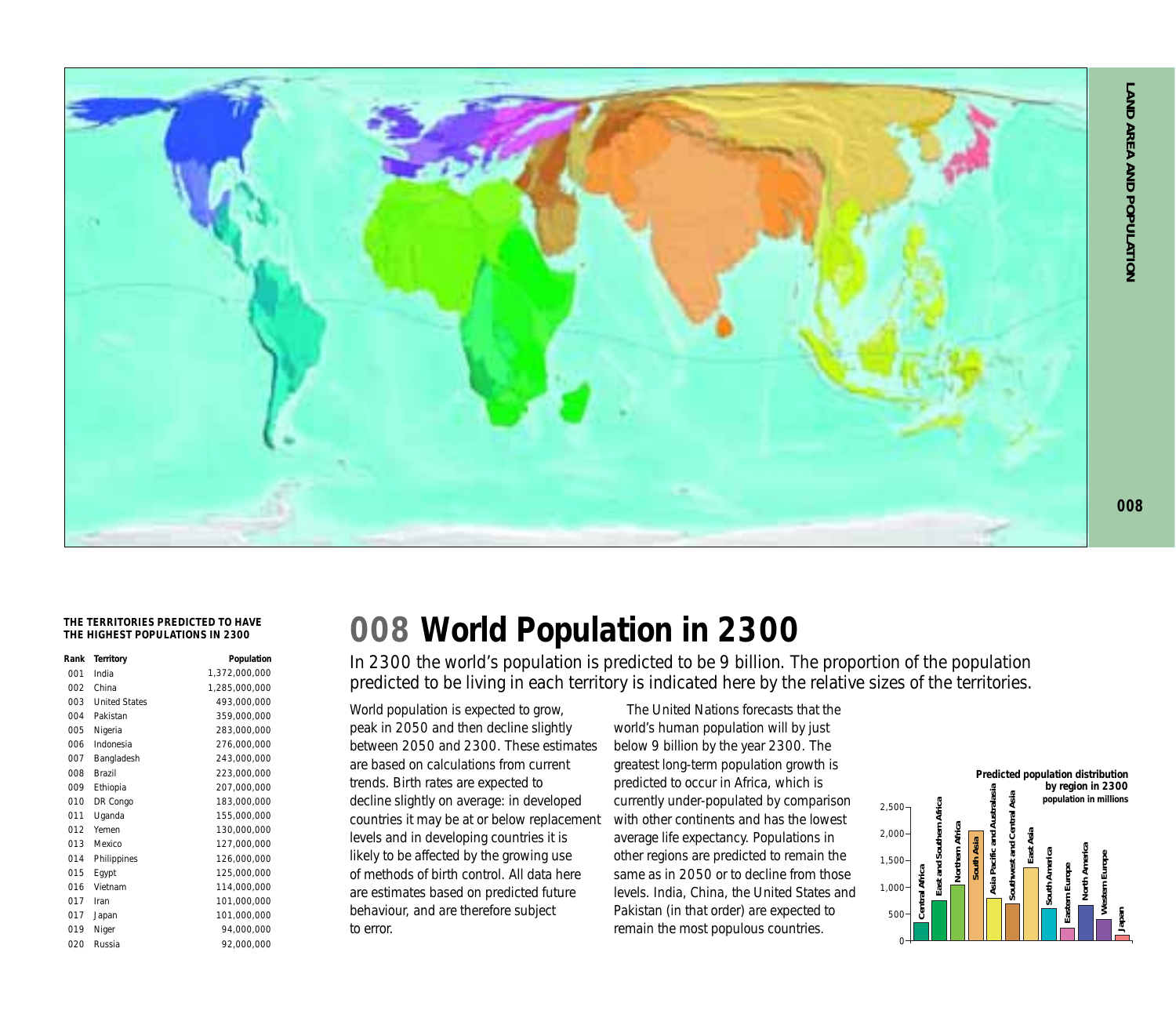

#### **ORIGIN OF REFUGEES AND INTERNALLY DISPLACED PERSONS**

| Rank | Territory             | per cent           |
|------|-----------------------|--------------------|
| 001  | Bosnia Herzegovina    | 12.0               |
| 001  | Serbia and Montenegro | 120                |
| 003  | Afghanistan           | Q                  |
| 003  | Azerbaijan            | Q                  |
| 003  | Irag                  | Q                  |
| 006  | Palestine             | 96                 |
| 007  | <b>Runindi</b>        | $Q$ $\overline{b}$ |
| COR  | Rhutan                | 5.2                |
| COR  | Croatia               | 52                 |
| 008  | Georgia               | 52                 |
| 011  | Colombia              | 4.7                |
| 011  | Puerto Rico           | 4.7                |
| 013  | Sri Lanka             | 2.5                |
| 014  | Angola                | 2.4                |
| 015  | I iberia              | 17                 |
| 015  | Sudan                 | 17                 |
| 015  | Western Sabara        | 1.7                |
| 01.R | Sierra Leone          | 16                 |
| 019  | Tajikistan            | 1.0                |
| 020  | Mauritania            | 0.9                |

### **019 Refugees and Displaced Persons: Origins**

The size of each territory indicates the number of refugees or internally displaced persons who define that territory as their place of origin

Refugees are those who flee to another territory, while internally displaced persons are those who flee to another part of the same territory.

There were 15 million refugees and internally displaced persons in the world in 2003. This map shows the origin territories of both combined.

Because people move within as well as between territories, some territories are simultaneously a major origin and destination of displaced people. Examples include Iraq and Afghanistan – see Map 020: Refugee Destination, opposite.





**a**Number of refugees and internally displaced persons as a percentage of the resident population in the territory of origin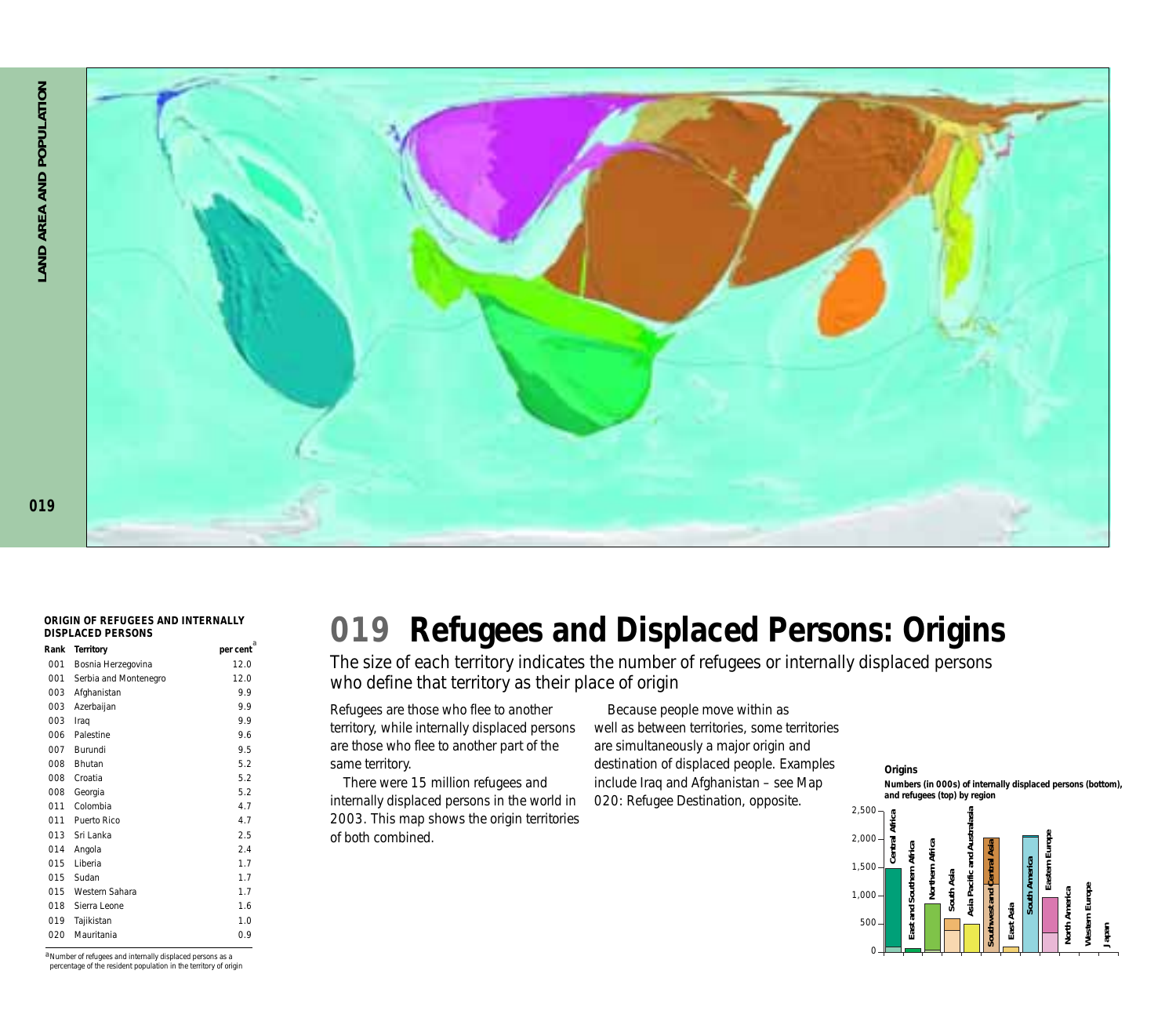

#### **DESTINATIONS FOR REFUGEES AND INTERNALLY DISPLACED PERSONS**

| Rank | Territory             | per cent |
|------|-----------------------|----------|
| 001  | Bosnia Herzegovina    | 85       |
| 002  | Armenia               | 77       |
| 003  | Azerbailan            | 69       |
| 004  | Georgia               | 5.1      |
| 005  | Colombia              | 4.7      |
| 006  | Dilbouti              | 39       |
| 007  | Serbia and Montenegro | 26       |
| 008  | Congo                 | 2.5      |
| 009  | Afghanistan           | 2.4      |
| 009  | Iraq                  | 2.4      |
| 011  | Guinea-Rissau         | 2.2      |
| 012  | Burundi               | 2.1      |
| 012  | <b>Zambia</b>         | 21       |
| 014  | Sri Lanka             | 20       |
| 015  | Chad                  | 1.8      |
| 015  | Tanzania              | 1.8      |
| 017  | Sweden                | 1.6      |
| 018  | Puerto Rico           | 1.5      |
| 019  | Denmark               | 1.4      |
| 019  | Iran                  | 14       |
|      |                       |          |

**020 Refugees and Displaced Persons: Destinations**

The size of each territory indicates the number of refugees or internally displaced persons who define that territory as their destination, regardless of whether they are successful in seeking asylum.

fleeing for fear of 'being persecuted for reasons of race, religion, nationality, membership of a particular social group or political opinion'. Traditionally, refugees – those fleeing to another territory – are counted separately from internally displaced persons – those fleeing to a different part of the same territory. This map shows the

The United Nations defines a refugee as one destination territories of the two combined. In 2003 there were an estimated 15

million refugees and internally displaced persons in the world as a whole. The Middle East and South America were the destination for the largest numbers of them; Pakistan, Iran and Germany were the territories that provided asylum to the largest numbers of people from outside their own borders.



*'I miss my country, the sunshine of my country, its soil, my friends, my [family], the way of life and its incredible simplicity.'*

Habib Souaidia, *La Sale Guerre* ('The dirty war', 2001), 2006

**a**Number of refugees and internally displaced persons as a percentage of the resident population in the destination territory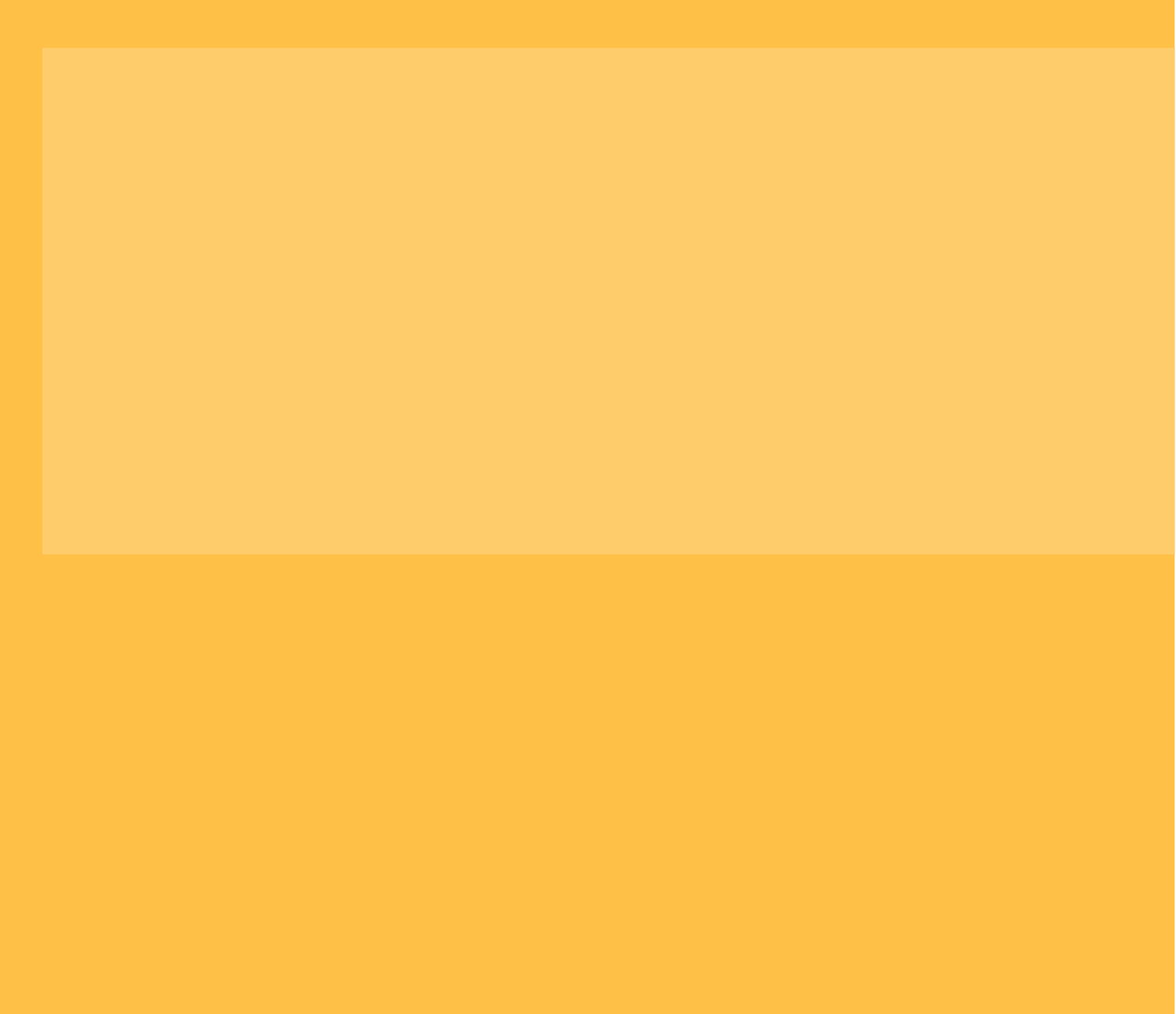# **Travel and Transport**

| <b>Origins of Tourists</b>         | 021 |
|------------------------------------|-----|
| <b>Tourist Destinations</b>        | 022 |
| <b>Net Out-Tourism</b>             | 023 |
| Net In-Tourism                     | 024 |
| <b>Tourism Expenditure</b>         | 025 |
| <b>Tourism Receipts</b>            | 026 |
| <b>Tourism Profit</b>              | 027 |
| <b>Tourism Loss</b>                | 028 |
| <b>Aircraft Departures</b>         | 029 |
| <b>Aircraft Flights: Distances</b> | 030 |
| <b>Aircraft Passengers</b>         | 031 |
| <b>Rail Passengers</b>             | 032 |

| 033 |
|-----|
| 034 |
| 035 |
| 036 |
| 037 |
| 038 |
| 039 |
| 040 |
| 041 |
| 042 |
| 043 |
| 044 |
|     |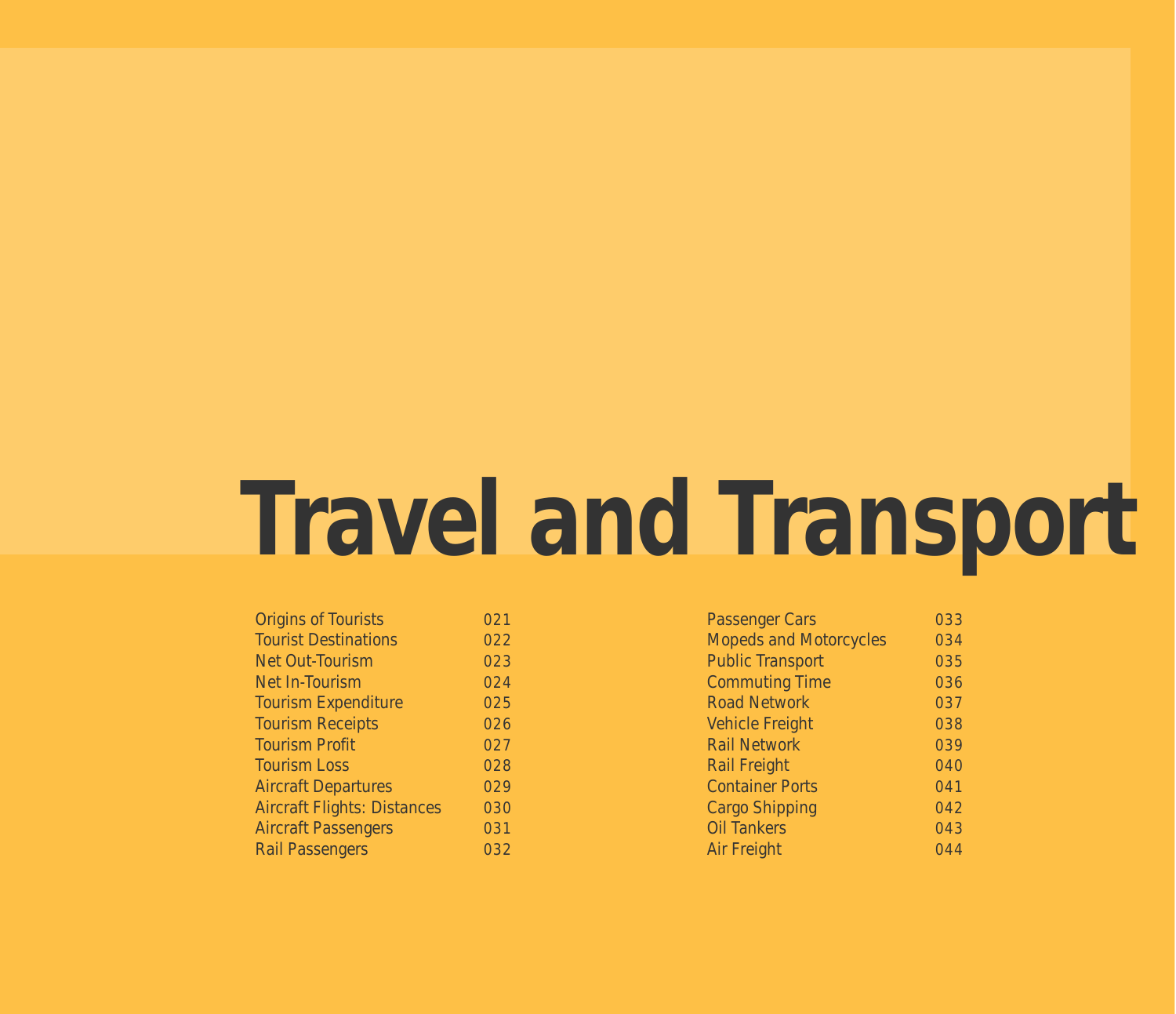

#### **MOST AND FEWEST AIRCRAFT DEPARTURES**

| Rank    | Territory           | Departures |
|---------|---------------------|------------|
| 001     | Antigua and Barbuda | 672        |
| 002     | Monaco              | 412        |
| 003     | Sevchelles          | 186        |
| nn a    | Luxembourg          | 102        |
| 005     | <b>Rahamas</b>      | 82         |
| 006     | Marshall Islands    | 75         |
| 007     | New Zealand         | 65         |
| 800     | Ireland             | 5g         |
| 900     | Norway              | 55         |
| $010 -$ | Fiii                | 48         |
|         |                     |            |
| 191     | Guinea              | 0.07       |
| 191     | Nigeria             | 0.07       |
| 193     | Mali                | 0.06       |
| 193     | Niger               | 0.06       |
| 193     | North Korea         | 0.06       |
| 196     | Bangladesh          | 0.05       |
| 196     | Dominican Republic  | 0.05       |
| 198     | Ivory Coast         | 0.04       |
| $199 -$ | Sierra Leone        | 0.02       |

### **029 Aircraft Departures**

Territory size in this map indicates the number of aircraft departures by planes registered in each territory, in relation to population.

There are over 21 million civilian aircraft departures worldwide every year – the equivalent of 40 departures every minute. In this map, departures are attributed to the territories in which aircraft are registered rather than the territories where they take off. In most cases the difference between the two is small but there are exceptions,

such as Monaco, which has the second largest number of registered departures per person in the world but has no international airport.

North America and Western Europe are responsible for two-thirds of aircraft departures. Africa, by contrast, accounts for only 2.5% of all departures.



**a**Departures per thousand of population per year on aircraft registered in each territory.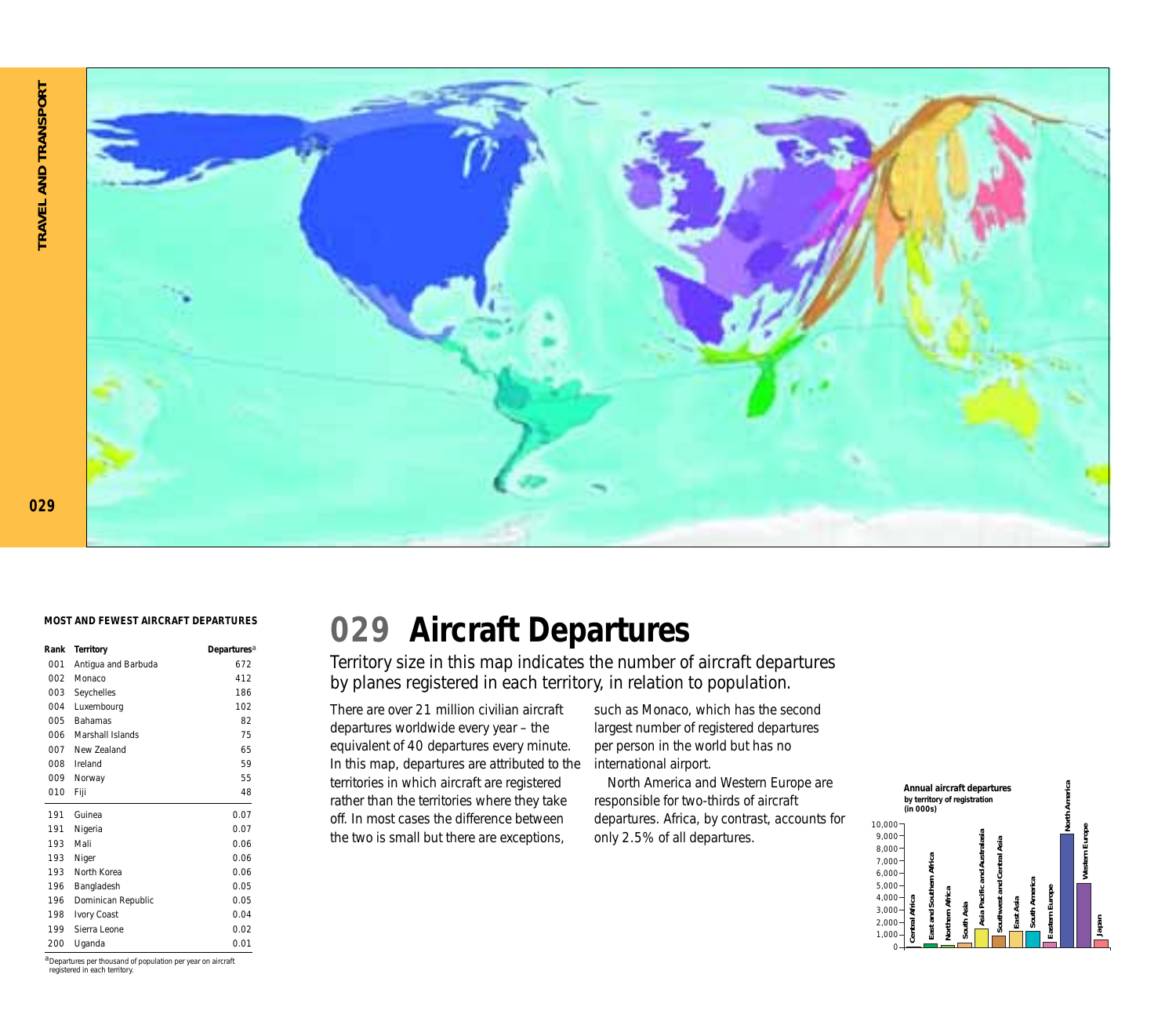

#### **LONGEST AND SHORTEST DISTANCES FLOWN**

| Rank | Territory                    | Distance |
|------|------------------------------|----------|
| 001  | Naunu                        | 231      |
| 002  | Luxembourg                   | 153      |
| COO. | Insband                      | 113      |
| 004  | Antigua and Barbados         | 100      |
| 005  | Sevchelles                   | 90       |
| 006  | <b>Rrunei</b>                | 83       |
| 007  | Singapore                    | 82       |
| COR  | Oatar                        | 80       |
| 900  | Malta                        | 65       |
| 010  | Cook Islands                 | 56       |
|      |                              |          |
| 191  | Democratic Republic of Congo | 0.14     |
| 192  | Afghanistan                  | 0.13     |
| 193  | Dominican Republic           | 0.12     |
| 193  | Guinea                       | 0.12     |
| 193  | Haiti                        | 0.12     |
| 193  | Rwanda                       | 0.12     |
| 197  | Tanzania                     | 0.11     |
| 198  | Uganda                       | 0.08     |
| 199  | Nigeria                      | 0.06     |

### **030 Aircraft Flights: Distances**

In 2000 civilian aircraft flew a total of 25 billion km (15.6 billion miles). Territory size in this map indicates the proportion of this total distance flown by civilian aircraft registered in each territory.

Civilian aircraft flew the equivalent of 630,000 times around the world during 2000. If the total distance flown by all passengers were divided equally among everyone in the world, each of us would fly 317 km each year. In reality, however, some people fly thousands of kilometres a year, while others have never been in an aeroplane.

The people who fly most tend to be from island territories, though there are many exceptions. People from the islands of Haiti and the Dominican Republic, for instance, are among those who fly least.



**a**Kilometres per head of the population flown per year by aircraft registered in that territory.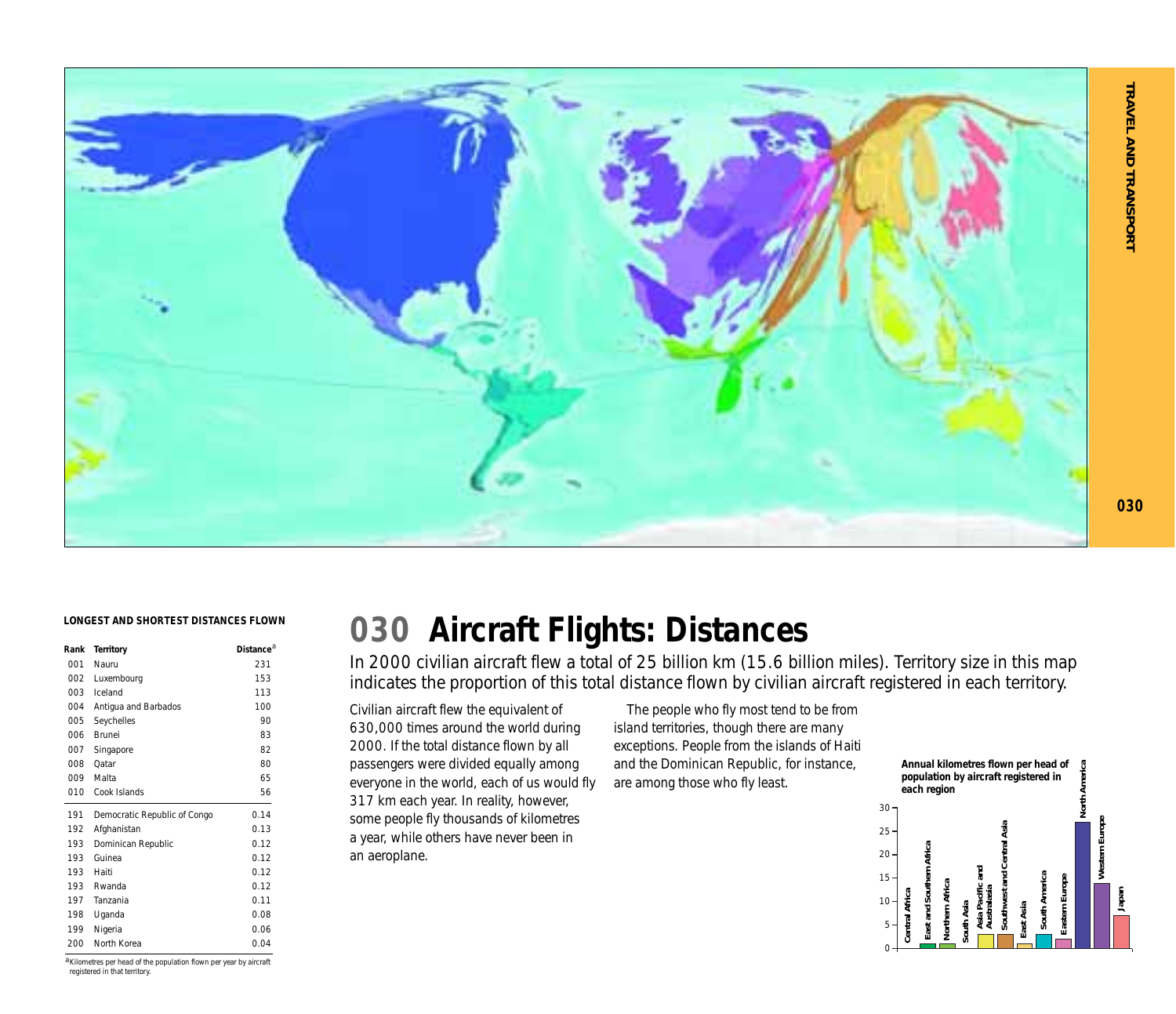

#### **MOST AND LEAST ANNUAL RAINFALL**

| Rank | Territory                   | Rainfall (cm)  |
|------|-----------------------------|----------------|
| 001  | Micronesia                  | 357            |
| 002  | Dominica                    | 344            |
| 003  | Papua New Guinea            | 321            |
| 004  | Solomon Islands             | 313            |
| 005  | Tuvalu                      | 303            |
| 006  | Samoa                       | 300            |
| 007  | Brunei                      | 298            |
| 008  | Bangladesh                  | 295            |
| 009  | Costa Rica                  | 293            |
| 010  | Malaysia                    | 289            |
|      |                             |                |
| 191  | Mauritania                  | 92             |
| 192  | Algeria                     | R <sub>q</sub> |
| 193  | Oman                        | 86             |
| 194  | Rahrain                     | 8.0            |
| 195  | <b>United Arab Emirates</b> | 7.8            |
| 196  | Oatar                       | 7.4            |
| 197  | Saudi Arabia                | 5.9            |
| 198  | Libya                       | 5.7            |
| 199  | Eavot                       | 5.2            |

### **045 Total Annual Rainfall**

The size of each territory indicates the total volume of rain and other forms of precipitation falling in that territory per year.

The countries with the highest rainfall per square kilometre tend to be those that experience monsoons. Malaysia, for instance, which has the tenth highest rainfall in the world, was known to the mariners of earlier times as 'the land where the winds meet' – the winds being the monsoons.

The word 'monsoon' may originate from the Arabic word *mausim*, which describes seasonal wind patterns that reverse

direction. Malaysia and many other territories in the tropics experience two monsoons a year: the southwest monsoon, which lasts from May until September, and the northeast monsoon, which lasts from November until March.

In fact, the territory with the highest rainfall by volume is Brazil, though this is an effect not only of climate but also of the country's large land area.

#### **Regional rainfall distribution**



**a**Average cm of rainfall per year, 1961–90 (cm of rainfall = cm3 of water per cm2 of land).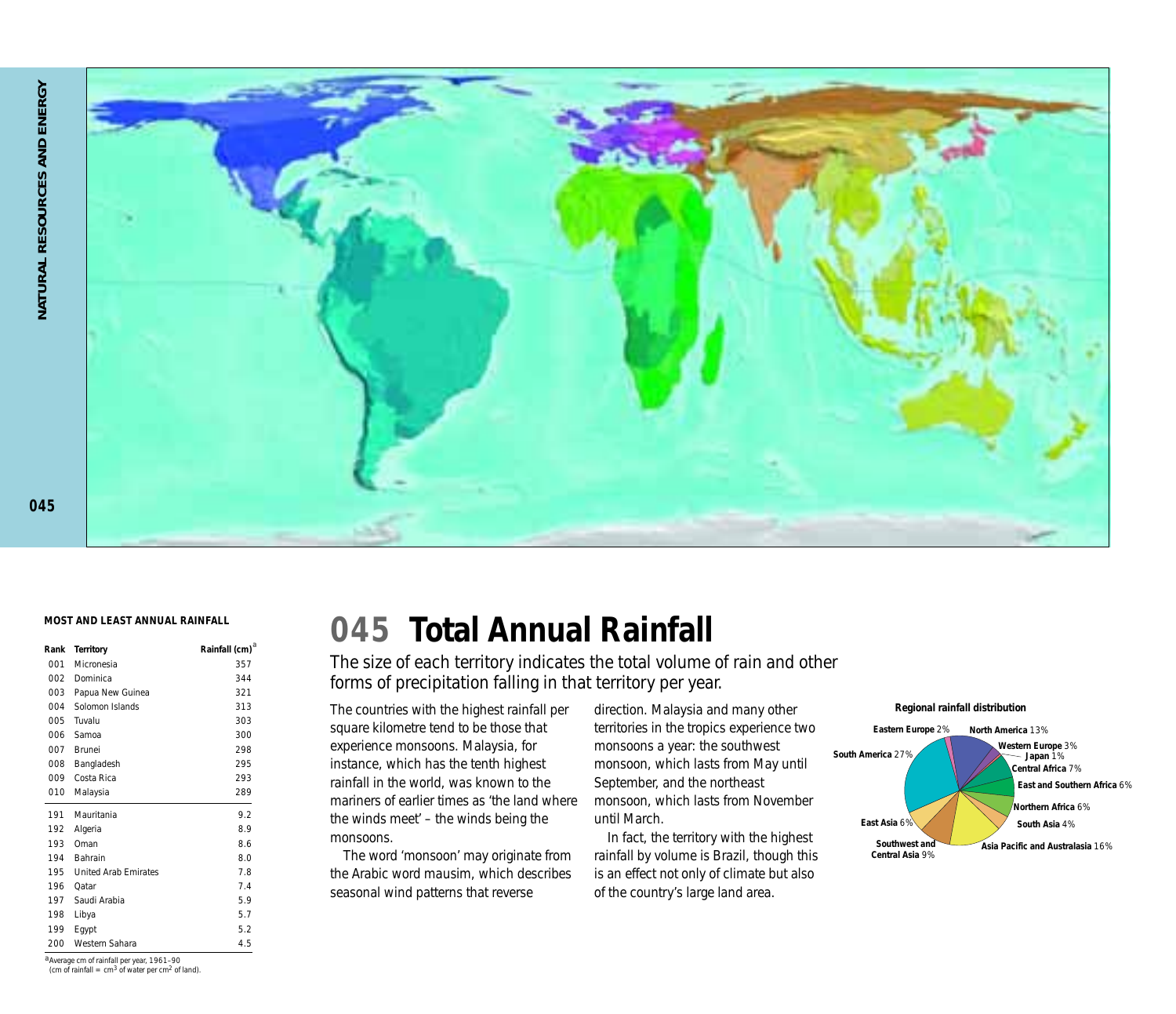

#### **MOST AND LEAST FRESHWATER RESOURCES**

|      | Rank Territory              | Fresh water (cm <sup>3</sup> ) |
|------|-----------------------------|--------------------------------|
| 001  | São Tomé and Principe       | 227                            |
| 002  | Sierra Leone                | 223                            |
| COO. | Costa Rica                  | 220                            |
| 004  | Liberia                     | 208                            |
| 005  | Colombia                    | 203                            |
| 006  | Rhutan                      | 202                            |
| 007  | Panama                      | 198                            |
|      | OOR Taiwan                  | 186                            |
| 009  | Malaysia                    | 177                            |
| 009  | Papua New Guinea            | 177                            |
| 190  | Oatar                       | 0.46                           |
| 191  | Oman                        | 0.32                           |
| 192  | Turkmenistan                | 0.29                           |
| 193  | Niger                       | 0.28                           |
| 194  | <b>Rahamas</b>              | 0.20                           |
| 195  | Egypt                       | 0.18                           |
| 195  | <b>United Arab Emirates</b> | 0.18                           |
| 197  | Saudi Arabia                | 0.11                           |
| 198  | Mauritania                  | 0.04                           |
| 199  | Libya                       | 0.03                           |
|      |                             |                                |

**a**cm3 of freshwater resources per cm2 of land. Kuwait does not appear among the territories with least fresh water, as its resources are too small to be measured meaningfully.

### **046 Total Freshwater Resources**

The size of each territory indicates the volume of naturally occurring fresh water – precipitation that flows into streams, rivers, lakes and groundwater aquifers – available annually for human use in that territory.

Worldwide, roughly 43,600 km<sup>3</sup> of fresh water is available annually – about half of the amount of water that falls as precipitation. Much of the difference between rainfall and freshwater resources is accounted for by evaporation.

Territories with high rainfall, including many in South America and Asia Pacific and Australasia, typically have abundant water resources.

Fresh water produced artificially by removing the salt from sea water

(desalination) is not included in the data that generated this map. Kuwait, for example, has virtually no naturally occurring fresh water and produces most of what it consumes by desalination.

*'The Amazonian basin, where ten of the twenty largest rivers in the world are to be found ... represents one fifth of the entire freshwater reserves of the planet.'*  Brazilian Government's Ministry of External Affairs, 2002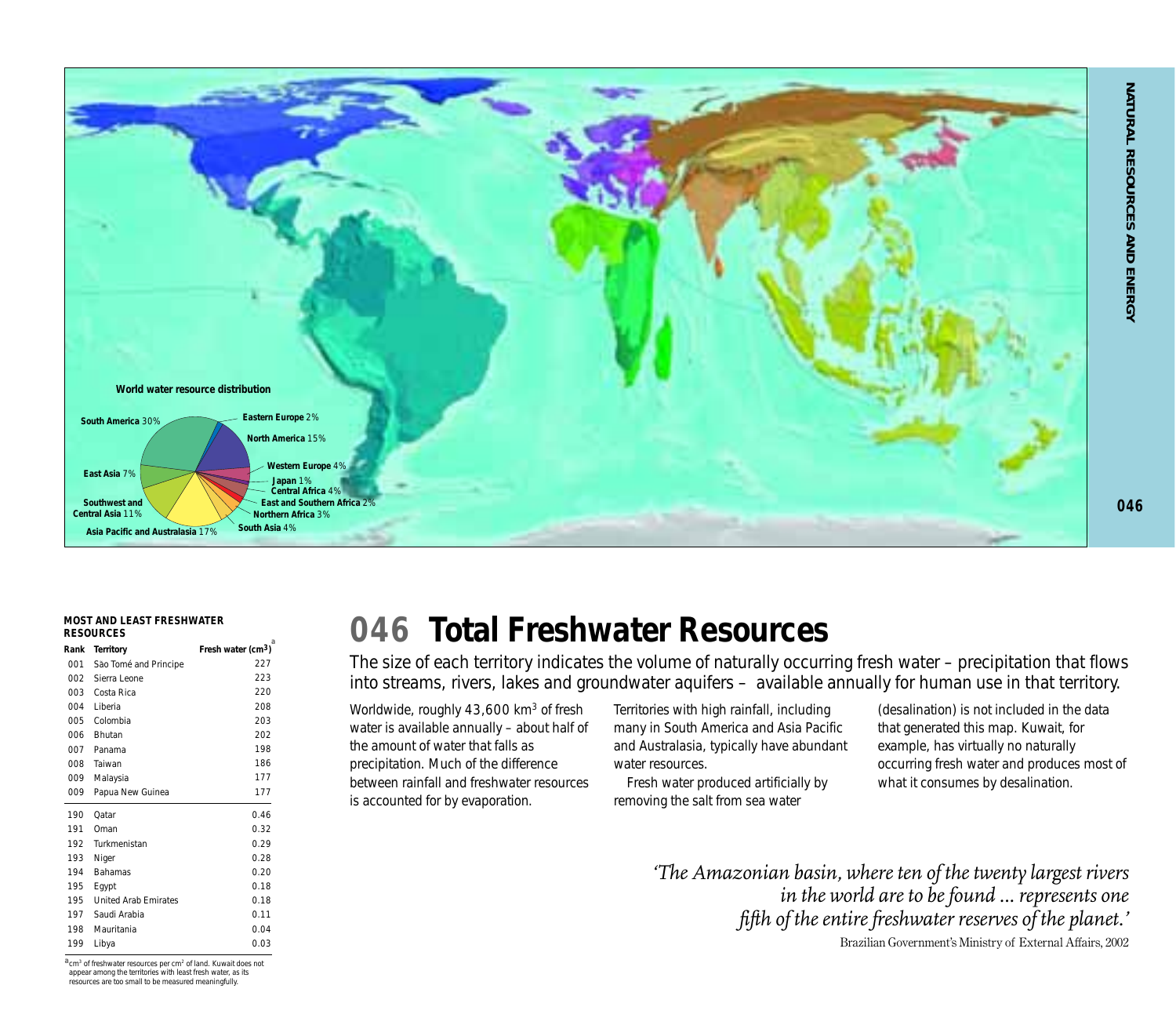

#### **HIGHEST AND LOWEST EXPORTERS OF HIGH-TECH GOODS IN 1990**

| Rank | Territory            | per cent |
|------|----------------------|----------|
| 001  | <b>Malta</b>         | 45       |
| 002  | Ireland              | 41       |
| 003  | Singapore            | 40       |
| 004  | Malaysia             | 38       |
| 005  | <b>Holled States</b> | 33       |
| 006  | Japan                | 24       |
| 006  | United Kingdom       | 24       |
| 008  | Thailand             | 21       |
| 009  | Vanuatu              | $_{20}$  |
| 010  | South Korea          | 18       |
|      |                      |          |
| 191  | France               | 16       |
| 191  | <b>Netherlands</b>   | 16       |
| 193  | Denmark              | 15       |
| 194. | Canada               | 14       |
| 194  | Haiti                | 14       |
| 196  | Sweden               | 13       |
| 197  | Fili                 | 12       |
| 197  | Norway               | 12       |
| 197  | Switzerland          | 12       |

**067 High-Tech Exports 1990** 

Territory size indicates the combined value of all high-tech exports from each territory during 1990, adjusted for purchasing power parity.

Exports of high-tech goods made up 16% of all exports of secondary goods in 1990. (By 2002 this proportion had risen to 21%: see Map 068.) 72% of all high-tech exports came from just eight territories: the United States, Japan, China, the United Kingdom, France, Germany, Hong Kong (now part of China but still a British colony in 1990) and South Korea. The table, however, shows that high-tech exports formed a high proportion of total exports of

manufactured goods in only four of those territories, and France and Germany were among the countries earning the lowest proportion of export income from such products.

The values of exports shown in the map have been adjusted for purchasing power parity (PPP), which takes account of the fact that the same amount of money buys more or less in different territories.



**a**Value of high-tech exports as a percentage of the total value of the secondary goods (that is, manufactured goods as opposed to raw materials or components) exported by each territory.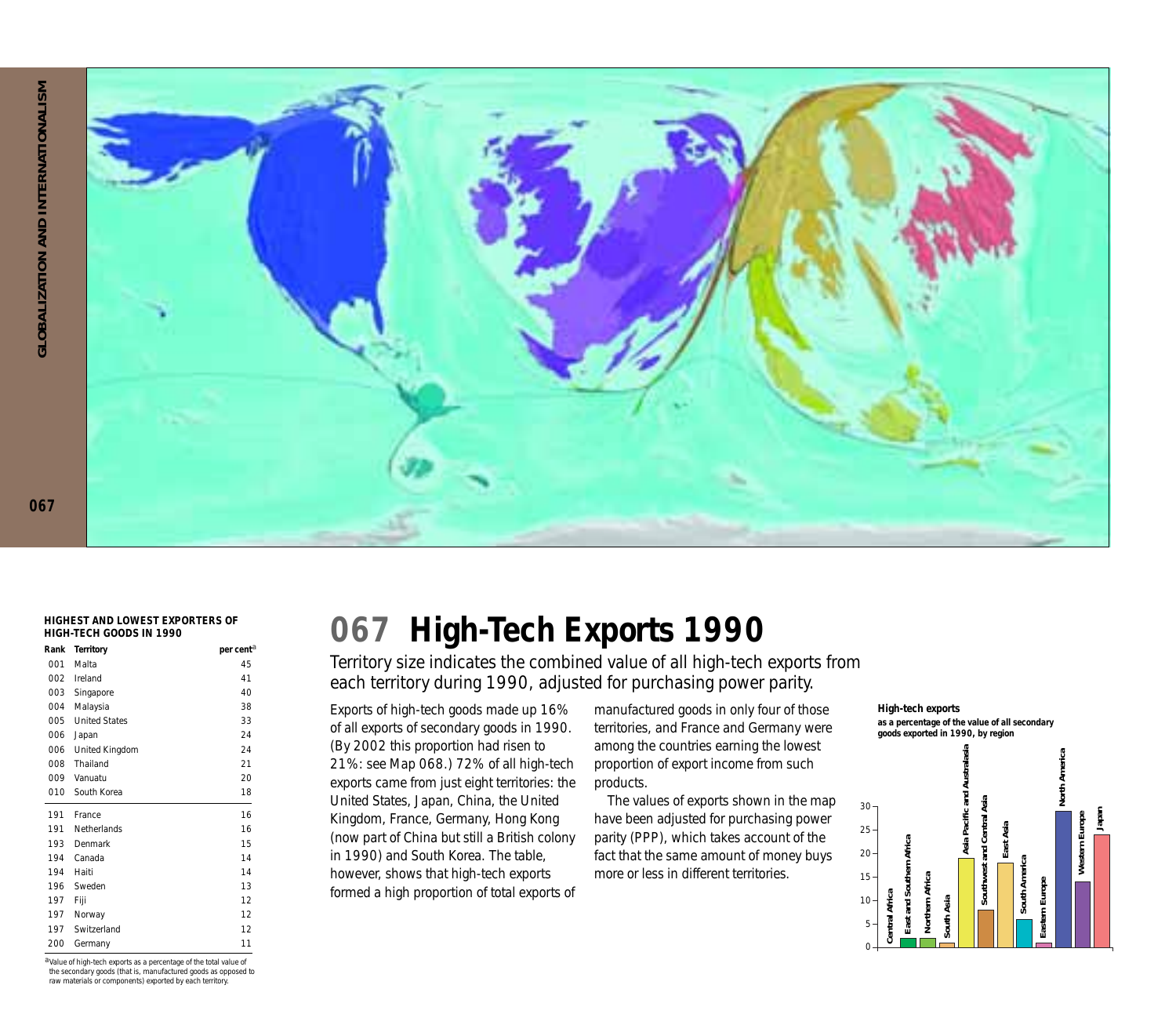

#### **HIGHEST EXPORTERS OF HIGH-TECH GOODS IN 2002**

| Rank | Territory            | per cent |
|------|----------------------|----------|
| 001  | Philippines          | 65       |
| 002  | Malta                | 62       |
| 003  | Singapore            | 60       |
| 004  | Malaysia             | F.R      |
| 005  | Tajikistan           | 42       |
| 006  | Ireland              | 41       |
| 007  | Georgia              | 28       |
| 800  | Costa Rica           | 37       |
| 009  | South Korea          | 32       |
| 009  | <b>Holted States</b> | 32       |
| 011  | Thailand             | 31       |
| 011  | United Kingdom       | 31       |
| 013  | Cuba                 | 29       |
| 014  | Netherlands          | 28       |
| 015  | Hungary              | 25       |
| 016  | Finland              | 24       |
| 016  | Japan                | 24       |
| 018  | China                | 23       |
| 019  | Denmark              | 22       |
| 019  | Norway               | 22       |

### **068 Current High-Tech Exports 2002**

Territory size indicates the combined value of all high-tech exports using the latest available data, adjusted for purchasing power parity.

Worldwide earnings from the export of hightech goods quadrupled between 1990 and 2002 (the latest year for which reliable data are available), reaching US\$2 trillion in 2002. Although the major exporters remained the same over this period, a significant portion of the increase came from growth among smaller players. Malaysia and

Singapore, for example, each reported a 20% increase; Malta, Finland and Indonesia reported increases of roughly 15%. All together high-tech exports made up 41% of all exports of secondary goods from Asia Pacific and Australasia territories, with individual figures ranging from 65% in the Philippines to 0% in Samoa and Tonga.

**High-tech exports as a percentage of the value of all secondary goods exported in 2002, by region**



*'Since its establishment in 1991, the new and hi-tech industrial belt in the Pearl River Delta region has posted an average annual growth of over 40%.'* 

Monina Wong, Researcher for Labour Action China, 2005

a of high-tech exports as a percentage of the total value the secondary goods (that is, manufactured goods as opposed to raw materials or components) exported by each territory.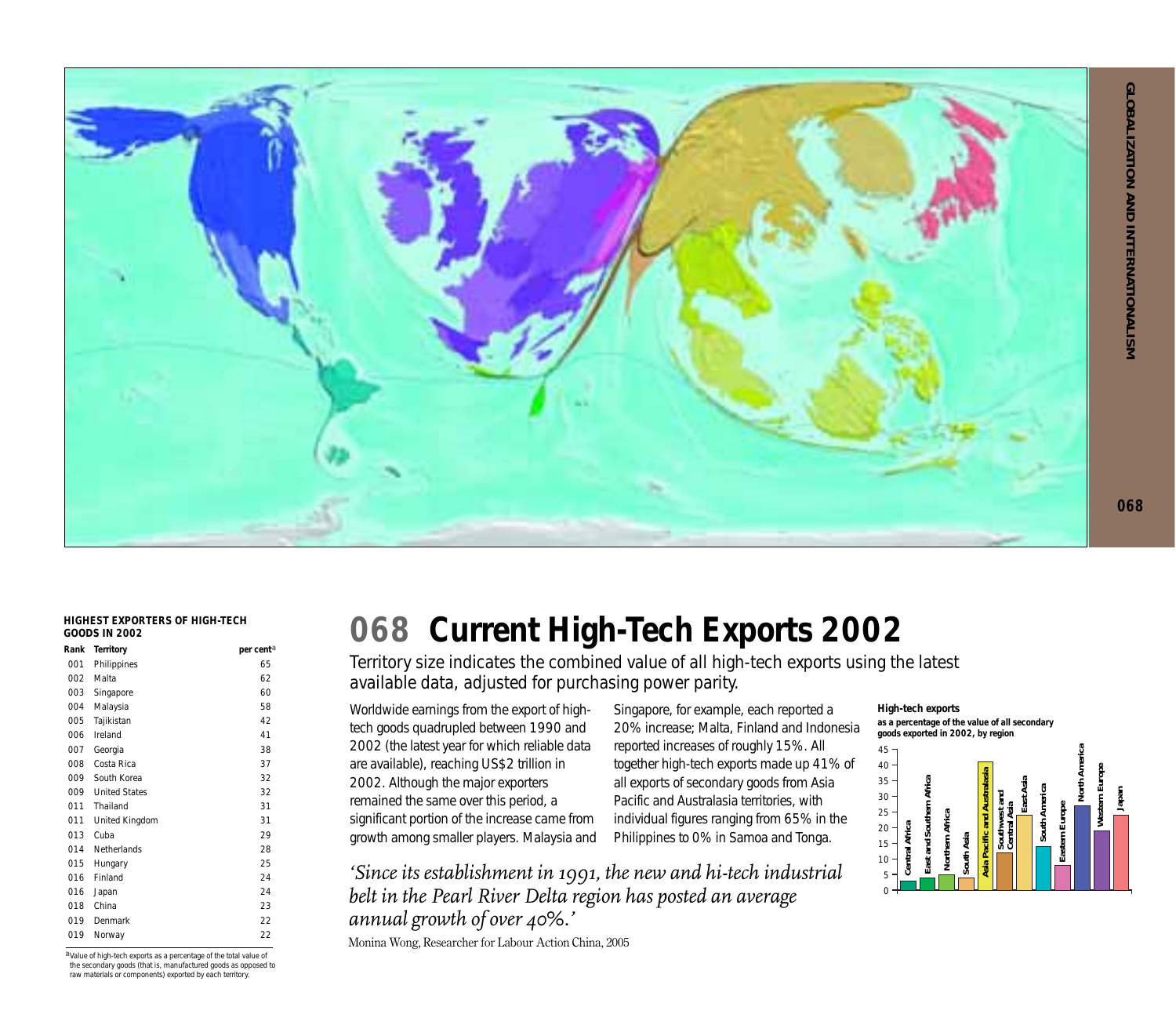

#### **HIGHEST AND LOWEST NET EXPORTERS OF ALCOHOL AND CIGARETTES**

| Rank    | Territory                   | <b>US\$</b> |
|---------|-----------------------------|-------------|
| 001     | Netherlands                 | 211         |
| 002     | Nium-                       | 126         |
| 003     | <b>United Arab Emirates</b> | 117         |
| 004     | Bahamas                     | 104         |
| 005     | Ireland                     | R3          |
| 006     | France                      | 82          |
| 007     | Australia                   | 49          |
| COD.    | <b>EYR Macedonia</b>        | 47          |
| 009     | Moldova                     | 44          |
| $010 -$ | Chile                       | 38          |
|         |                             |             |
| 191     | Portugal                    | 30.59       |
| 192     | Singapore                   | 28.18       |
| 193     | United Kingdom              | 27.63       |
| 194.    | Italy                       | 23.61       |
| 195     | Liechtenstein               | 22.61       |
| 195     | Monaco                      | 22.61       |
| 195     | San Marino                  | 22.61       |
| 195     | Vatican City                | 22.61       |
| 199     | <b>Zimhahwe</b>             | 20.31       |

### **093 Alcohol and Cigarette Exports**

Territory size is dictated by the annual value of combined net exports of alcohol and cigarettes from each territory for which data are known.

Alcohol and cigarettes account for 0.9% of all international trade in terms of monetary value, Western Europe being by far the largest net exporter, with more than twothirds of the total. Within Western Europe, France and the Netherlands are the leaders; both are also in the top ten net exporters by population (that is net export dollars per capita). South America is the second largest region in terms of net exports of alcohol and cigarettes, although

only one South American territory, Chile, makes it into the top ten exporters by population.

'Net exports' means the dollar value of all exports minus the dollar value of imports. When imports are larger than exports the net exports are zero and the country is not shown.

A total of 135 territories of the 200 represented in this book have no recorded net exports of alcohol or cigarettes



**a**Net exports, in US\$, of alcohol and cigarettes per head of population in each territory.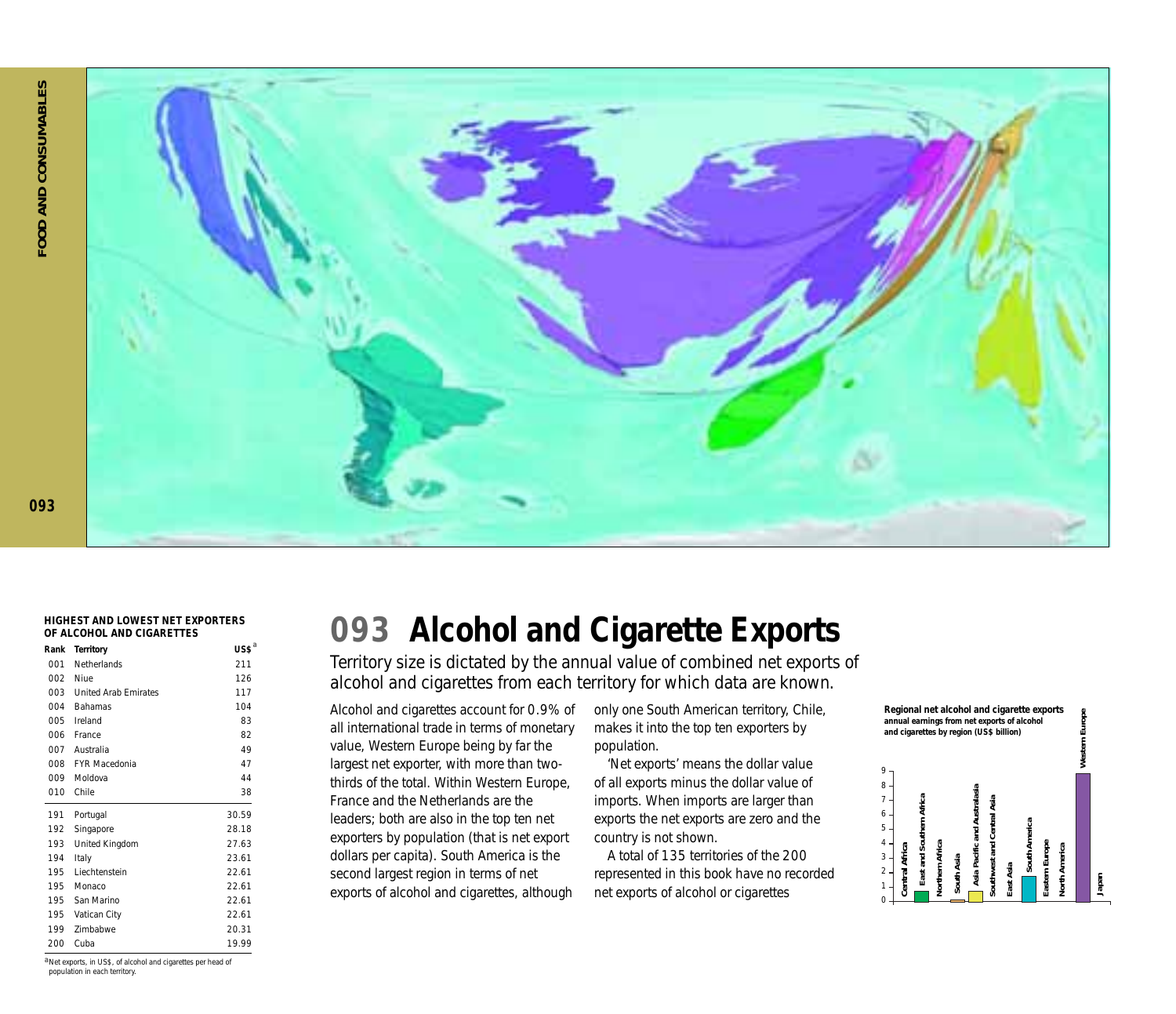

#### **HIGHEST AND LOWEST NET IMPORTERS OF ALCOHOL AND CIGARETTES**

|      | Rank Territory       | <b>US\$</b> |
|------|----------------------|-------------|
| 001  | Andorra              | 1172        |
| 002  | Luxembourg           | 302         |
| FOO. | Greenland            | 213         |
| 004  | <b>Rrunei</b>        | 123         |
| 005  | locland              | 117         |
| 006  | Rahrain              | 92          |
| 007  | Switzerland          | 77          |
| 008  | Tovalo               | 75          |
| 009  | Norway               | R.R         |
| 010  | Belgium              | 48          |
|      |                      |             |
| 191  | Malta                | 42.90       |
| 192  | Estonia              | 42.02       |
| 193  | St Kitts and Nevis   | 40.86       |
| 194. | Oatar                | 40.31       |
| 195  | Lehanon              | 36.39       |
| 196  | Maldives             | 35.96       |
| 197  | Antigua and Barbados | 34.72       |
| 198  | Finland              | 34.50       |
| 199  | Tahwan               | 32.93       |

### **094 Alcohol and Cigarette Imports**

Territory size is dictated by the annual value of combined net imports of alcohol and cigarettes into each territory where data are known.

The United States and Japan have the highest net alcohol and cigarette imports in represented in this book have no recorded the world in terms of monetary value.

'Net imports' means the dollar value of all imports minus the dollar value of exports. When exports are larger than imports the net imports are zero and the country is not shown.

A total of 65 territories of the 200 net imports of alcohol and cigarettes.

**Regional net alcohol and cigarette imports annual value of net alcohol and cigarette imports by region (US\$ billion)**



**a**Net imports, in US\$, of alcohol and cigarettes per head of population in each territory.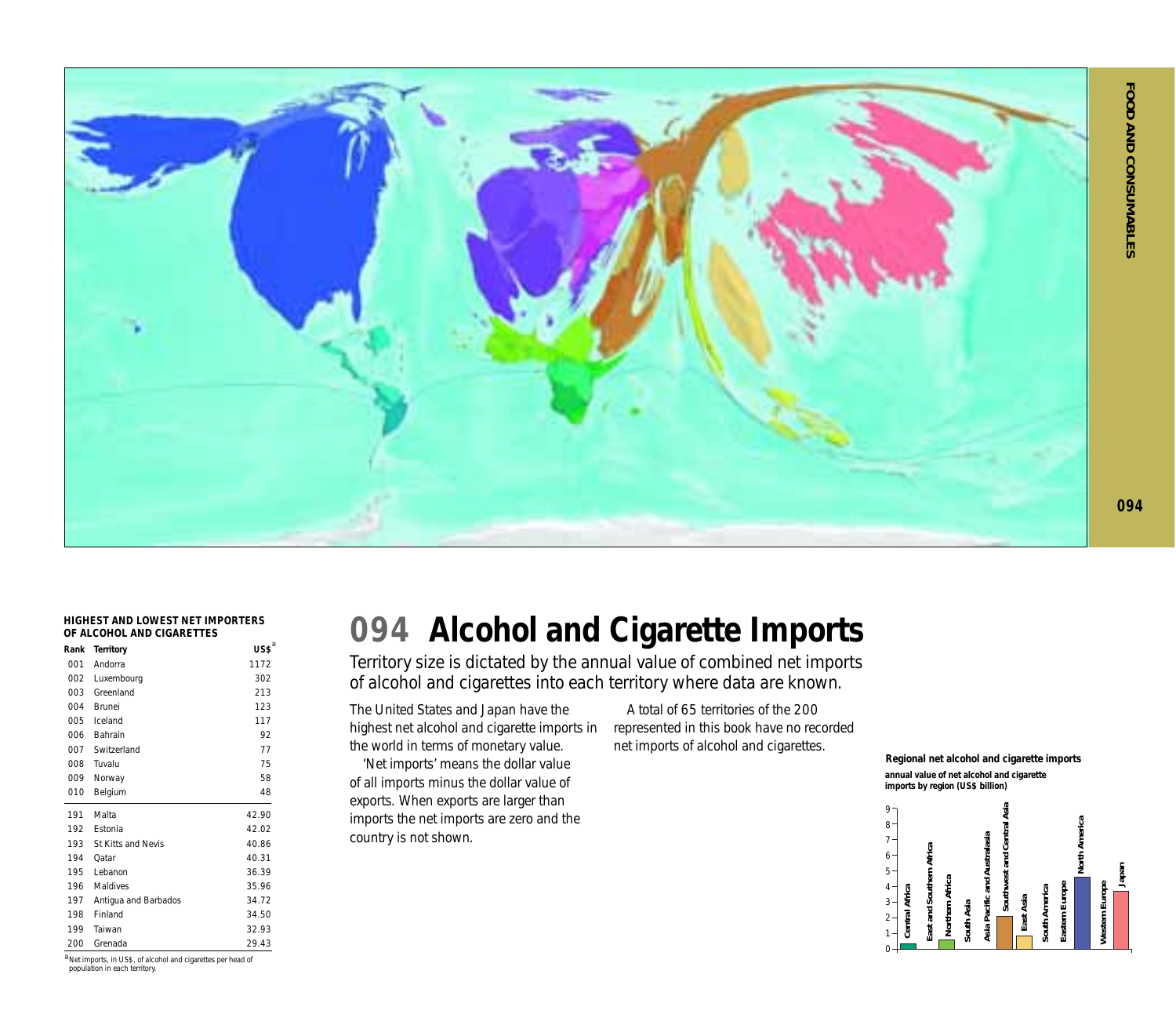

#### **GREATEST AND LEAST WEALTH PER PERSON IN 1990**

| Rank | Territory                    | 2211   |
|------|------------------------------|--------|
| 001  | <b>Holled States</b>         | 23.201 |
| 002  | France                       | 22.603 |
| EO0  | Switzerland                  | 21.482 |
| 004  | Canada                       | 18.872 |
| 005  | Japan                        | 18.789 |
| 006  | Greenland                    | 18.662 |
| 007  | Norway                       | 18.466 |
| 800  | Denmark                      | 18.452 |
| 900  | Sweden                       | 17.695 |
| 010  | Hong Kong                    | 17.541 |
| 191  | Bangladesh                   | 640    |
| 192  | Afghanistan                  | 601    |
| 193  | Uganda                       | 592    |
| 194  | Ethiopia                     | 581    |
| 195  | Niger                        | 562    |
| 196  | Malawi                       | 558    |
| 197  | Tanzania                     | 540    |
|      |                              |        |
| 198  | Guinea                       | 526    |
| 199  | Democratic Republic of Congo | 525    |

### **147 Global Wealth in 1990**

Territory size indicates gross domestic product for the year 1990, adjusted for purchasing power parity.

The gross domestic product (GDP) of a territory is a measure of its wealth. GDP is the total value of goods and services produced in a country during a given year. In this map, GDP has been adjusted for purchasing power parity (PPP), which accounts for the fact that the same amount of money buys more or less in different places.

In 1990, the region with the lowest GDP was Central Africa, with just 0.8% of the GDP of the richest region, North America. If just 1% of North America's GDP had been

redistributed to Central Africa, the region's GDP would have more than doubled.

Between 1960 and 1990 the average GDP per capita for the whole world doubled, and total GDP, adjusted for PPP, rose from US\$8 trillion to US\$27 trillion. This increase in wealth was distributed in a broadly similar pattern to the established wealth of territories, though there were some notable changes, such as the marked growth of Japan, China, South Korea and Taiwan.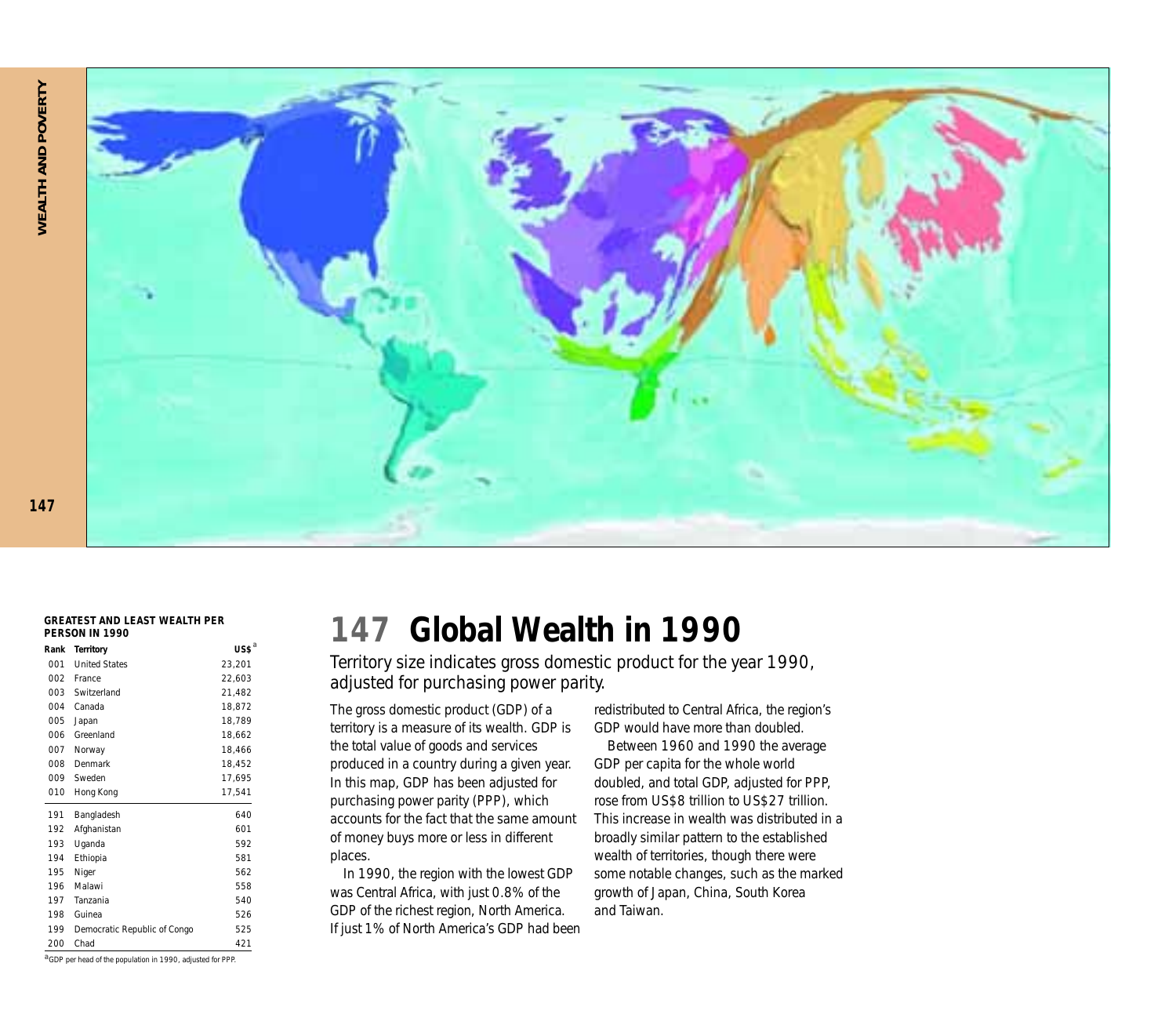

#### **Territories predicted to have the greatest and least wealth per person in 2015**

**a**

|      | Rank Territory               | <b>ISS</b> |
|------|------------------------------|------------|
| 001  | Tahwan                       | 64.519     |
| 002  | Hong Kong                    | 51.470     |
| FOO. | Singapore                    | 48.645     |
| 004  | Malta                        | 42.407     |
| 005  | Luxembourg                   | 38.526     |
| 006  | South Korea                  | 38.249     |
| 007  | <b>United States</b>         | 38.063     |
| 008  | Norway                       | 36.830     |
| 009  | Japan                        | 35.694     |
| 010  | Ireland                      | 34.677     |
| 191  | Comoros                      | 533        |
| 192  | Democratic Republic of Congo | 525        |
| 193  | Chad                         | 493        |
| 194  | Central African Republic     | 485        |
|      |                              |            |
| 195  | Zambia                       | 480        |
| 196  | Diibouti                     | 446        |
| 197  | Sierra Leone                 | 443        |
| 198  | Afghanistan                  | 423        |
| 199  | Taiikistan                   | 361        |

### **148 Global Wealth in 2015**

Territory size indicates the projected gross domestic product for the year 2015, adjusted for projected purchasing power parity.

By the year 2015 it is predicted that China will be producing 27% of the world's wealth. Interestingly, China occupied almost exactly this position two millennia ago, when, in CE 1, it produced an estimated 26% of global GDP. Its share declined over the following centuries to only 5% by 1960.

While China is expected to recover its former position in the coming years, the picture elsewhere will be quite different. In the year CE 1 the Americas had only a fraction of the world's wealth, whereas today they have (and are expected to retain) the lion's share.

African territories currently play a small role on the international financial stage, which is not likely to change, while Eastern European territories are predicted to have decreasing proportions of world wealth.

*'Asia's rise is the economic event of our age. Should it proceed as it has over the last few decades, it will bring the two centuries of global domination by Europe and, subsequently, its giant North American offshoot to an end.'*  Martin Wolf, Associate Editor and Chief Economics Commentator at the *Financial Times*, 2003

**a**Projected GDP per head of the population in 2015, adjusted for projected PPP.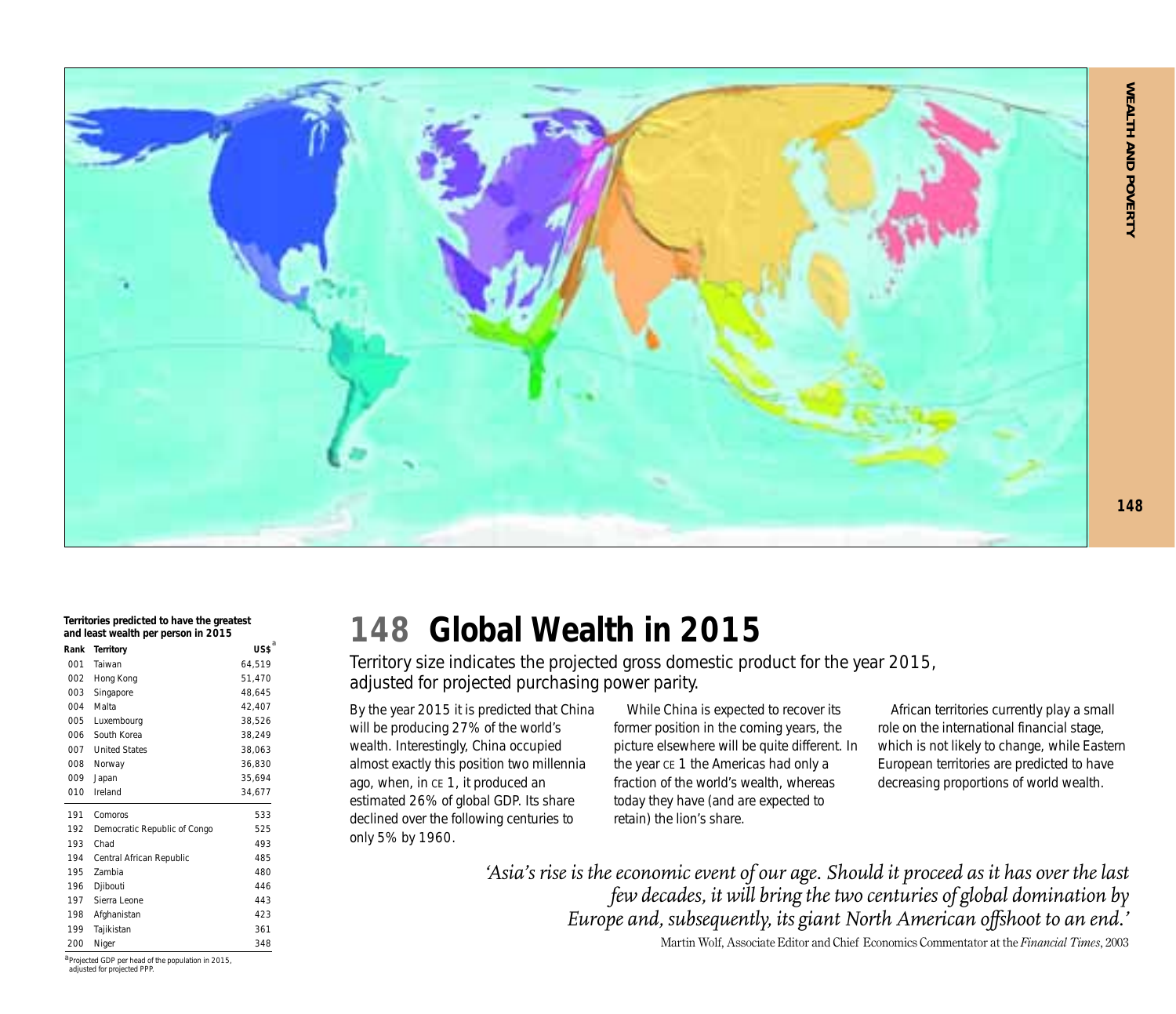

#### **Percentage of population living in urban areas**

| Rank    | Territory         | per cent |
|---------|-------------------|----------|
| 001     | Hong Kong (China) | 100      |
| 001     | Singapore         | 100      |
| 003     | Belgium           | 97       |
| 004     | Kuwait            | 96       |
| 005     | Iceland           | 93       |
| 006     | Australia         | 92       |
| 006     | <b>Brael</b>      | 92       |
| 006     | Luxembourg        | 92       |
| 006     | Oatar             | 92       |
| 006     | Uruguay           | 92       |
| 191     | Rwanda            | 17       |
| 192     | Malawi            | 16       |
| 192     | Solomon Islands   | 16       |
| 194.    | Ethiopia          | 15       |
| 194     | Nepal             | 15       |
| 196     | Papua New Guinea  | 13       |
| 197     | Uganda            | 12       |
| 198     | Burundi           | 10       |
| $199 -$ | Bhutan            | 8        |
| 199     | Timor-Leste       | 8        |
|         |                   |          |

### **205 Urban Living**

The proportion of each territory's population living in cities is shown here.

Areas of dense population facilitate trade and the provision of services. The first known city was built by the Sumerians 6,000 years ago in what is now Iraq. By 2002 (the latest date for which reliable figures are available), 48% of the world's population lived in urban areas, and that figure has almost certainly passed 50% since then. In every territory represented here there are many people living in urban areas, but there are still great contrasts between one territory and another.

Moreover, notwithstanding the purpose for which cities were originally founded, the most urbanized territories are not necessarily the richest. In Brazil, for example, 145 million people, 82% of the population, live in towns and cities. In Bhutan the corresponding figure is just 180,000 or 8% of the population. In just two territories 100% of the population lives in urban areas – Singapore and Hong Kong (which is part of China).



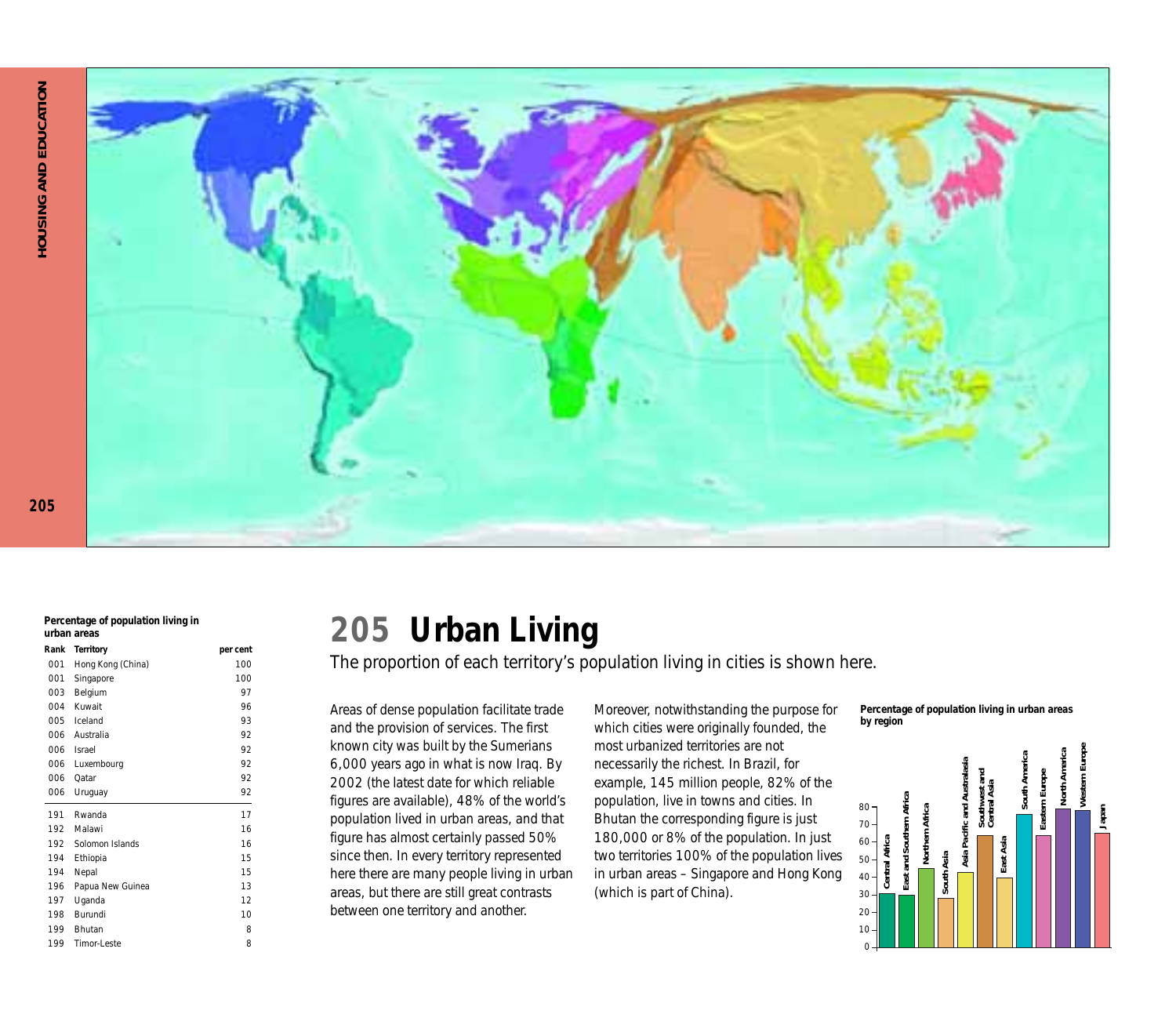

#### **TERRITORIES WITH THE HIGHEST AND LOWEST URBAN GROWTH 2002–2015**

| Rank    | Territory         | per cent       |
|---------|-------------------|----------------|
| 001     | <b>Rrunei</b>     | 63             |
| 002     | Palestine         | 47             |
|         | 003 Mauritania    | 45             |
|         | 004 Saint Lucia   | 44             |
|         | 005 Kuwait        | 41             |
|         | 006 Saudi Arabia  | 40             |
| 007     | Oman              | 38             |
|         | ODR Rwanda        | 35             |
| 009     | Equatorial Guinea | 34             |
| 010     | Afghanistan       | 33             |
|         |                   |                |
| 191     | Sweden            | 1 <sup>q</sup> |
| 192     | Denmark           | 1.6            |
|         | 192 Kazakhstan    | 1.6            |
| $194 -$ | Poland            | 1.5            |
| 195     | Austria           | 14             |
|         | 195 Ineland       | 1.4            |
| 197     | Hungary           | 1.1            |
| 198     | <b>Rebrus</b>     | n q            |
| 199     | Czech Republic    | 0.8            |
| 200     | Nine              | 0.7            |

### **206 Urban Growth by 2015**

Territory size indicates the projected percentage increase, between 2002 and 2015, in the number of people living in cities and towns.

The number of urban dwellers is projected to increase in all but 14 of our 200 territories between 2002 and 2015. The data used to generate this map constitute the projected increase in urban population by 2015 as a percentage of the population in 2002. Some of the increase will come from people being born in cities, and some

will come from people moving to cities from rural areas. There are many reasons to move to a town or city: they include the disappearance of rural ways of life and the perception (not always matched by reality) that urban life offers increased opportunities for work and higher standards of living.

In the 186 territories for which an increase is predicted there will be a combined total of 888 million more urban dwellers by 2015. In the 14 where a decrease is expected, the urban population will fall by about 6.5 million.

*'Massive urbanisation means hundreds of already near-bankrupt cities trying to cope in 20 years with the kind of problems London or New York only managed to address with difficulty in 150 years.'*  John Vidal, Environmental Editor for *The Guardian*, 2004

**a**Projected increase in urban population by 2015 as a percentage of the population in 2002.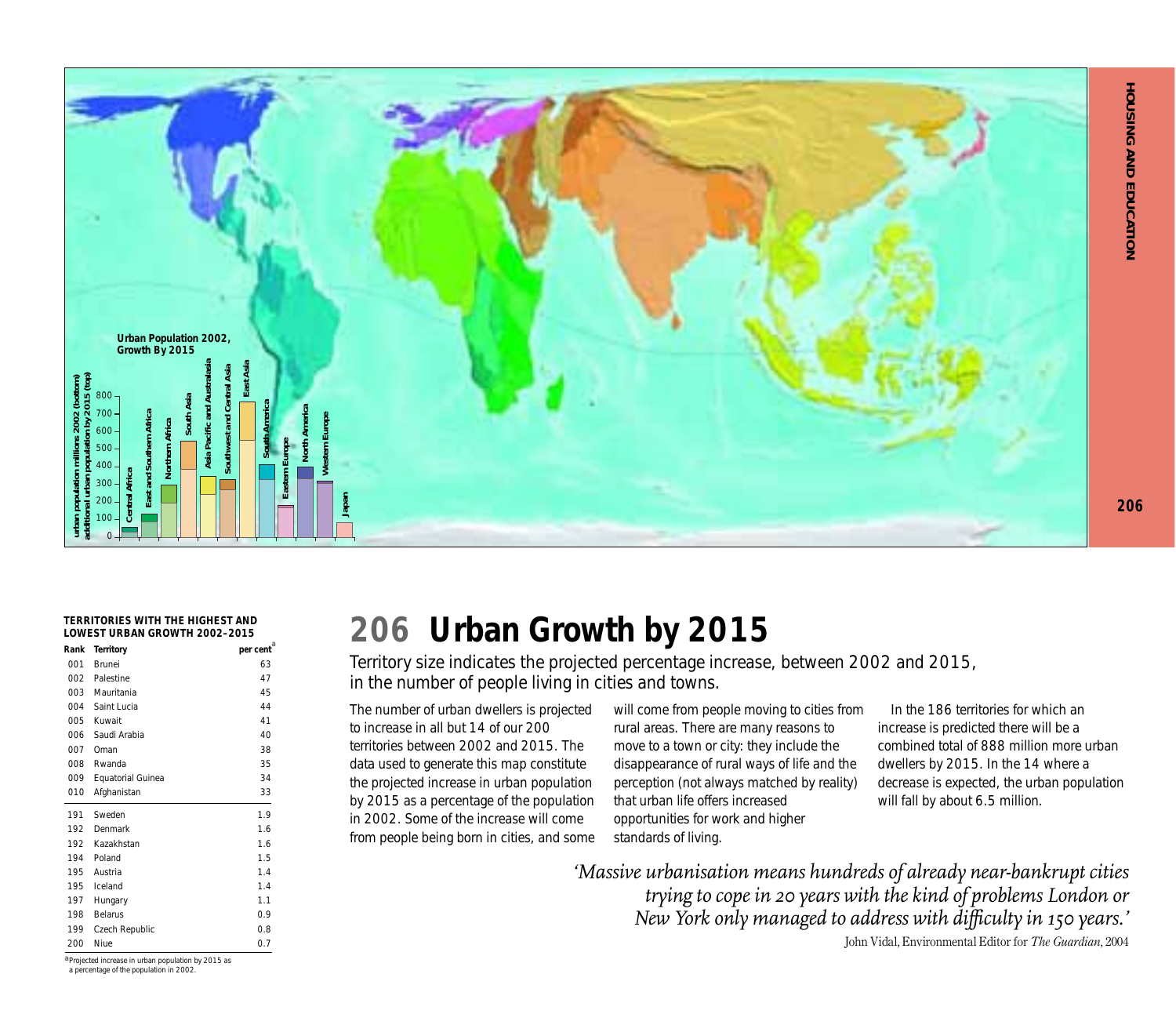

#### **HIGHEST AND LOWEST NUMBERS OF BOOK TITLES PUBLISHED IN EACH TERRITORY PER MILLION OF POPULATION**

| Rank    | Territory                    | Value   |
|---------|------------------------------|---------|
| 001     | Vatican City                 | 228.000 |
| 002     | Ineband                      | 5987    |
| 003     | Denmark                      | 2677    |
|         | 004 Switzerland              | 2538    |
|         | 005 Finland                  | 2533    |
| 006     | Estonia                      | 2512    |
| 007     | Andorra                      | 2507    |
| 008     | Luxembourg                   | 2195    |
| 009     | Ireland                      | 2135    |
| 010     | Monaco                       | 2118    |
| 191     | Algeria                      | 4.2     |
| 192     | Kenya                        | 3.8     |
| 193     | Mali                         | 2.6     |
| 194     | Democratic Republic of Congo | 2.2     |
| 195     | Angola                       | 1.7     |
| 196     | Renin                        | 14      |
| 197     | Togo                         | 1.0     |
| 198     | Indonesia                    | 0.6     |
| $199 -$ | <b>Burkina Faso</b>          | 0.4     |
| 200     | Ghana                        | 0.3     |
|         |                              |         |

**249 New Books Published**

Territory size indicates the number of new books published in each territory as a proportion of worldwide output in one year.

One million new books were published worldwide in 1999. The largest numbers came from the United Kingdom, China and Germany. The map is dominated by Western Europe, which is home to a large number of well-established publishing houses.

The definition of a 'new book' is a book or pamphlet title – a book has at least 50 pages, a pamphlet between five

and 49 pages. For these purposes, the number of copies of a book that are sold is irrelevant: each new book or pamphlet published is counted only once.

The highest number of new titles per head of the population was produced by the Vatican City, where two were produced for every ten people in 1999. By contrast the average figure worldwide was 167 new titles published per million people.





**a**Vatican City (1,000) and Iceland (310,000) have populations smaller than 1,000,000. As a result, the values shown here appear very large.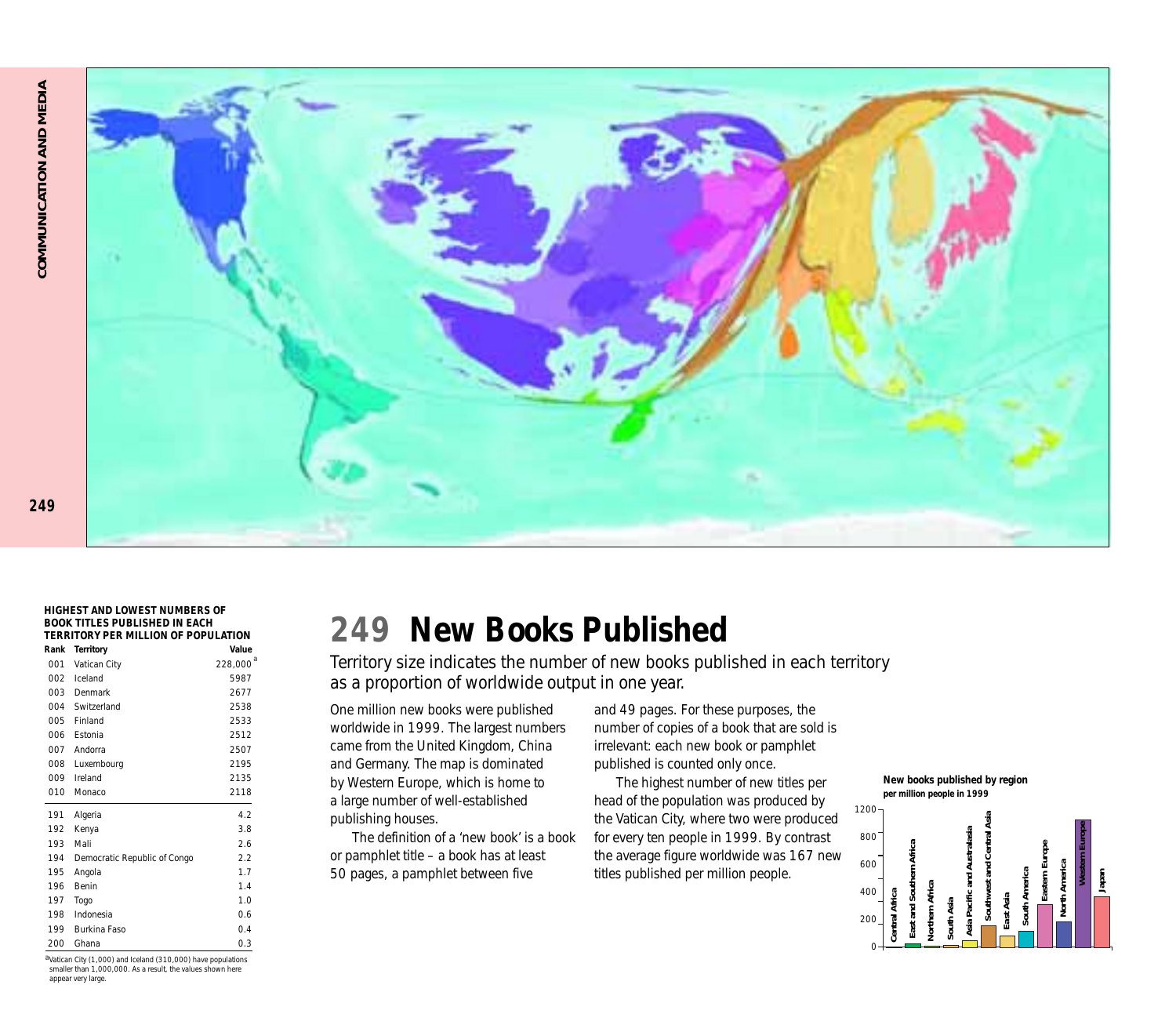

#### **HIGHEST AND LOWEST NUMBER OF BOOKS BORROWED FROM PUBLIC LIBRARIES**

| Rank    | Territory          | Borrowings |
|---------|--------------------|------------|
| 001     | Finland            | 19         |
| 002     | Denmark            | 14         |
| COO.    | Estonia            | 12         |
| $004 -$ | <b>Netherlands</b> | 10         |
| 005     | <b>Rivis</b> I     | q          |
| 005     | Sweden             | q          |
| 007     | <b>Russia</b>      | s          |
| 007     | Slowenia           | я          |
| 007     | United Kingdom     | s          |
| $010 -$ | Insband            | 7          |
| 191     | Fouador            | 0.0938     |
| 192     | <b>Rahamas</b>     | 0.0681     |
| 193     | Turkey             | 0.0577     |
| 194.    | Togo               | 0.0288     |
| 195     | Sierra Leone       | 0.0094     |
| 196     | Saudi Arabia       | 0.0033     |
| 197     | Uganda             | 0.0030     |
| 198     | Myanmar            | 0.0019     |
| 199     | Rwanda             | 0.0018     |
|         | 200 Burkina Faso   | 0.0005     |
|         |                    |            |

### **250 Books Borrowed**

Territory size is determined by the number of books borrowed from public libraries in each territory as a proportion of total worldwide borrowings

The numbers represented here show the total borrowings from public libraries. The statistics are not directly related to the number of books held in public libraries: a single book borrowed many times is counted many times, and one that never leaves the shelves is not counted at all. A public library is defined as one that lends books to the public free of charge or for a nominal sum.

Russian libraries experienced the largest number of borrowings in 1999, though there were high rates of borrowing also in Western Europe, Japan and Eastern Europe: most territories in each of these regions reported at least some borrowing. Elsewhere book borrowing was lower and many territories reported very little.

Some of the variations are due to differences in literacy rates – people who cannot read are unlikely to borrow books – and some to the lack of library provision in poorer countries. In places where people cannot afford to buy books they often cannot borrow them either.

*'In vain have you acquired knowledge, if you have not imparted it to others.'* 

Deuteronomy Rabbah (a homily on the book of Deuteronomy, one of the religious books of Judaism)

**a**Number of books borrowed per head of the population in 1999.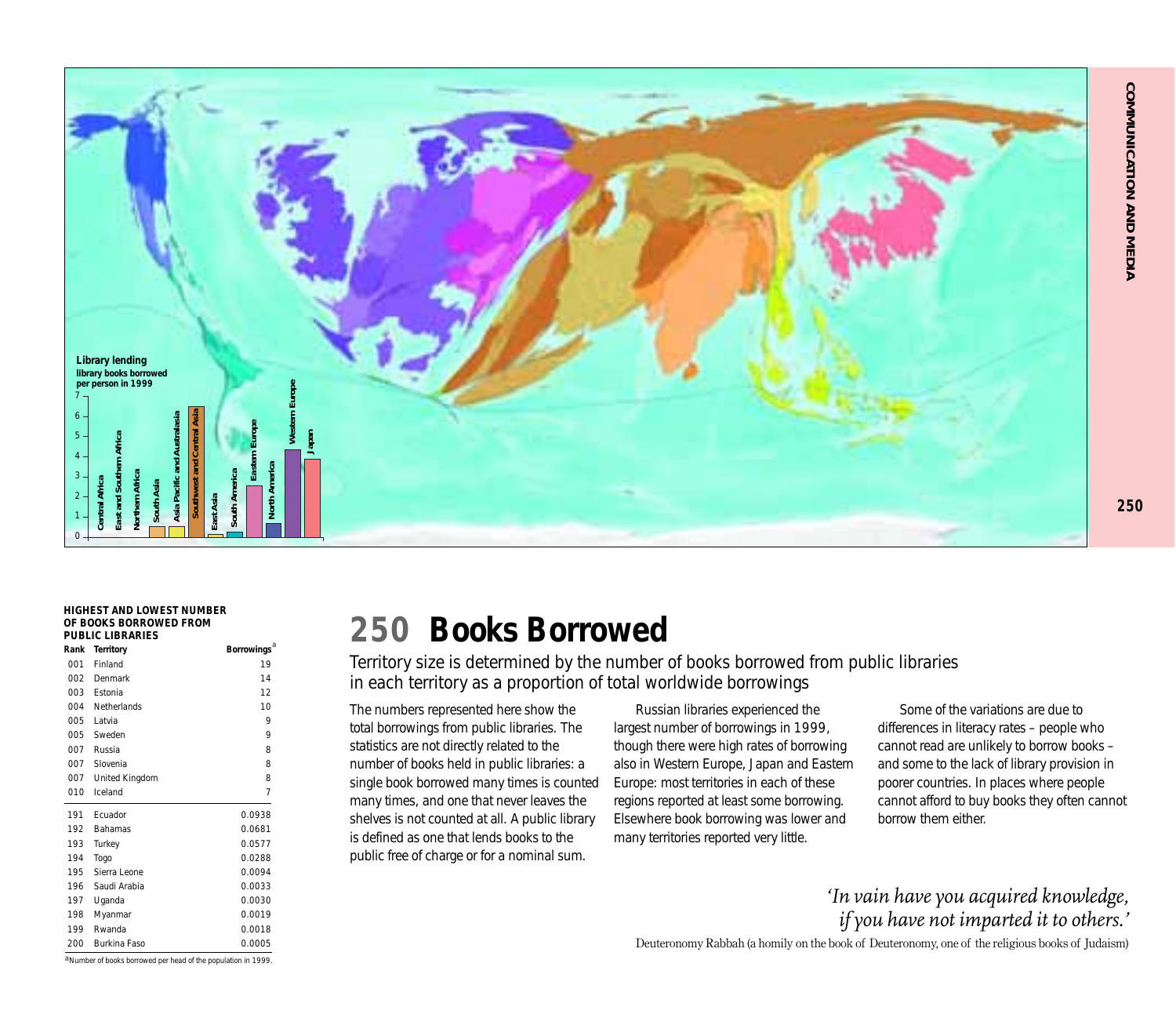

#### **EARTHQUAKE DEATHS, 1975–2000**

|      | lemtory            | Deaths |
|------|--------------------|--------|
| 001  | Armenia            | 310    |
| 002  | Guatemala          | 74     |
| 200  | Iran               | 39     |
| 004  | Afghanistan        | 14     |
| 005  | Turkey             | 13     |
| 006  | China              | 7      |
|      | 006 El Salvador    | 7      |
| 006  | Hong Kong (China)  | 7      |
| 009  | <b>Philippines</b> | A      |
| 900  | Taiwan             | A      |
|      |                    |        |
| Rank | Territory          | Deaths |
| 011  | Italy              | 3.8    |
| 012  | Algeria            | 3.5    |
| 013  | Mexico             | 3.4    |
| 014  | <b>Yemen</b>       | 3.0    |
| 015  | Romania            | 2.8    |
| 016  | Solomon Islands    | 2.6    |
| 017  | Vanuatu            | 2.3    |
| 018  | Georgia            | 2.1    |
| 019  | Colombia           | 1.9    |

**301 People Killed by Earthquakes**

In the period 1975–2000 there were 471,000 deaths as the result of earthquakes. The territory size in this map indicates the proportion the number of these deaths that occurred in each territory.

Earthquakes occur most frequently and are most severe in zones close to acrtive boundaries between the Earth's tectonic plates. Damaging earthquakes are common events in Colombia, China, Iran, Indonesia, India, Japan, the Philippines and Peru, among other places.

Between 1975 and 2000 there were an estimated 471,000 earthquake-related deaths, of which 52% occurred in China (mostly during the Tangshan earthquake of 1976) and 16% in Iran.

The number of deaths in an earthquake depends not only on the magnitude and duration of the earthquake itself but also on how well prepared the infrastructure is to cope with the effects of a quake. The high death toll of almost 18,000 in the 1999 Izmit earthquake in Turkey, for example, was attributed in part to poor quality housing that could not withstand the tremors.

*'Tens of thousands of victims were pinned under the wreckage when the many poorly constructed three- and four-story commercial and residential buildings in the region collapsed in the quake ...'* 

Demitri Psaropoulos, City Official in Izmit, Turkey, 1999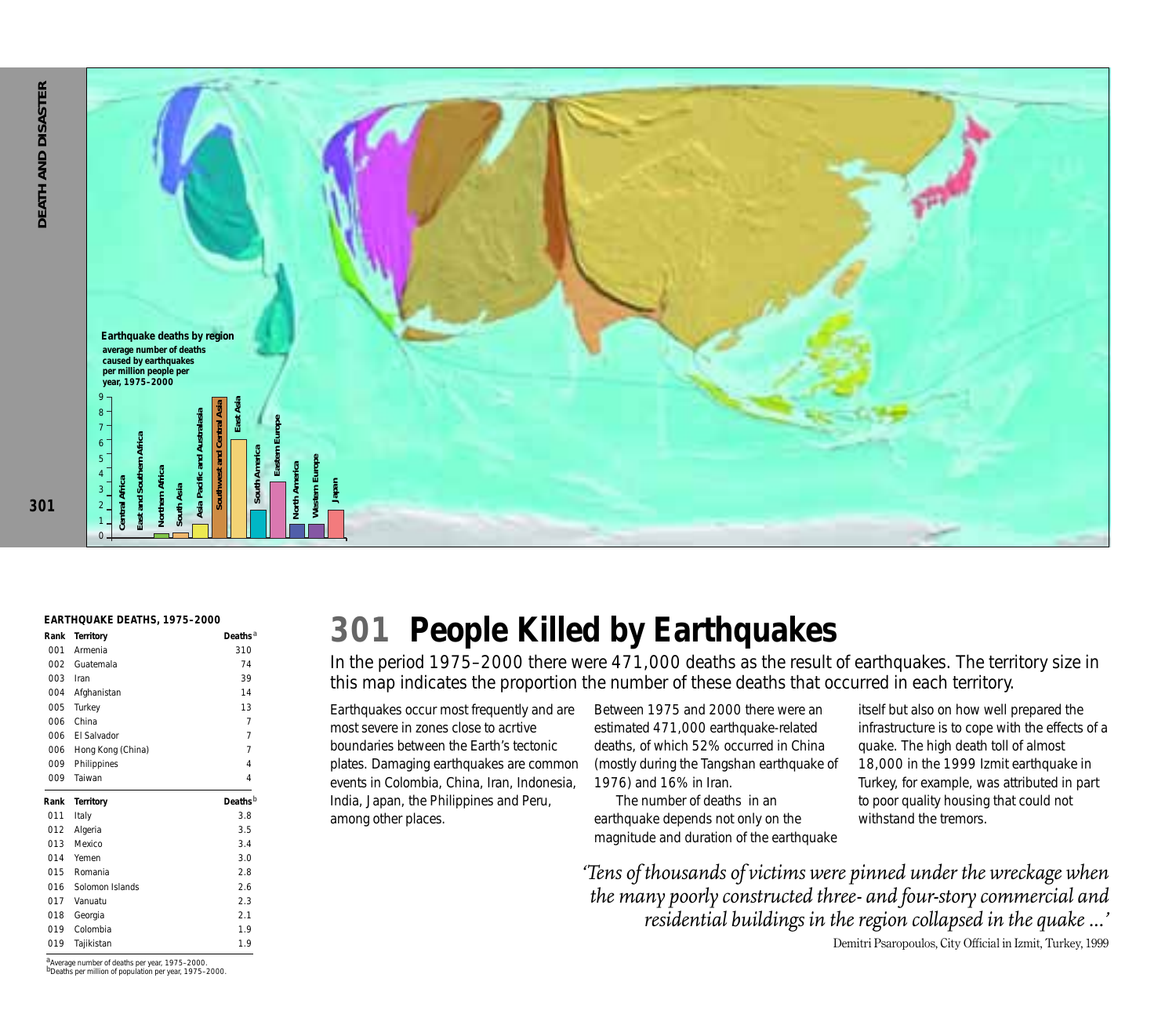

#### **VOLCANO DEATHS, 1975–2000**

| Rank       | Territory                     | Deaths <sup>3</sup> |
|------------|-------------------------------|---------------------|
| 001        | Colombia                      | 877 31              |
| 002        | Cameroon                      | 68.58               |
|            | 003 Philippines               | 27.65               |
| 004        | Indonesia                     | 25.35               |
|            | 005 Mexico                    | 4.62                |
| - 200      | <b>Holted States</b>          | 3.46                |
| 007        | Ethiopia                      | 2.46                |
| 800        | Democratic Republic of Congo  | 2.35                |
| enn        | Japan                         | 1.81                |
| 010        | Papua New Guinea              | 0.35                |
|            |                               |                     |
| Rank       | Territory                     | Deaths <sup>h</sup> |
| 001        | Colombia                      | 20.17               |
| $002 -$    | Cameroon                      | 4 37                |
| COO.       | St Vincent and the Grenadines | 0.77                |
| nn4.       | Philippines                   | 0.35                |
| 005        | Indonesia                     | 0.12                |
| 006        | Timor-Leste                   | 0.09                |
| 007        | Papua New Guinea              | 0.06                |
| 800        | Comoros                       | 0.05                |
| <b>BOO</b> | Democratic Republic of Congo  | 0.05                |
| ROO.       | Mexico                        | 0.05                |

**302 People Killed by Volcanoes**

In the period 1975–2000 there were 24,000 deaths as the result of volcanoes. The territory size in this map indicates the proportion the number of these deaths that occurred in each territory.

Volcanic activity can endanger human life in various ways: lava flows, mud flows, pyroclastic flows (flows of hot ash, rocks and gases), landslides and the settling of ash can all pose a serious risk to life.

There were volcano-related deaths in only 17 of our 200 territories between

1975 and 2000. 86% of those occurred in Colombia, primarily in the town of Armero, which was inundated by mud flows following the eruption of the Nevado del Ruíz volcano on 13 November 1985. Almost 22,000 deaths were recorded.





**a**Average number of deaths per year, 1975–2000. **b**Deaths per million of population per year, 1975–2000.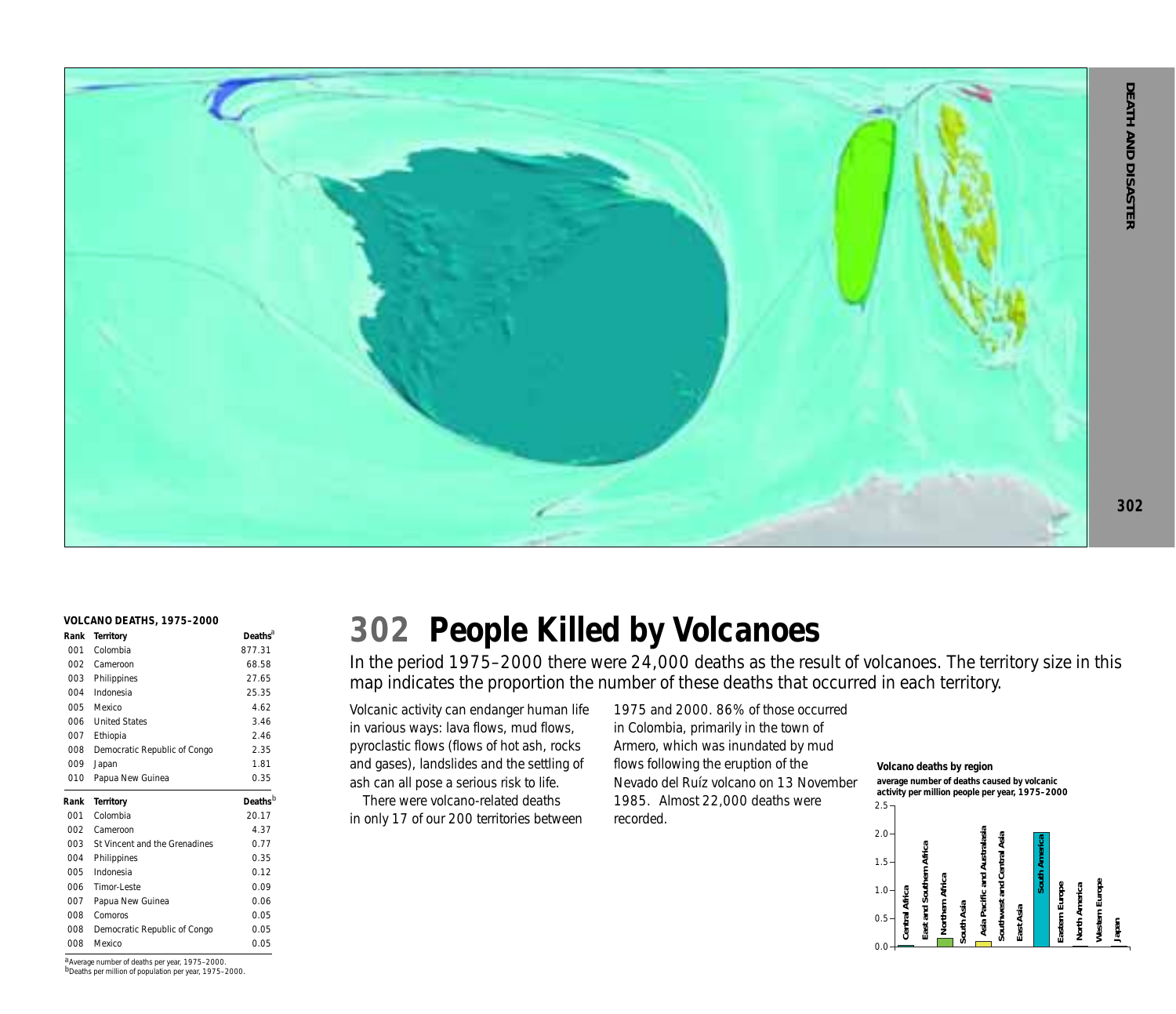

#### **AVERAGE ANNUAL DEATHS RESULTING FROM DROUGHT PER MILLION OF POPULATION, 1975–2000**

| Rank | Territory         | Deaths |
|------|-------------------|--------|
| 001  | Mozambigue        | 208.00 |
| 002  | Sudan             | 175.36 |
| 003  | Ethiopia          | 167.43 |
| 004  | Swaziland         | 17.48  |
| 005  | Chad              | 13.90  |
| 006  | Somalia           | 2.52   |
| 007  | Papua New Guinea  | 0.67   |
| 008  | Indonesia         | 0.24   |
| 009  | Uganda            | 0.18   |
| 010  | Kenya             | 0.10   |
| 011  | China             | 0.101  |
| 012  | Timor-Leste       | 0.098  |
| 013  | Hong Kong (China) | 0.094  |
| 014  | Guinea            | 0.055  |
| 015  | Pakistan          | 0.037  |
| 016  | <b>Runindi</b>    | 0.035  |
| 017  | India             | 0.015  |
| 01.R | Bangladesh        | 0.005  |
| 019  | <b>Reazil</b>     | 0.004  |
| 019  | Philippines       | 0.004  |

**303 Deaths Caused by Drought** In the period 1975–2000 an estimated 560,000 deaths worldwide resulted from drought. The territory size in this map indicates the proportion of these deaths that occurred in each territory.

Between 1975 and 2000 there were drought-related deaths in 20 of the 200 territories covered by the atlas. 98% of these deaths occurred in just three territories: Mozambique, Sudan and Ethiopia. Sustained drought can result in crop failure, the death of livestock and ultimately human deaths from starvation. Unlike other disasters, droughts are slow to unfold and may continue for years.



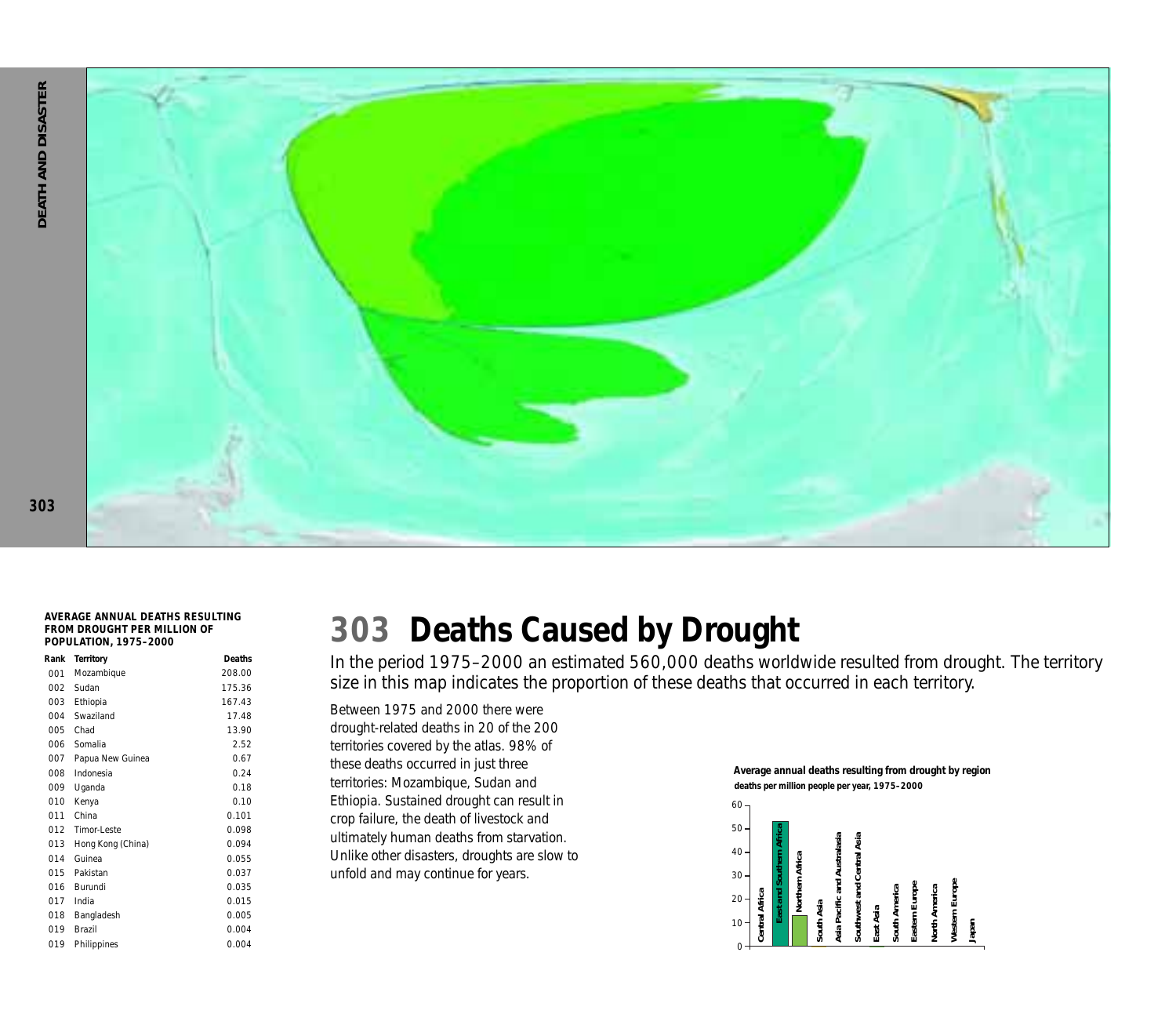

#### **AVERAGE ANNUAL DEATHS RESULTING FROM FLOODING PER MILLION OF POPULATION, 1975–2000**

| Rank | Territory        | Deaths |
|------|------------------|--------|
| 001  | <b>Menezuela</b> | 46.14  |
| 002  | Afghanistan      | 15.10  |
| 003  | Somalia          | 10.02  |
| 004  | Djibouti         | 9.89   |
|      | 005 Taiikistan   | 8.90   |
| 006  | Nepal            | 6.75   |
| 007  | Puerto Rico      | 5.11   |
| 008  | Bhutan           | 3.88   |
| 009  | Honduras         | 3.76   |
| 010  | El Salvador      | 3.38   |
| 011  | Peru             | 2.98   |
| 012  | Cambodia         | 2.84   |
| 013  | Bangladesh       | 2.65   |
| 014  | Guatemala        | 2.57   |
| 015  | Mozambique       | 2.51   |
| 016  | <b>Yemen</b>     | 1.95   |
| 017  | Fouador          | 1.93   |
| 018  | Sevchelles       | 1.92   |
| 019  | Jamaica          | 1.72   |
| 020  | Fm               | 1.59   |

### **304 Deaths Caused by Floods**

In the period 1975–2000 an estimated 170,000 deaths worldwide resulted from flooding. The territory size in this map indicates the proportion of these deaths that occurred in each territory.

Flooding kills people in every part of the world. Between 1975 and 2000 the highest death tolls from flooding occurred in South America, South Asia and East Asia. Central Africa, Japan and Western Europe each suffered less than 0.6% of total worldwide flood deaths.

The territory with the most flood deaths per head of population was Venezuela; 99% of these deaths took place in 1999, following days of unusually heavy rains. 1999 was also the year in the period 1975–2000 when most flood deaths took place worldwide.



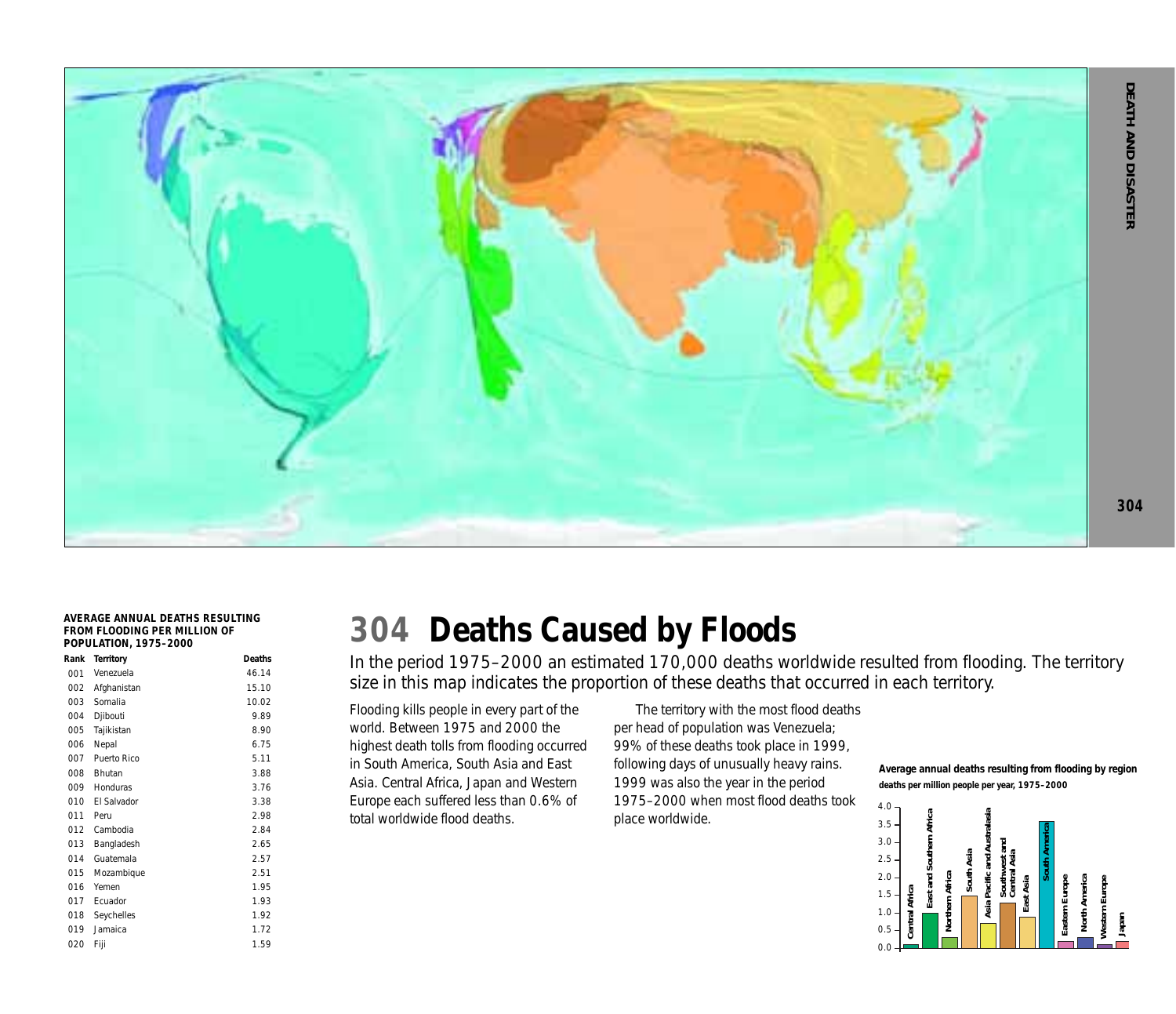

#### **HIGHEST AND LOWEST CARBON DIOXIDE EMISSIONS (IN TONNES) PER HEAD OF POPULATION IN 1980**

| Rank | Territory                | <b>Tonnes</b> |
|------|--------------------------|---------------|
| 001  | Luxembourg               | 28.9          |
| 002  | Bahamas                  | 27.3          |
| 003  | Rrunei                   | 25.5          |
| 004  | Oatar                    | 23.0          |
| 005  | <b>Linited States</b>    | 16.3          |
| 006  | Canada                   | 13.4          |
| 007  | Germany                  | 13.1          |
| 008  | Belgium                  | 12.8          |
| 009  | Tobago                   | 12.4          |
| 010  | Denmark                  | 11.7          |
|      |                          |               |
| 191  | Comoros                  | 0.050         |
| 191  | Uganda                   | 0.050         |
| 193  | Niger                    | 0.049         |
| 194  | Rhutan                   | 0.031         |
| 194  | Burundi                  | 0.031         |
| 194  | Central African Republic | 0.031         |
| 197  | Nepal                    | 0.030         |
| 198  | Cambodia                 | 0.029         |
| 199  | Chad                     | 0.028         |
| 200  | Ethiopia                 | 0.027         |

### **325 Carbon Dioxide Emissions 1980**

The size of each territory indicates the proportion of global carbon dioxide emissions from that territory in 1980.

Roughly 60% of global warming resulting from human activities is caused by the emission of carbon dioxide, a colourless, odourless gas, produced principally by the burning of organic matter, such as fossil fuels. Emissions of carbon dioxide vary widely from place to place because of differences in life style and means of producing energy. The quantity of carbon

dioxide produced by a territory depends on the level and type of industrialization, types of transport in use, and fossil fuel consumption.

In 1980 16 billion tonnes of carbon dioxide were emitted worldwide. The territories emitting the largest total quantities of carbon dioxide were the United States and China. The most

polluting territories emit 1000 times more carbon dioxide per person than the least polluting. Even among the bit emitters there is huge variation: in 1980 the United States emitted 14 times as much carbon dioxide per head of population as China, for example.

*'... the world need[s] to differentiate between the survival emissions of the poor and luxury emissions of [the] rich.'*  Sunita Narain, Director of the Centre for Science and Environment in New Delhi, 2002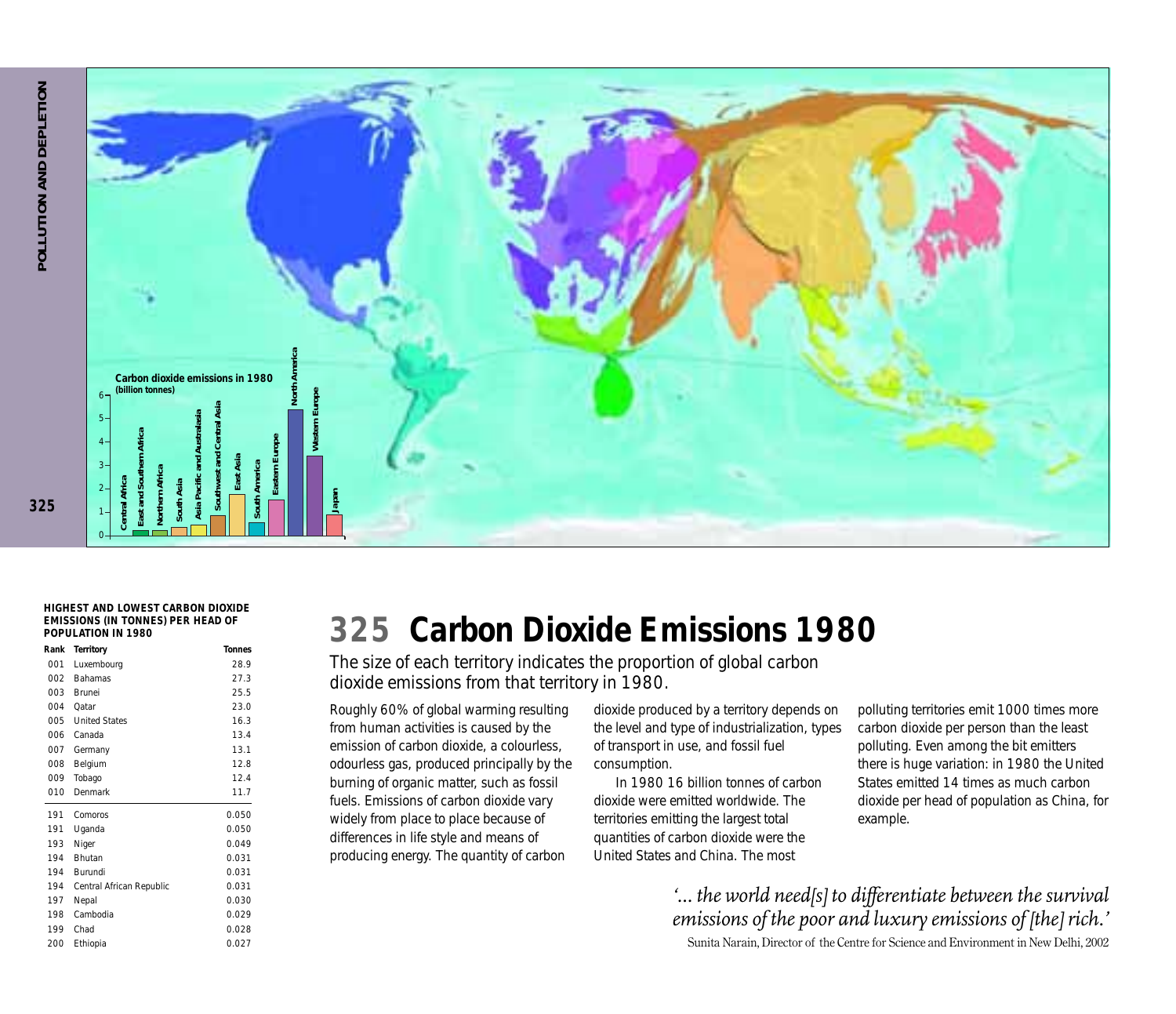

#### **HIGHEST AND LOWEST CARBON DIOXIDE EMISSIONS (IN TONNES) PER HEAD OF POPULATION IN 2000**

| Rank | Territory                    | Tonnes |
|------|------------------------------|--------|
| 001  | <b>Oatar</b>                 | 64     |
| nn2  | <b>Rahrain</b>               | 27     |
| 003  | <b>Rrunei</b>                | 21     |
| 003  | Kuwait                       | 21     |
| 005  | Trinidad and Tobago          | 20     |
| 006  | Luxembourg                   | 19     |
| 006  | <b>Hnited States</b>         | 19     |
| 008  | <b>Australia</b>             | 18     |
| 800  | <b>United Arab Emirates</b>  | 18     |
| 010  | Saudi Arabia                 | 17     |
|      |                              |        |
| 191  | Democratic Republic of Congo | 0.095  |
| 192  | Comoros                      | 0.094  |
| 192  | Malawi                       | 0.094  |
| 192  | Niger                        | 0.094  |
| 192  | Tanzania                     | 0.094  |
| 192  | Uganda                       | 0.094  |
| 197  | <b>Runindi</b>               | 0.048  |
| 197  | Cambodia                     | 0.048  |
| 199  | Chad                         | 0.047  |

### **326 Carbon Dioxide Emissions 2000**

The size of each territory indicates the proportion of global carbon dioxide emissions from that territory in 2000.

carbon dioxide were emitted into the atmosphere worldwide, an increase of nearly 44% over the total for 1980. The territories emitting the largest total amounts of carbon dioxide were still the United

In the year 2000 almost 23 billion tonnes of States and China: 28% of global emissions came from North American territories, while only 0.09% came from Central Africa. 66 territories emitted less than 1 tonne per head of population, while 21 territories emitted over 10 tonnes per person.

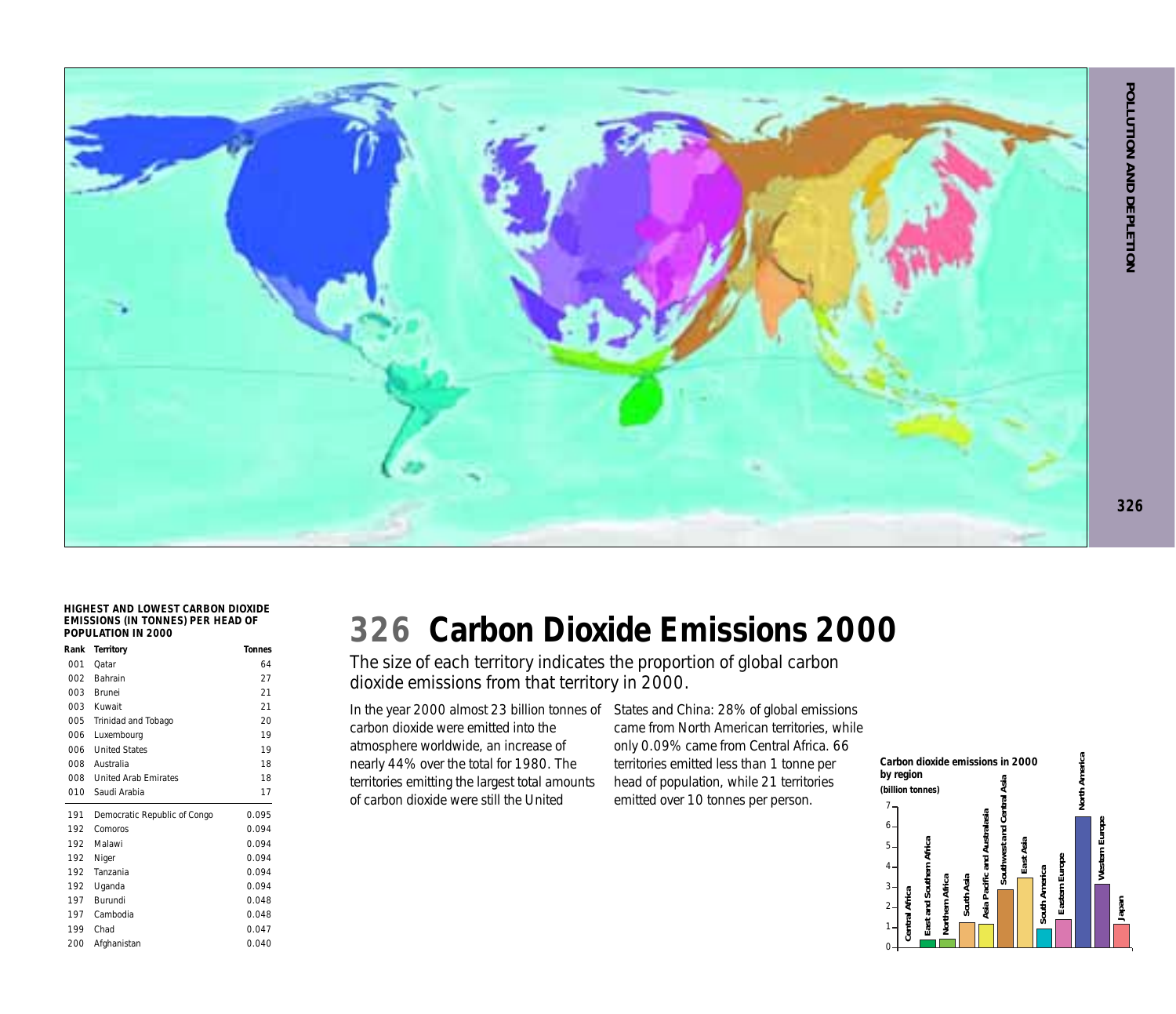

**HIGHEST AND LOWEST INCREASES IN CARBON DIOXIDE EMISSIONS (IN TONNES) PER HEAD OF POPULATION, 1980–2000**

|     | Rank Territory           | Value |
|-----|--------------------------|-------|
| 001 | Oatar                    | 41.1  |
| 002 | Rahrain                  | 15.6  |
|     | 003 Kuwait               | 11.7  |
|     | 004 Saudi Arabia         | 11.2  |
|     | 005 United Arab Emirates | 10.1  |
|     | 006 Trinidad and Tobago  | 7.7   |
|     | 007 Australia            | 7.1   |
| 008 | Singapore                | 6.4   |
| 009 | <b>Brael</b>             | 6.3   |
| 900 | South Korea              | 6.3   |
|     | Libya                    | 5.7   |
| 011 |                          |       |
| 012 | Oman                     | 5.4   |
| 013 | Malta                    | 4.9   |
| 014 | Malaysia                 | 4.7   |
| 015 | Ireland                  | 4.6   |
| 016 | Cyprus                   | 4.2   |
| 017 | Greece                   | 3.8   |
| 018 | New Zealand              | 34    |
| 018 | Turkmenistan             | 3.4   |
| 020 | Portugal                 | 3.3   |

### **327 Increase of Carbon Dioxide Emissions**

Territory size indicates the proportion of the overall increase in carbon emissions contributed by territories where emissions increased. The greater the size, the greater each territory's contribution.

Between 1980 and 2000, 72% of territories increased their emissions of carbon dioxide annually. The combined average increase was 6.6 billion tonnes per year. The remaining territories reduced their emissions by a combined average of 1.9 billion tonnes per year.

The largest increases in carbon dioxide emissions over this period were in China, the United States and India. 42% of the world's population lives in these three

territories; collectively they are responsible for 45% of world increases in carbon dioxide emissions. However, the increase per head of the population in the United States was more than three times larger than in China, and more than four times larger than in India.

The largest increases in carbon dioxide emissions per person over these 20 years occurred in Qatar, followed by Bahrain.